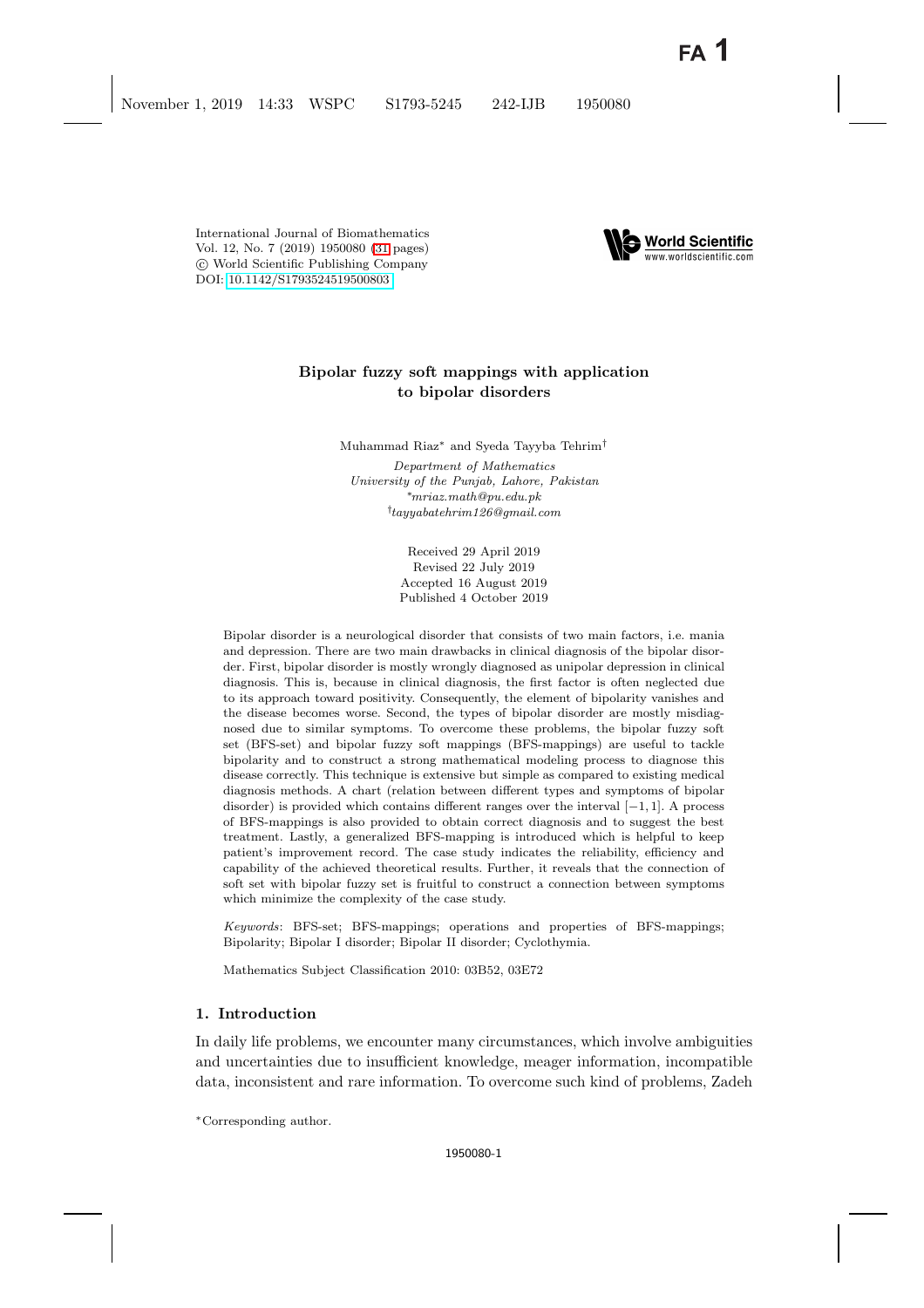[\[42\]](#page-30-0) brought out the idea of fuzzy sets in 1965. Fuzzy set theory has been auspiciously adapted in the field of medical sciences [\[10,](#page-29-0) [16,](#page-29-1) [24\]](#page-29-2). The theory has been extended with many hybrid structures. The researchers have been published a good number of research papers on extensions of fuzzy sets. As an extension of fuzzy theory, many set theories have been developed, including, interval valued set theory [\[43\]](#page-30-1), intuitionistic fuzzy set theory [\[5\]](#page-29-3), bipolar fuzzy set theory [\[44\]](#page-30-2), neutrosophic set theory [\[35\]](#page-30-3), m-polar fuzzy set theory [\[7\]](#page-29-4), etc. All these theories have been developed according to the necessity of handling specific type of data and its useability in different suitable domains. Riaz *et al.* worked on different extensions of fuzzy set theory and their applications [\[25–](#page-29-5)[30,](#page-30-4) [32,](#page-30-5) [34\]](#page-30-6).

In 1999, Molodstov [\[21\]](#page-29-6) brought out new abstraction, namely, soft set (a mathematical tool which handle ambiguities and imprecisions in parametric manners). The role of parameters is an essential part in analyzing and scrutinizing information or making a decision. Recently, the theory has been affirmed to be an appropriate parametrization mechanism. In short, theory of soft set fascinatingly overcame many problems raised on implementing the existing theories. The theory got great attention of the scientists and researchers because of its miscellaneous applications. In last few years, the domain of soft set has been popular among researchers. Maji *et al.* [\[18,](#page-29-7) [19\]](#page-29-8) introduced some useful basic operations on soft sets as well as its implementation in decision support system. Ali *et al.* [\[1,](#page-28-1) [2\]](#page-28-2) presented some new operation on soft set and algebraic structures of soft sets.

For data analyzing of many types, bipolarity of knowledge is a vital part to be considered while developing a mathematical framework for most of the situations. Bipolarity indicates the positive and negative aspects of a particular problem. The concept behind the bipolarity is that a huge range of human decisions analysis is involved in bipolar subjective thoughts. For illustration, happiness and grief, sweetness and sourness, effects and side effects are two different aspects of decision analysis. The equilibrium and mutual coexistence of these two aspects are treated as a key for balanced social environment. The fuzzy set and soft set theories are not enough to handle such type of bipolarity; for instance, a medicine which is not effective may not be having any side effect. Zhang [\[45\]](#page-30-7) introduced the extension of fuzzy set with bipolarity, called, bipolar-valued fuzzy sets. Bipolar fuzzy set is suitable for information which involves property as well as its counter property. Lee [\[17\]](#page-29-9) discussed some basic operations of bipolar-valued fuzzy set. Aslam *et al.* [\[4\]](#page-29-10) brought out the abstraction of bipolar fuzzy soft set (BFS-set). They discussed the operations of BFS-sets and a problem of decision-making. In short, bipolar fuzzy set has been used in many mathematical domains [\[11,](#page-29-11) [12,](#page-29-12) [23,](#page-29-13) [37–](#page-30-8)[41\]](#page-30-9). The concept of mapping is a useful tool to be considered while developing models for many problems. A mapping is an association between two or more domains under some specific rules. Different fields including, mathematics, computer sciences, chemistry, psychology and logics adapted concept of mapping under their specific criteria. In 2010, Majumdar and Samanta [\[20\]](#page-29-14) introduced mappings on soft sets and their implementation in medical diagnosis. Kharal and Ahmad presented the idea of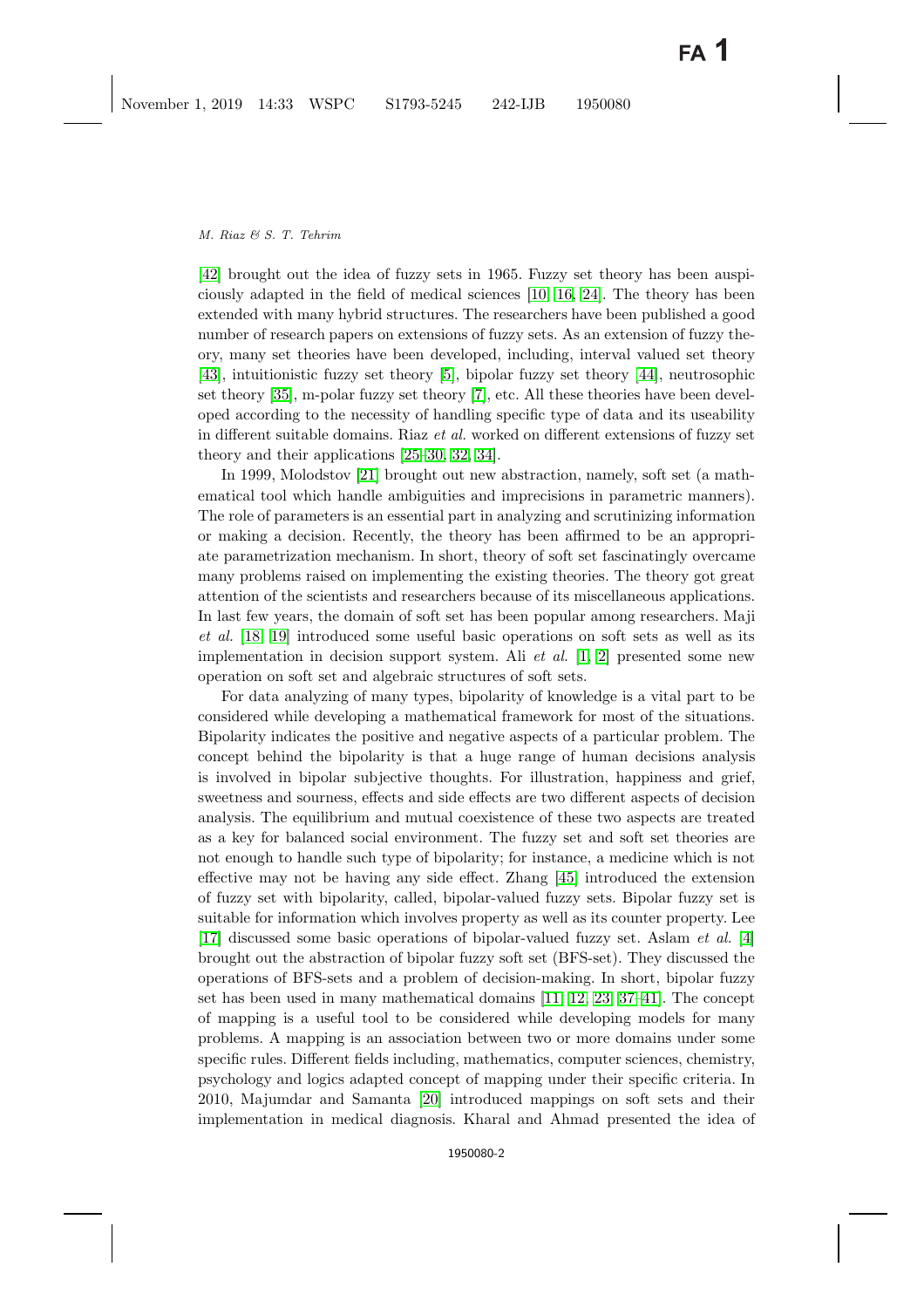soft mappings [\[15\]](#page-29-15) and fuzzy soft mappings [\[14\]](#page-29-16). Gunduz and Bayramov [\[9\]](#page-29-17) also discussed continuous, open and closed fuzzy soft mappings. Bashir and Saleh [\[6\]](#page-29-18) introduced mappings on intuitionistic fuzzy soft classes. Karataş and Akdağ [\[13\]](#page-29-19) discussed continuous, open and closed intuitionistic fuzzy mappings.

According to world mental health survey (WHOs), Bipolar disorders have been classified as the disease with second major cause of incapability to perform daily task [\[3\]](#page-29-20). Since there does not exist any biological marker for this disorder, the character of clinical diagnosis of bipolar disorder is still indispensable. Unfortunately, statistics shows that only 20% of patients with bipolar disorder having a depressive episode are diagnozed with bipolar disorder within the first year of seeking treatment, since they look similar to the ones with unipolar depression [\[8\]](#page-29-21). People with bipolar disorder go through unexpected changes in mood. These changes include feeling very cheerful and hopeful which is represented by "highs" and then feeling very cheerless and hopeless which is represented by "lows". They often swing back to normal mood. The feelings of highs are known as mania, on the other hand, feelings of lows are known as depression. The secondary level of mania periods are called hypomania episodes and severe feelings of depression are called major depression. Bipolar disorder occurs in the ratio of 1 in every 100 adults. Bipolar disorder is common at the age of early 20s and rarely usual after the age of 40. It effects both male and female equally. The symptoms can vary from person to person, depending on the person's history of illness. The symptoms also vary from time to time. The bipolarity can exist in other diseases as well, but in bipolar disorder it is usual rather than anomaly. The chief motivation of this paper is to develop a mathematical model for stable bipolarity in bipolar disorder by considering domains of bipolarity, fuzziness and softness. Since there exist many models in fuzzy system which have been efficiently applied to medical diagnosis, among which bipolar fuzzy soft set is more suitable to diagnose bipolar disorder. There is no doubt that the methods presented by [\[20\]](#page-29-14) and [\[15\]](#page-29-15) are simple and useful, but they are not comprehensive enough to diagnoze such type of complicated diseases, resulting inaccuracy in the real world clinical diagnosis. The area of the brain linked with bipolar disorder can be seen in Fig. [1](#page-3-0) Thus, we propose a novel BFS-mapping method to bipolar disorder diagnosis. By considering the features of bipolar disorder diagnosis, a comprehensive BFS-mapping method to bipolar disorder diagnosis is presented. The proposed method is dependent on different types of BFS-mappings and their relevant properties. The proposed method is more efficient as compared to the existing methods of medical diagnosis. The advantages of this method are given as follows: First, a chart of conditions and their intensity is provided, which is helpful to determine the severeness of disease. Second, the soft set is involved which is efficient enough to present the parameters or attribute to whole problem nicely. Third, BFS-mappings and BFS max–min composition are used to create relations between two different phenomena. Fourth, a range is provided for final diagnosis of three types of bipolar disorder and equilibrium state of mind. Fifth, the best treatment is also discussed in the method. Last, the generalized BFS-mapping is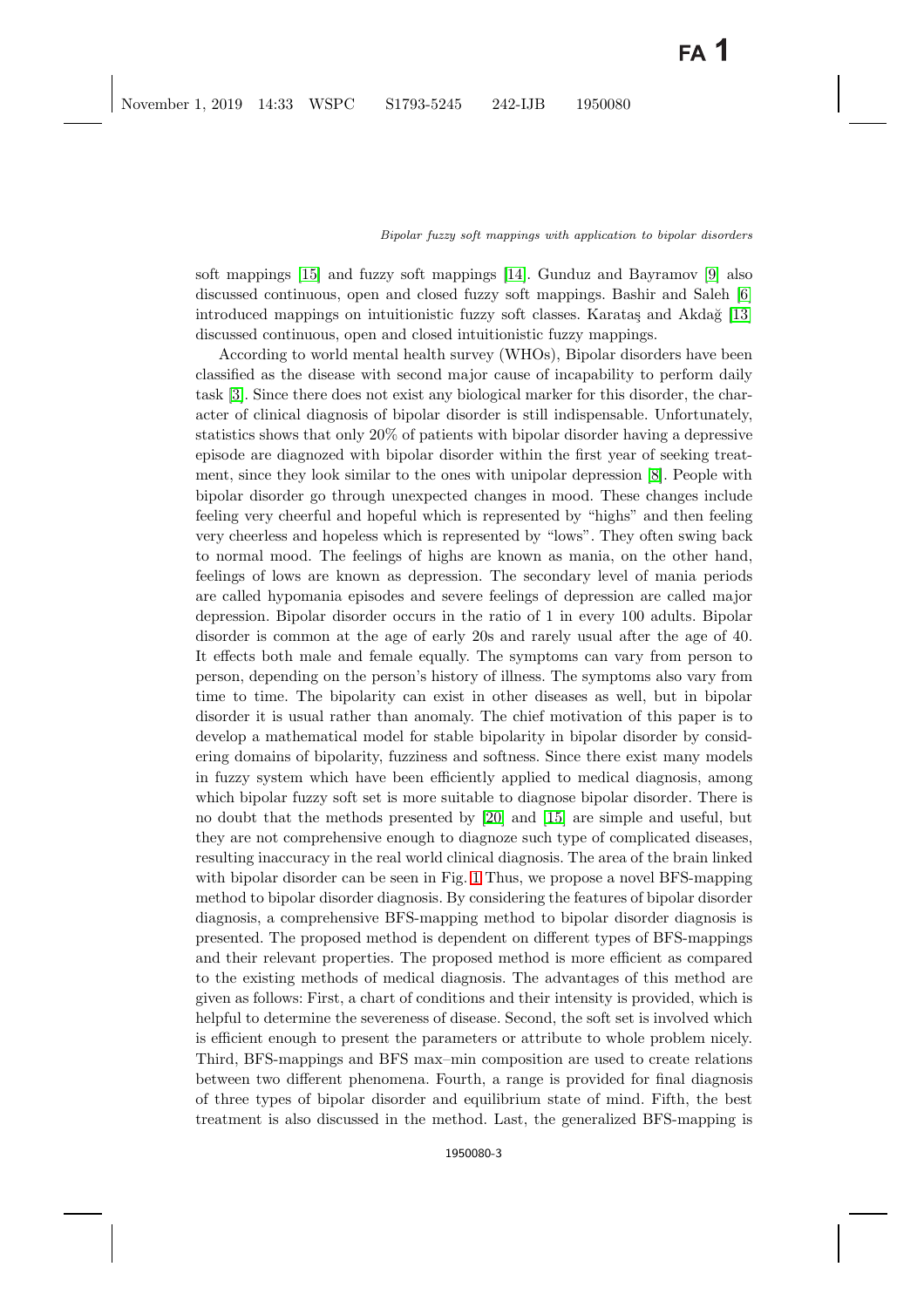

Fig. 1. Area of brain linked to bipolar disorder. *Source*: University of Texas Health Science Center at Houston.

<span id="page-3-0"></span>provided which is helpful to keep a record of improvement of each patient. The motivational work of this paper is listed as follows: (1) In theory, different types of mapping their operations and properties of a bipolar fuzzy soft set are discussed. (2) In methodology, a hybridization of fuzzy decision-making method to bipolar disorder diagnosis is proposed, which is helpful to diagnose types of bipolar disorder, best treatment and improvement record. The remainder of this paper is structured as follows. In Sec. [2,](#page-3-1) some basic definitions are presented. In Sec. [3,](#page-5-0) by studying the features of bipolar disorder diagnosis, the motivation to introduce the new method is presented. Second, some novel concepts and theories about bipolar fuzzy soft information are proposed. Different types of mappings their operations and properties are presented. Last, a hybrid method to bipolar disorder diagnosis is proposed based on BFS-mappings. In Sec. [4,](#page-22-0) the computative case is discussed. In Sec. [5,](#page-27-0) comparison and discussion are included to highlight the useability, reliability and necessity of the theoretical results obtained. The paper is concluded in Sec. [6.](#page-28-3)

## <span id="page-3-1"></span>**2. Preliminaries**

In this section, we review some basic definitions.

**Definition 2.1 ([\[42\]](#page-30-0)).** Consider the universal set V and membership function  $f: V \to [0, 1]$ . Then,  $V_f$  is a fuzzy set on V if each element  $\xi \in V$  is associated with degree of membership, which is a real number in [0, 1] and it is denoted by  $f_{\xi}$ .

**Definition 2.2 ([\[21\]](#page-29-6)).** Consider the universal set V and a set of decision variables D. Let  $\mathcal{A}_1 \subseteq \mathcal{D}$  and  $\mathcal{K} : \mathcal{A}_1 \to \mathcal{P}(V)$  be the set-valued function, where  $\mathcal{P}(V)$  is the power set of V. Then,  $\mathcal{K}_{\mathcal{A}_1}$  or  $(\mathcal{K}, \mathcal{A}_1)$  denotes a soft set on V.

**Definition 2.3 ([\[45\]](#page-30-7)).** A bipolar fuzzy set on V is of the form

$$
\mathcal{K}=\{(\xi,\delta_\mathcal{K}^+(\xi),\delta_\mathcal{K}^-(\xi)):\text{for all }\xi\in V\},
$$

where  $\delta_{\mathcal{K}}^{+}(\xi)$  denotes the positive membership ranges over [0, 1] and  $\delta_{\mathcal{K}}^{-}(\xi)$  denotes the negative membership ranges over  $[-1, 0]$ .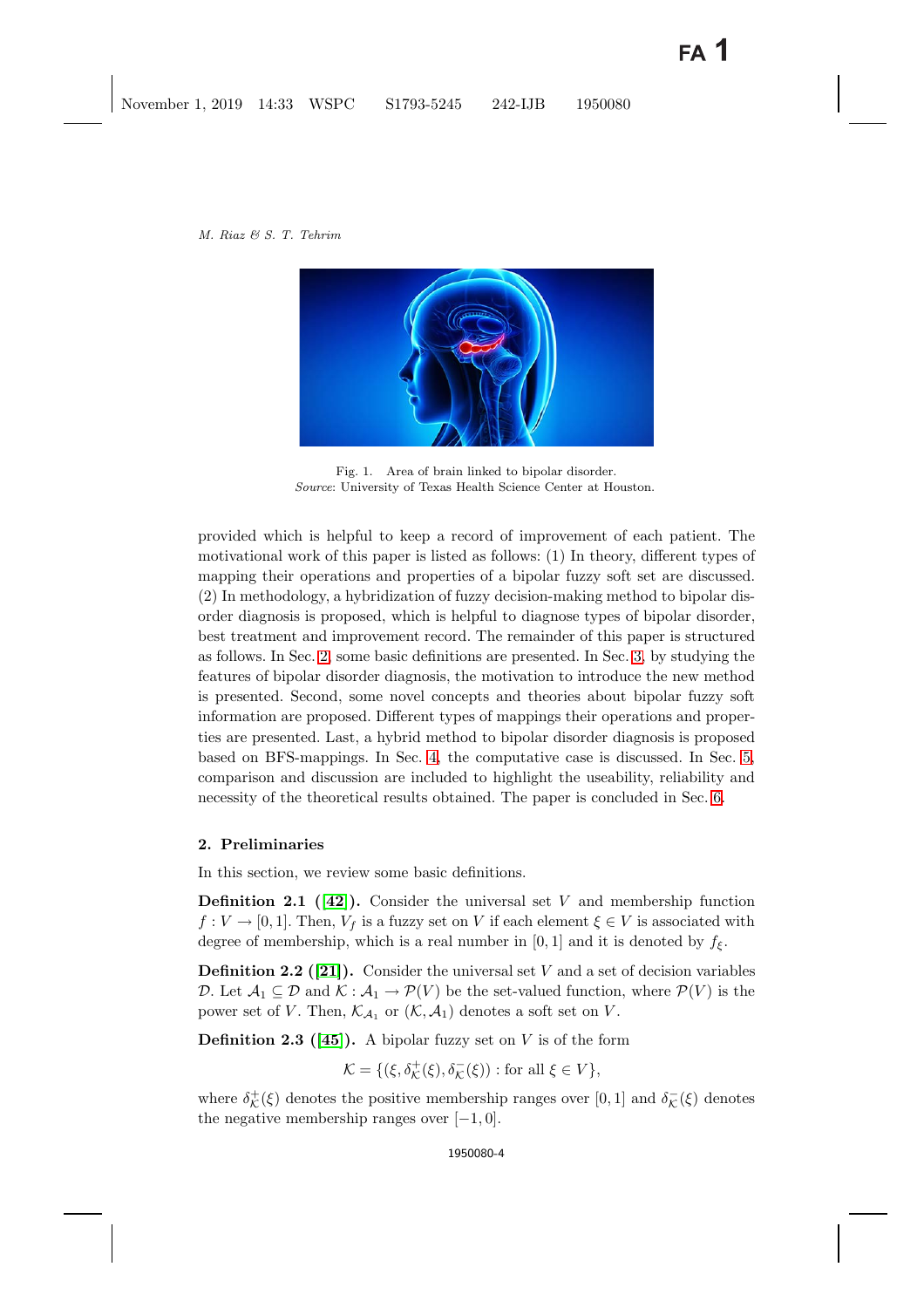**Definition 2.4 ([\[4\]](#page-29-10)).** Let  $\mathcal{A}_1 \subset \mathcal{D}$  and define a mapping  $\mathcal{K} : \mathcal{A}_1 \to \mathcal{BF}(V)$ , where  $\mathcal{BF}(V)$  represents the family of all bipolar fuzzy subsets of V. Then,  $\mathcal{K}_{\mathcal{A}_1}$  or  $(\mathcal{K}, \mathcal{A}_1)$ is called a bipolar fuzzy set  $(BFS-set)$  on  $V$ . A BFS-set can be defined as

 $\mathcal{K}_{\mathcal{A}_1} = \{ \mathcal{K}_p = (\xi, \delta_p^+(\xi), \delta_p^-(\xi)) : \text{ for all } \xi \in V \text{ and } p \in \mathcal{A}_1 \}.$ 

**Example 2.5.** Let  $V = {\xi_1, \xi_2, \xi_3}$  be the set of three companies of home appliances and  $\mathcal{D} = \{p_1, p_2, p_3\}$  be the set of decision variables related to their productivity, where

 $p_1$ : represents durability.

 $p_2$ : represents expensive.

 $p_3$ : represents economical.

Suppose that  $A_1 = \{p_1, p_3\} \subset \mathcal{D}$ , now a BFS-set  $\mathcal{K}_{A_1}$  can be written as follows:

$$
\mathcal{K}_{\mathcal{A}_1} = \begin{cases} \mathcal{K}_{p_1} = \{(\xi_1, 0.12, -0.53), (\xi_2, 0.31, -0.62), (\xi_3, 0.41, -0.23)\}, \\ \mathcal{K}_{p_3} = \{(\xi_1, 0.82, -0.11), (\xi_2, 0.33, -0.61), (\xi_3, 0.42, -0.32)\}. \end{cases}
$$

**Definition 2.6** ([\[4\]](#page-29-10)). A BFS-set  $\mathcal{K}_{\mathcal{D}}$  is called a null BFS-set, if  $\delta_p^+(\xi) = 0$  and  $\delta_p^-(\xi) = 0$ , for each  $p \in \mathcal{D}$  and  $\xi \in V$  and we write it as  $\phi_{\mathcal{D}}$ .

**Definition 2.7 ([\[4\]](#page-29-10)).** A BFS-set  $\mathcal{K}_{\mathcal{D}}$  is called an absolute BFS-set, if  $\delta_p^+(\xi)=1$ and  $\delta_p^-(\xi) = -1$ , for each  $p \in \mathcal{D}$  and  $\xi \in V$  and we write it as  $V_{\mathcal{D}}$ .

**Definition 2.8** ([\[4\]](#page-29-10)). The complement of a BFS-set  $\mathcal{K}_{A_1}$  is represented by  $(\mathcal{K}_{A_1})^c$ and is defined by  $(\mathcal{K}_{\mathcal{A}_1})^c = {\mathcal{K}_p = (\xi, 1 - \delta_p^+(\xi), -1 - \delta_p^-(\xi)) : \xi \in V, p \in \mathcal{A}_1}.$ 

**Definition 2.9 ([\[4\]](#page-29-10)).** Consider two BFS-sets  $\mathcal{K}_{\mathcal{A}_1}$  and  $\mathcal{K}_{\mathcal{A}_2}$  on V. Then,  $\mathcal{K}_{\mathcal{A}_1}$  is a BFS-subset of  $\mathcal{K}_{A_2}$ , if

(i)  $A_1 \subseteq A_2$ . (ii)  $\delta_{\mathcal{A}_1}^+(\xi) \leq \delta_{\mathcal{A}_2}^+(\xi)$ ,  $\delta_{\mathcal{A}_1}^-(\xi) \geq \delta_{\mathcal{A}_2}^-(\xi)$ .

Then we can write it as  $\mathcal{K}_{\mathcal{A}_1} \subseteq \mathcal{K}_{\mathcal{A}_2}$ .

**Definition 2.10 ([\[4\]](#page-29-10)).** Let  $\mathcal{K}_{\mathcal{A}_1}^1$  and  $\mathcal{K}_{\mathcal{A}_2}^2 \in \mathcal{BF}(V_{\mathcal{D}})$ . Then, intersection of  $\mathcal{K}_{\mathcal{A}_1}^1$ and  $\mathcal{K}^2_{\mathcal{A}_2}$  is a BFS-set  $\mathcal{K}_{\mathcal{A}}$ , where  $\mathcal{A} = \mathcal{A}_1 \cap \mathcal{A}_2 \neq \emptyset$ ,  $\mathcal{K} : \mathcal{A} \to \mathcal{BF}(V)$  is a mapping defined by  $\mathcal{K}_p = \mathcal{K}_p^1 \cap \mathcal{K}_p^2 \ \forall \ p \in \mathcal{A}$  and it is written as  $\mathcal{K}_\mathcal{A} = \mathcal{K}_{\mathcal{A}_1}^1 \cap \mathcal{K}_{\mathcal{A}_2}^2$ .

**Definition 2.11 ([\[4\]](#page-29-10)).** Let  $\mathcal{K}_{\mathcal{A}_1}^1$  and  $\mathcal{K}_{\mathcal{A}_2}^2 \in \mathcal{BF}(V_{\mathcal{D}})$ . The union of  $\mathcal{K}_{\mathcal{A}_1}^1$  and  $\mathcal{K}_{\mathcal{A}_2}^2$ is a BFS-set  $\mathcal{K}_{\mathcal{A}}$ , where  $\mathcal{A} = \mathcal{A}_1 \cup \mathcal{A}_2$  and  $\mathcal{K} : \mathcal{A} \to \mathcal{BF}(V)$  is a mapping defined as

$$
\mathcal{K}_p = \mathcal{K}_p^1 \quad \text{if } p \in \mathcal{A}_1 \setminus \mathcal{A}_2
$$

$$
= \mathcal{K}_p^2 \quad \text{if } p \in \mathcal{A}_2 \setminus \mathcal{A}_1
$$

$$
= \mathcal{K}_p^1 \tilde{\cup} \mathcal{K}_p^2 \quad \text{if } p \in \mathcal{A}_1 \cap \mathcal{A}_2,
$$

and it is written as  $\mathcal{K}_{\mathcal{A}} = \mathcal{K}_{\mathcal{A}_1}^1 \tilde{\cup} \mathcal{K}_{\mathcal{A}_2}^2$ .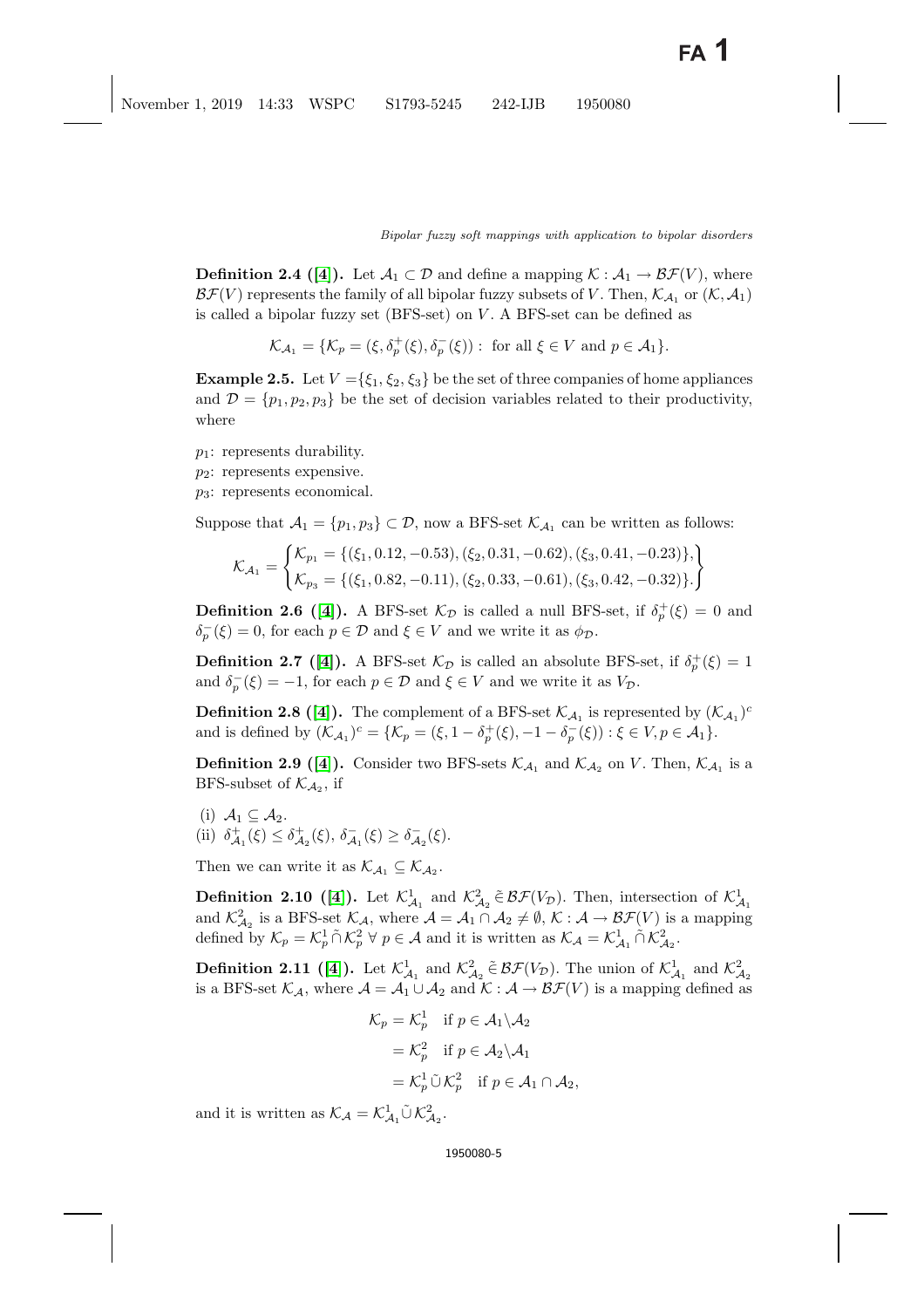## <span id="page-5-0"></span>**3. Propounded Technique**

In this section, first, by considering the features of the bipolar disorder diagnosis, the motivation of the presented technique is proposed. Second, relevant theories of method to bipolar disorder diagnosis, including different types of mappings, useful operations and properties under the bipolar fuzzy soft environment are propounded. Last, depending on the analysis, a BFS-mapping method to bipolar disorder diagnosis, best treatment and improvement record is presented.

## **3.1.** *Investigation of bipolar disorder diagnosis problem*

In clinical psychopharmacology and biomedical engineering, the modeling of mathematics and diagnostic study of psychological disorders have great importance [\[36\]](#page-30-10). To find an appropriate mathematical framework, the features of the bipolar disorder diagnosis are studied, and a proper mathematical framework to tackle it is addressed as follows: As said earlier, bipolarity is the main feature of bipolar disorder diagnosis. Similarly, vagueness or fuzziness of bipolar disorder diagnosis is another feature. Thus, it is essential to find a proper fuzzy framework, which can tackle uncertainties as well as bipolarity in diagnosis of bipolar disorder. The following table provides information on which set is more suitable to capture bipolarity in bipolar disorder diagnosis process. If we look at the bipolarity from semantics point of view, we obtain Table [1](#page-5-1) which is a semantical comparison of different set theories. Although in pattern, bipolar fuzzy set is equivalent to neutrosophic set [\[22\]](#page-29-22). Whereas, semantically, bipolar fuzzy set [\[46\]](#page-30-11) represents equilibrium and neutrosophic set which provided a usual impartiality. No doubt the neutrosophic sets have been auspiciously applied to medical diagnosis. By this comparison, we conclude that bipolar fuzzy soft set is definitely a suitable combination to set a framework for bipolar diagnostic.

Zhang [\[44\]](#page-30-2) introduced an order relation defined as  $\mathcal{K}_1 \leq \mathcal{K}_2 \Leftrightarrow \delta_1^+ \leq \delta_2^+$  and  $\delta_1^- \geq \delta_2^+$ . The reason for the success of traditional Chinese medicine is equilibrium

| Set theories              | Advantages                                           | Semantic drawbacks                                          |
|---------------------------|------------------------------------------------------|-------------------------------------------------------------|
| Fuzzy sets                | Provided information about<br>specific property      | Does not consider counter<br>property simultaneously        |
| Interval-valued sets      | Truth based                                          | Does not contain<br>bipolar stability                       |
| Intuitionistic fuzzy sets | Perfectly identify uncertainty<br>in single property | Does not inform about<br>counter property                   |
| Neutrosophic sets         | indeterminacy of specific<br>property                | Does not represent<br>equilibrium                           |
| M-polar fuzzy set         | mathematically 2-polar<br>is equivalent to bipolar   | but not suitable in human<br>thinking containing bipolarity |
| Bipolar fuzzy set         | Represents bipolarity                                | Does not create connections<br>among symptoms               |

<span id="page-5-1"></span>Table 1. Semantic comparison of different theories.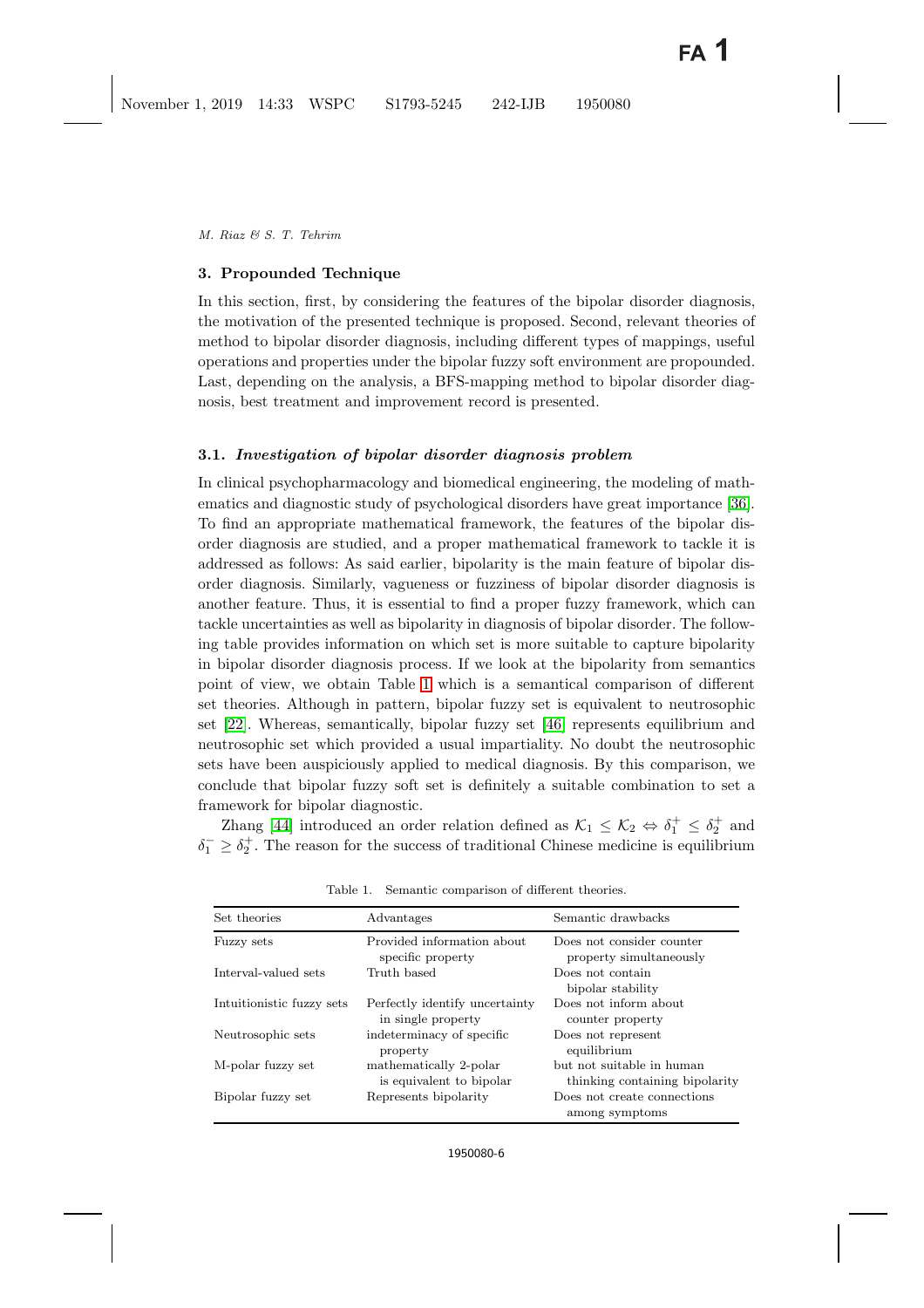or stability principle. In Chinese medicine, symptoms are considered to be the loss of stability of two sides. Thus, we use Zhang's equilibrium concept and order relation in our paper. Because bipolar disorders are imbalance of mood and disturbed harmony of two different sides of a stability, we use multiple symptoms and their connections as parameters of soft set to diagnose correctly. There are three main types of bipolar disorders.

# **Bipolar I Disorder**

In this type, a person was had one or more episodes of high or mania, which has a duration of one week or more. A person may encounter with only mania episodes, but mostly some people also encounter with episodes of depression as well.

# **Bipolar II Disorder**

In this type, a person has had one or more periods of major depression as well as one or more episodes of hypomania (less severe form of mania). In this type, a person never encounters with a mania episode. This type is not light form of type I, but is diagnosed separately. Note that mania episodes of type I can be severe and serious which can cause a serious loss, whereas long-term depression periods of type II can also be dangerous and may lead to suicidal attempt.

# **Cyclothymia**

In this type, swings of mood as described in previous types are not as much severe as in types I and II, but can last for a long time, which can cause for developing it into type I or type II. A person may have less severe episodes of hypomania and some periods of depression (less severe than major depression). The comparison of normal brain with disordered brains can be seen in Fig. [2.](#page-6-0)

# **3.2.** *Proposed theories about bipolar fuzzy soft set*

In this section, the BFS- mappings and inverse BFS-mappings are defined. Different types of BFS-mappings, including, BFS-surjective, BFS-injective and BFS-bijective mappings are also presented in this section. Some basic operations and properties of

<span id="page-6-0"></span>

Fig. 2. Comparison of normal brain with bipolar disorder brain. *Source*: Brain Matters Imaging Centers (2007).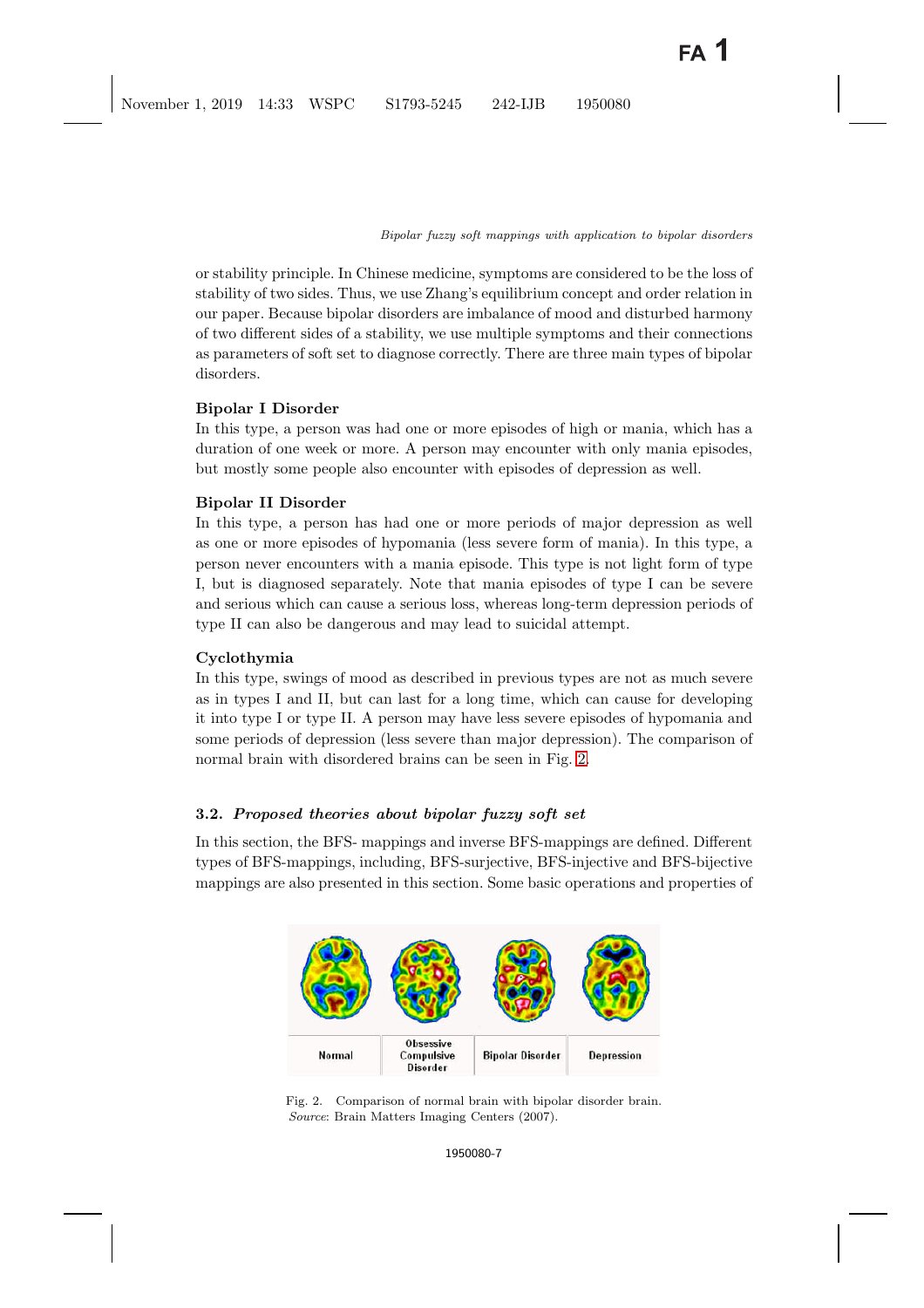BFS-mappings are included. BFS max–min composition is defined in this section. These BFS-mappings are useful throughout this technique.

**Definition 3.1.** Consider a universal set V and a set of decision variables  $\mathcal{D}$ , then  $\mathcal{BF}(V_{\mathcal{D}})$  represents the family of all BFS-sets on V with decision variables from  $\mathcal D$ and it is called class of BFS-sets.

**Definition 3.2.** Consider two BFS-classes  $\mathcal{BF}(V_{\mathcal{D}})$  and  $\mathcal{BF}(W_{\mathcal{D}'})$  on V and W with corresponding set of decision variables  $D$  and  $D'$ , respectively. Suppose that  $\mathfrak{u}: V \to W$  and  $\mathfrak{g}: \mathcal{D} \to \mathcal{D}'$  be two mappings. Then, we define a mapping  $\mathfrak{f} =$  $(u, \mathfrak{g}) : \mathcal{BF}(V_{\mathcal{D}}) \to \mathcal{BF}(W_{\mathcal{D}'})$  as, if  $\mathcal{K}_{\mathcal{A}}$  is a BFS-set in  $\mathcal{BF}(V_{\mathcal{D}})$  for  $\mathcal{A} \subseteq \mathcal{D}$  then we have a BFS-set  $f(\mathcal{K}_A)$  in  $\mathcal{BF}(W_{\mathcal{D}'})$ , having form

$$
\mathfrak{f}(\mathcal{K}_{\mathcal{A}}) = \{ \mathcal{K}_{p'} = (\varsigma, \delta_{\mathfrak{f}(\mathcal{K}_{\mathcal{A}})}^{(+)}(p')(\varsigma), \delta_{\mathfrak{f}(\mathcal{K}_{\mathcal{A}})}^{(-)}(p')(\varsigma)) : \text{for } \varsigma \in W \text{ and } p' \in \mathfrak{g}(\mathcal{D}) \subseteq \mathcal{D}' \},
$$

<span id="page-7-0"></span>where

$$
\delta_{\mathfrak{f}(\mathcal{K}_{\mathcal{A}})}^{(+)}(p')(\varsigma) = \begin{cases} \max_{\xi \in \mathfrak{u}^{-1}(\varsigma)} \left( \max_{p \in \mathfrak{g}^{-1}(p') \cap \mathcal{A}} \delta_{\mathcal{K}_p}^{(+)} \right)(\xi), & \text{if } \mathfrak{u}^{-1}(\varsigma) \neq \emptyset, \\ 0, & \mathfrak{g}^{-1}(p') \cap \mathcal{A} \neq \emptyset, \end{cases} \tag{1}
$$

$$
\delta_{\mathfrak{f}(\mathcal{K}_{\mathcal{A}})}^{(-)}(p')(\varsigma) = \begin{cases} \min_{\xi \in \mathfrak{u}^{-1}(\varsigma)} \left( \min_{p \in \mathfrak{g}^{-1}(p') \cap \mathcal{A}} \delta_{\mathcal{K}_p}^{(-)} \right)(\xi), & \text{if } \mathfrak{u}^{-1}(\varsigma) \neq \emptyset, \\ 0, & \mathfrak{g}^{-1}(p') \cap \mathcal{A} \neq \emptyset, \end{cases} \tag{2}
$$

On combining [\(1\)](#page-7-0) and [\(2\)](#page-7-0), we get

<span id="page-7-1"></span>
$$
\mathfrak{f}(\mathcal{K}_{\mathcal{A}})(p')(\varsigma) = \begin{cases} \widetilde{\bigcup}_{\xi \in \mathfrak{u}^{-1}(\varsigma)} \left( \widetilde{\bigcup}_{p \in \mathfrak{g}^{-1}(p') \cap \mathcal{A}} \mathcal{K}_p \right) (\xi), & \text{if } \mathfrak{u}^{-1}(\varsigma) \neq \emptyset, \mathfrak{g}^{-1}(p') \cap \mathcal{A} \neq \emptyset, \\ 0, & \text{otherwise,} \end{cases}
$$
\n(3)

Then,  $f(\mathcal{K}_A)$  is called BFS-image of BFS-set  $\mathcal{K}_A$  under f, which can be obtained by using  $(3)$ .

**Definition 3.3.** Suppose that  $\mathfrak{u}: V \to W$  and  $\mathfrak{g}: \mathcal{D} \to \mathcal{D}'$  be two mappings. Then, we define a mapping  $f : \mathcal{BF}(V_{\mathcal{D}}) \to \mathcal{BF}(W_{\mathcal{D}'})$  as follows: if  $\mathcal{K}_{\mathcal{A}'}$  is a BFS-set in  $\mathcal{BF}(W_{\mathcal{D}'})$  for  $\mathcal{A}' \subseteq \mathcal{D}'$ , then we have a BFS-set  $f^{-1}(\mathcal{K}_{\mathcal{A}'})$  in  $\mathcal{BF}(V_{\mathcal{D}})$ , having form

$$
\mathfrak{f}^{-1}(\mathcal{K}_{\mathcal{A}'}) = \{ \mathcal{K}_p = (\xi, \delta_{\mathfrak{f}^{-1}(\mathcal{K}_{\mathcal{A}'})}^{(+)}(p)(\xi), \delta_{\mathfrak{f}^{-1}(\mathcal{K}_{\mathcal{A}'})}^{(-)}(p)(\xi) \} :
$$
  
for  $\xi \in V$  and  $p \in \mathfrak{g}^{-1}(\mathcal{A}') \subseteq \mathcal{D} \},$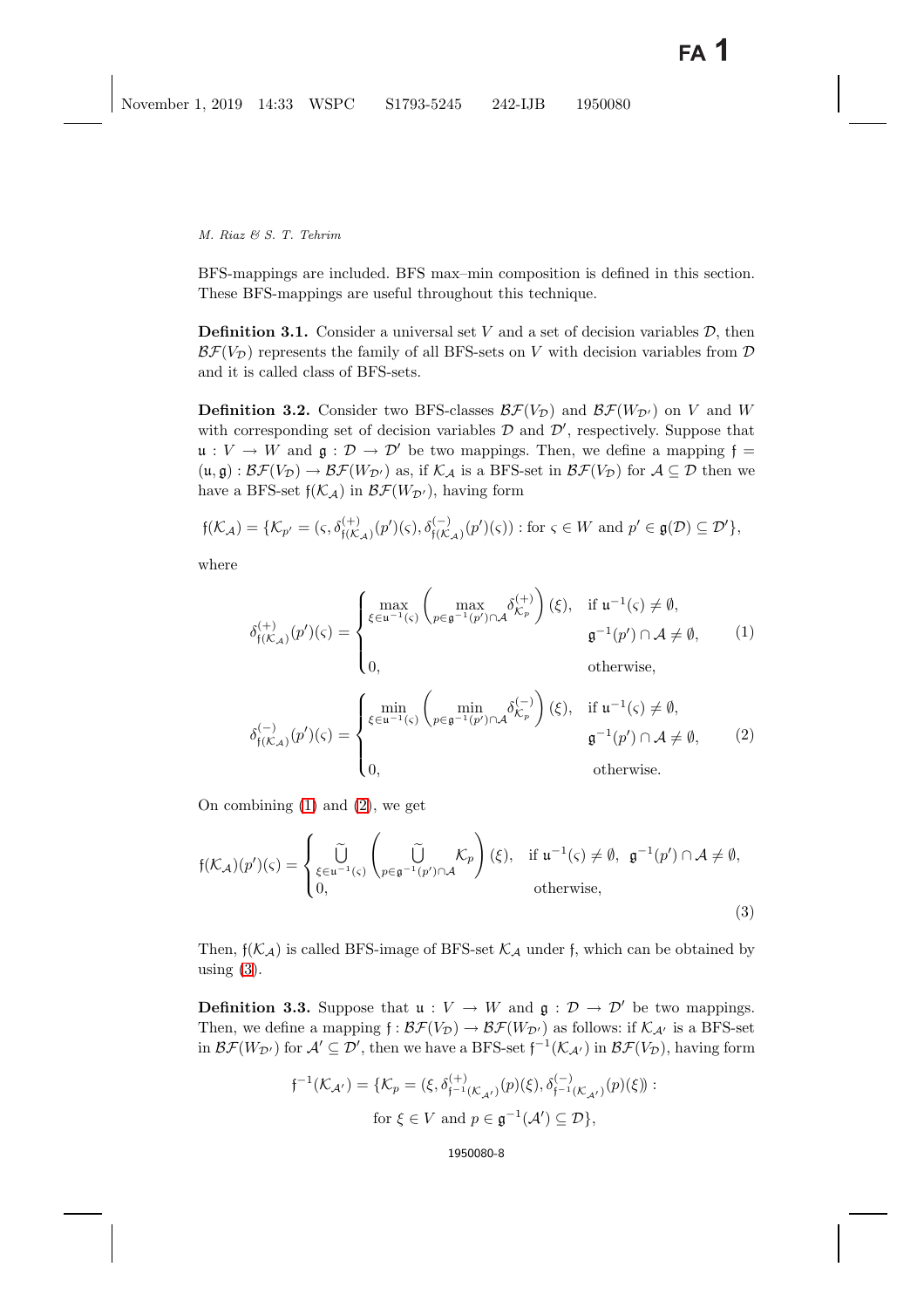<span id="page-8-0"></span>where

$$
\delta_{\mathfrak{f}^{-1}(\mathcal{K}_{\mathcal{A}'})}^{(+)}(p)(\xi) = \begin{cases} \delta_{\mathcal{K}_{\mathfrak{g}(p)}}^{(+)}(\mathfrak{u}(\xi)), & \text{for } \mathfrak{g}(p) \in \mathcal{A}',\\ 0, & \text{otherwise}, \end{cases}
$$
(4)

$$
\delta_{\mathfrak{f}^{-1}(\mathcal{K}_{\mathcal{A}'})}^{(-)}(p)(\xi) = \begin{cases} \delta_{\mathcal{K}_{\mathfrak{g}(p)}}^{(-)}(\mathfrak{u}(\xi)), & \text{for } \mathfrak{g}(p) \in \mathcal{A}',\\ 0, & \text{otherwise.} \end{cases}
$$
(5)

<span id="page-8-1"></span>On combining [\(4\)](#page-8-0) and [\(5\)](#page-8-0), we have

$$
\mathfrak{f}^{-1}(\mathcal{K}_{\mathcal{A}'})(p)(\xi) = \begin{cases} \mathcal{K}_{(\mathfrak{g}(p))}(\mathfrak{u}(\xi)), & \text{for } \mathfrak{g}(p) \in \mathcal{A}',\\ 0, & \text{otherwise.} \end{cases}
$$
(6)

Then,  $f^{-1}(\mathcal{K}_{\mathcal{A'}})$  is called BFS inverse image of  $\mathcal{K}_{\mathcal{A'}}$ , which can be obtained by using (6) using  $(6)$ .

**Example 3.4.** Consider two universal sets  $V = \{\xi_1, \xi_2, \xi_3\}$  and  $W = \{\zeta_1, \zeta_2, \zeta_3\}.$ Let  $\mathcal{D} = \{p_1, p_2, p_3\}$  and  $\mathcal{D}' = \{p'_1, p'_2, p'_3\}$  be corresponding sets of decision variables, respectively. Let us consider two classes of BFS-sets  $\mathcal{BF}(V_{\mathcal{D}})$  and  $\mathcal{BF}(W_{\mathcal{D}}')$ . Suppose that the mappings  $u : V \to W$  and  $g : D \to D'$  are defined as

$$
u(\xi_1) = \varsigma_1, \quad u(\xi_2) = \varsigma_2, \quad u(\xi_3) = \varsigma_3, \mathfrak{g}(p_1) = p'_1, \quad \mathfrak{g}(p_2) = p'_2, \quad \mathfrak{g}(p_3) = p'_2.
$$

Let  $\mathcal{K}_{\mathcal{A}}$  and  $\mathcal{K}_{\mathcal{A}'}$  be two BFS-sets in  $\mathcal{BF}(V_{\mathcal{D}})$  and  $\mathcal{BF}(W_{\mathcal{D}'})$ , respectively.

$$
\mathcal{K}_{\mathcal{A}} = \begin{cases}\n\mathcal{K}_{p_1} = \{(\xi_1, 0.33, -0.54), (\xi_2, 0.53, -0.64), (\xi_3, 0.63, -0.44)\}, \\
\mathcal{K}_{p_2} = \{(\xi_1, 0.53, -0.44), (\xi_2, 0.63, -0.54), (\xi_3, 0.73, -0.54)\}, \\
\mathcal{K}_{p_3} = \{(\xi_1, 0.63, -0.24), (\xi_2, 0.23, -0.14), (\xi_3, 0.43, -0.24)\}.\n\end{cases}
$$
\n
$$
\mathcal{K}_{\mathcal{A}'} = \begin{cases}\n\mathcal{K}_{p'_1} = \{(\zeta_1, 0.51, -0.33), (\zeta_2, 0.32, -0.21), (\zeta_3, 0.22, -0.31)\}, \\
\mathcal{K}_{\mathcal{A}'} = \begin{cases}\n\mathcal{K}_{p'_2} = \{(\zeta_1, 0.32, -0.43), (\zeta_2, 0.51, -0.33), (\zeta_3, 0.71, -0.51)\}, \\
\mathcal{K}_{p'_3} = \{(\zeta_1, 0.31, -0.53), (\zeta_2, 0.21, -0.43), (\zeta_3, 0.71, -0.41)\}.\n\end{cases}
$$

Now, we obtain the image of  $\mathcal{K}_{\mathcal{A}}$  under the mapping  $f : \mathcal{BF}(V_{\mathcal{D}}) \to \mathcal{BF}(W_{\mathcal{D}'})$  as follows:

$$
f(\mathcal{K}_{\mathcal{A}})(p'_{1})(\varsigma_{1}) = \widetilde{\bigcup_{\xi \in u^{-1}(\varsigma_{1})}} \left(\widetilde{\bigcup_{p \in \mathfrak{g}^{-1}(p'_{1}) \cap \mathcal{A}}} \mathcal{K}_{p}\right)(\xi)
$$

$$
= \widetilde{\bigcup_{\xi \in \{\xi_{1}\}} \left(\widetilde{\bigcup_{p \in \{p_{1}\}} \mathcal{K}_{p}}\right)(\xi)
$$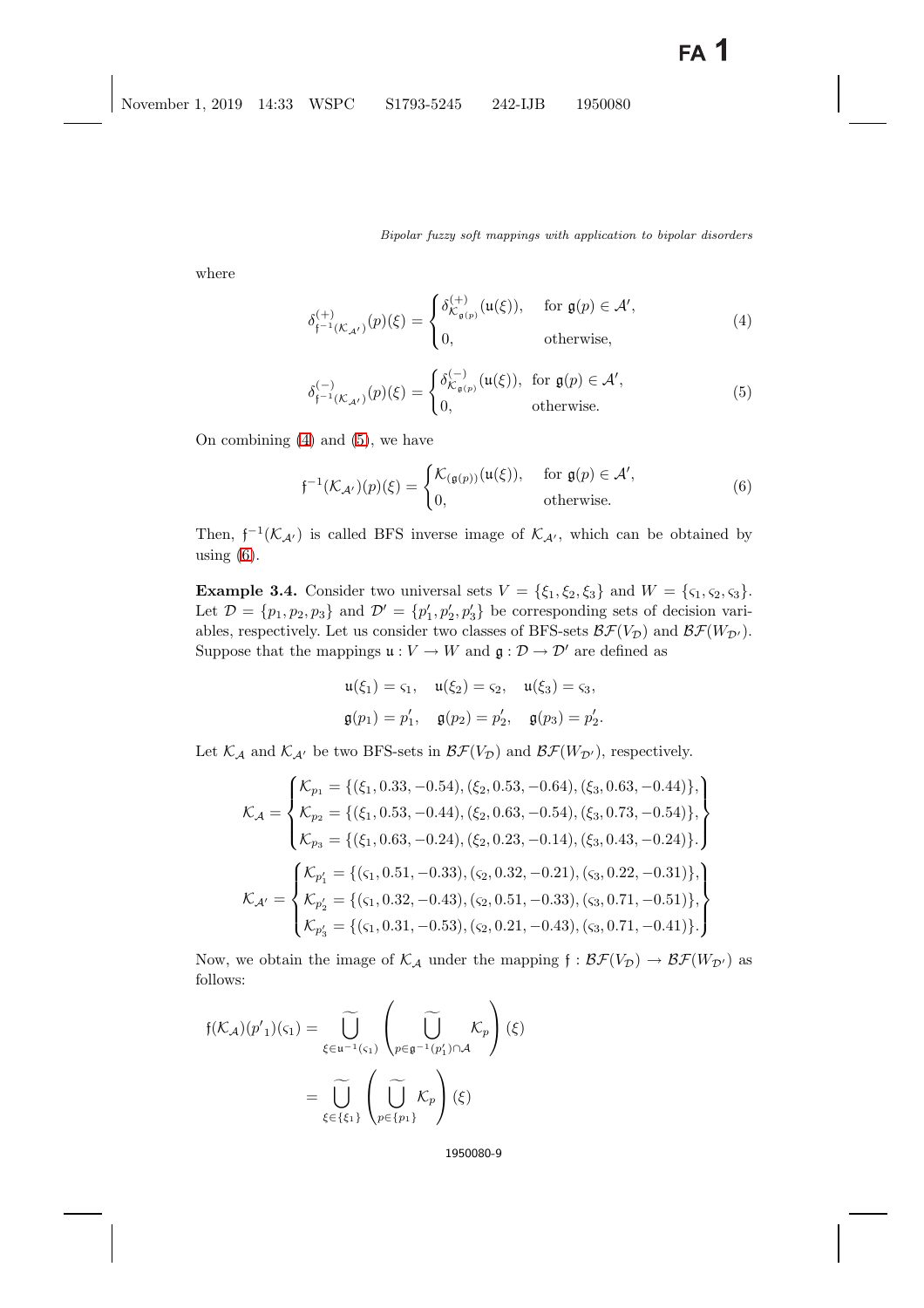*M. Riaz & S. T. Tehrim*

$$
= \widetilde{\bigcup}_{\xi \in \{\xi_1\}} (\{(\xi_1, 0.33, -0.54), (\xi_2, 0.53, -0.64), (\xi_3, 0.63, -0.44)\}) (\xi)
$$
  
=  $\widetilde{\bigcup} (0.33, -0.54) = (0.33, -0.54);$ 

similarly,

$$
\mathfrak{f}(\mathcal{K}_{\mathcal{A}})(p'_{1})(\mathfrak{c}_{2}) = (0.53, -0.64), \quad \mathfrak{f}(\mathcal{K}_{\mathcal{A}})(p'_{1})(\mathfrak{c}_{3}) = (0.63, -0.44);
$$

by similar calculation we obtain

$$
f(\mathcal{K}_{\mathcal{A}})(p'_{2})(\varsigma_{1}) = \widetilde{\bigcup_{\xi \in u^{-1}(\varsigma_{1})}} \left( \widetilde{\bigcup_{p \in \mathfrak{g}^{-1}(p'_{2}) \cap \mathcal{A}}} \mathcal{K}_{p} \right) (\xi)
$$
  
\n
$$
= \widetilde{\bigcup_{\xi \in \{\xi_{1}\}}} \left( \widetilde{\bigcup_{p \in \{p_{2}, p_{3}\}}} \mathcal{K}_{p} \right) (\xi)
$$
  
\n
$$
= \widetilde{\bigcup_{\xi \in \{\xi_{1}\}}} \left( \{ (\xi_{1}, 0.63, -0.24), (\xi_{2}, 0.63, -0.14), (\xi_{3}, 0.73, -0.24) \} \right) (\xi)
$$
  
\n
$$
= \widetilde{\bigcup_{\xi \in \{\xi_{1}\}}} (0.63, -0.24) = (0.63, -0.24);
$$

similarly,

$$
\mathfrak{f}(\mathcal{K}_{\mathcal{A}})(p'_{2})(\varsigma_{2}) = (0.63, -0.14), \mathfrak{f}(\mathcal{K}_{\mathcal{A}})(p'_{2})(\varsigma_{3}) = (0.73, -0.24),
$$

and

$$
\mathfrak{f}(\mathcal{K}_{\mathcal{A}})(p'_{3})(\varsigma_{1}) = (0,0), \mathfrak{f}(\mathcal{K}_{\mathcal{A}})(p'_{3})(\varsigma_{2}) = (0,0), \mathfrak{f}(\mathcal{K}_{\mathcal{A}})(p'_{3})(\varsigma_{3}) = (0,0).
$$

Hence, we obtain the BFS-image of  $\mathcal{K}_\mathcal{A}$  under the given mapping as

$$
\mathfrak{f}(\mathcal{K}_{\mathcal{A}}) = \begin{cases} \mathcal{K}_{p'_1} = \{(\varsigma_1, 0.33, -0.54), (\varsigma_2, 0.53, -0.64), (\varsigma_3, 0.63, -0.44)\}, \\ \mathcal{K}_{p'_2} = \{(\varsigma_1, 0.63, -0.24), (\varsigma_2, 0.63, -0.14), (\varsigma_3, 0.73, -0.24)\}, \\ \mathcal{K}_{p'_3} = \{(\varsigma_1, 0, 0), (\varsigma_2, 0, 0), (\varsigma_3, 0, 0)\}. \end{cases}
$$

Now we calculate the image of  $\mathcal{K}_{\mathcal{A}'}$  under inverse mapping as follows:

$$
f^{-1}(\mathcal{K}_{\mathcal{A}'})(p_1)(\xi_1) = \mathcal{K}_{(\mathfrak{g}(p_1))}(u(\xi_1))
$$
  
\n
$$
= \mathcal{K}_{(p'_1)}(\varsigma_1)
$$
  
\n
$$
= \{(\varsigma_1, 0.51, -0.33), (\varsigma_2, 0.32, -0.21), (\varsigma_3, 0.22, -0.31)\}(\varsigma_1)
$$
  
\n
$$
= (0.51, -0.33),
$$
  
\n
$$
f^{-1}(\mathcal{K}_{\mathcal{A}'})(p_1)(\xi_2) = \mathcal{K}_{(\mathfrak{g}(p_1))}(u(\xi_2))
$$
  
\n
$$
= \mathcal{K}_{(p'_1)}(\varsigma_2)
$$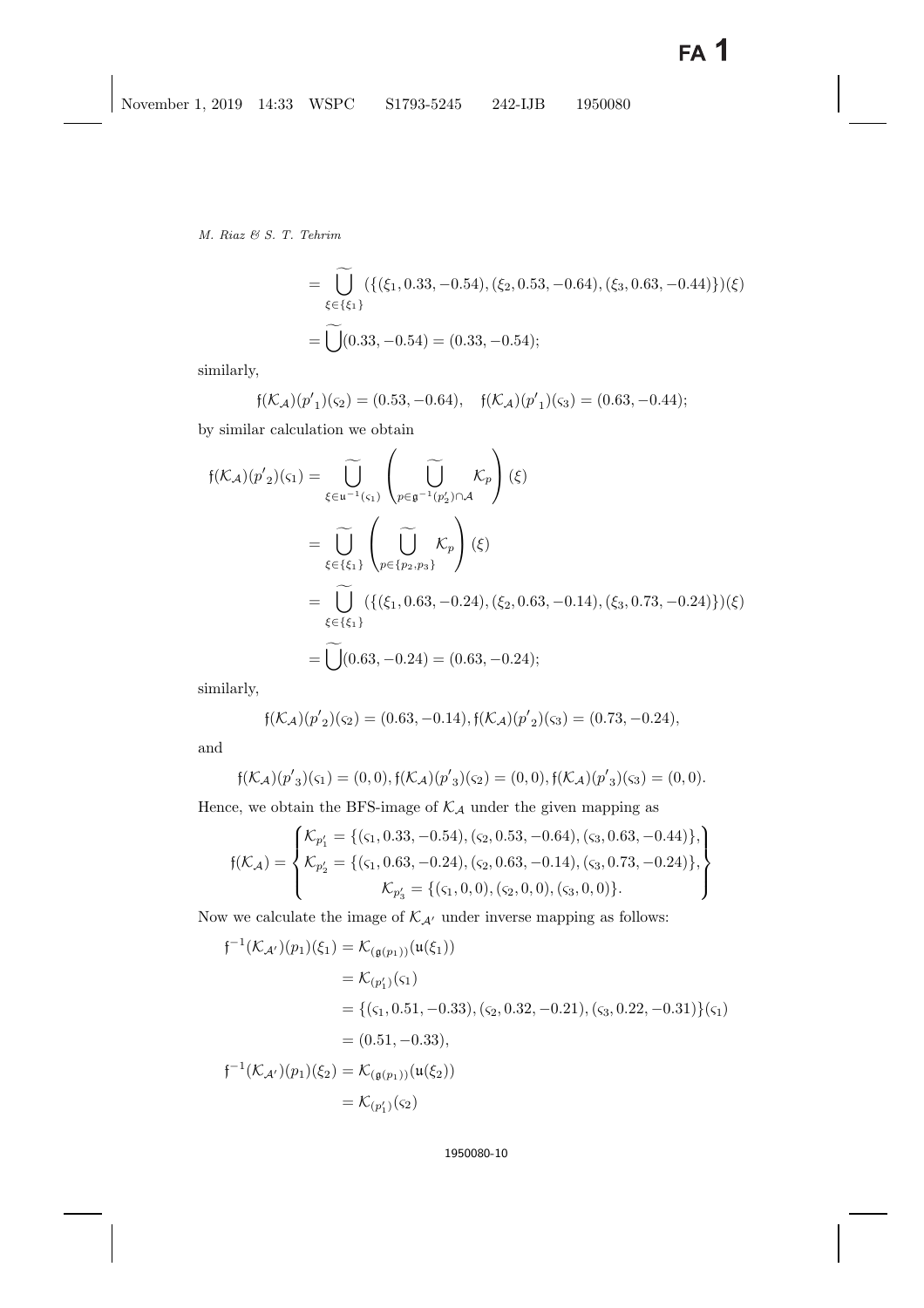$$
= \{(\varsigma_1, 0.51, -0.33), (\varsigma_2, 0.32, -0.21), (\varsigma_3, 0.22, -0.31)\}(\varsigma_2)
$$
  

$$
= (0.32, -0.21),
$$
  

$$
\mathfrak{f}^{-1}(\mathcal{K}_{\mathcal{A}'})(p_1)(\xi_3) = \mathcal{K}_{(\mathfrak{g}(p_1))}(\mathfrak{u}(\xi_3))
$$
  

$$
= \mathcal{K}_{(p'_1)}(\varsigma_3)
$$
  

$$
= \{(\varsigma_1, 0.51, -0.33), (\varsigma_2, 0.32, -0.21), (\varsigma_3, 0.22, -0.31)\}(\varsigma_3)
$$
  

$$
= (0.22, -0.31).
$$

Similar calculation gives

$$
\mathfrak{f}^{-1}(\mathcal{K}_{\mathcal{A}'}) = \begin{cases} \mathcal{K}_{p_1} = \{(\xi_1, 0.51, -0.33), (\xi_2, 0.32, -0.21), (\xi_3, 0.22, -0.31)\}, \\ \mathcal{K}_{p_2} = \{(\xi_1, 0.32, -0.43), (\xi_2, 0.51, -0.33), (\xi_3, 0.71, -0.51)\}, \\ \mathcal{K}_{p_3} = \{(\xi_1, 0.32, -0.43), (\xi_2, 0.51, -0.33), (\xi_3, 0.71, -0.51)\}.\end{cases}
$$

**Definition 3.5.**

- (i) A BFS-mapping  $f = (u, g)$  is said to be injective if both u and g are injective mappings.
- (ii) A BFS-mapping  $f = (u, g)$  is said to be surjective if both u and g are surjective mappings.
- (iii) A BFS-mapping  $f = (\mathfrak{u}, \mathfrak{g})$  is said to be bijective if both u and g are bijective (injective as well as surjective) mappings.

**Example 3.6.** Let  $V = \{\xi_1, \xi_2, \xi_3\}$ ,  $W = \{\xi_1, \xi_2, \xi_3\}$  and  $\mathcal{D} = \{p_1, p_2, p_3\}$   $\mathcal{D}' =$  $\{p'_1, p'_2, p'_3\}$ . Let us consider two classes of BFS-sets  $\mathcal{BF}(V_{\mathcal{D}})$  and  $\mathcal{BF}(W_{\mathcal{D}'})$ . Suppose that the mappings  $\mathfrak{u}: V \to W$  and  $\mathfrak{g}: \mathcal{D} \to \mathcal{D}'$  are defined as

$$
\mathfrak{u}(\xi_1) = \varsigma_3, \quad \mathfrak{u}(\xi_2) = \varsigma_1, \quad \mathfrak{u}(\xi_3) = \varsigma_2,
$$
  
\n $\mathfrak{g}(p_1) = p'_1, \quad \mathfrak{g}(p_2) = p'_3, \quad \mathfrak{g}(p_3) = p'_2.$ 

Let  $\mathcal{K}_{\mathcal{A}}$  and  $\mathcal{K}_{\mathcal{A}'}$  be two BFS-sets in  $\mathcal{BF}(V_{\mathcal{D}})$  and  $\mathcal{BF}(W_{\mathcal{D}'})$ , respectively.

$$
\mathcal{K}_{\mathcal{A}} = \begin{cases}\n\mathcal{K}_{p_1} = \{(\xi_1, 0.33, -0.54), & (\xi_2, 0.53, -0.64), & (\xi_3, 0.63, -0.44)\}, \\
\mathcal{K}_{p_2} = \{(\xi_1, 0.53, -0.44), & (\xi_2, 0.63, -0.54), & (\xi_3, 0.73, -0.54)\}, \\
\mathcal{K}_{p_3} = \{(\xi_1, 0.63, -0.24), & (\xi_2, 0.23, -0.14), & (\xi_3, 0.43, -0.24)\}.\n\end{cases}
$$
\n
$$
\mathcal{K}_{\mathcal{A}'} = \begin{cases}\n\mathcal{K}_{p'_1} = \{(\varsigma_1, 0.51, -0.33), (\varsigma_2, 0.32, -0.21), (\varsigma_3, 0.22, -0.31)\}, \\
\mathcal{K}_{p'_2} = \{(\varsigma_1, 0.32, -0.43), (\varsigma_2, 0.51, -0.33), (\varsigma_3, 0.71, -0.51)\}, \\
\mathcal{K}_{p'_3} = \{(\varsigma_1, 0.31, -0.53), (\varsigma_2, 0.21, -0.43), (\varsigma_3, 0.71, -0.41)\}.\n\end{cases}
$$

Then, it can be seen that  $f = (\mathfrak{u}, \mathfrak{g}) : \mathcal{BF}(V_{\mathcal{D}}) \to \mathcal{BF}(W_{\mathcal{D}'})$  is a bijective mapping.

**Definition 3.7.** Suppose that  $f = (u, g) : \mathcal{BF}(V_{\mathcal{D}}) \rightarrow \mathcal{BF}(W_{\mathcal{D}'})$  be a BFSmapping. Let  $\mathcal{K}_{\mathcal{A}_1}$  and  $\mathcal{K}_{\mathcal{A}_2}$  be two BFS-sets in  $\mathcal{BF}(V_{\mathcal{D}})$ , then BFS-union and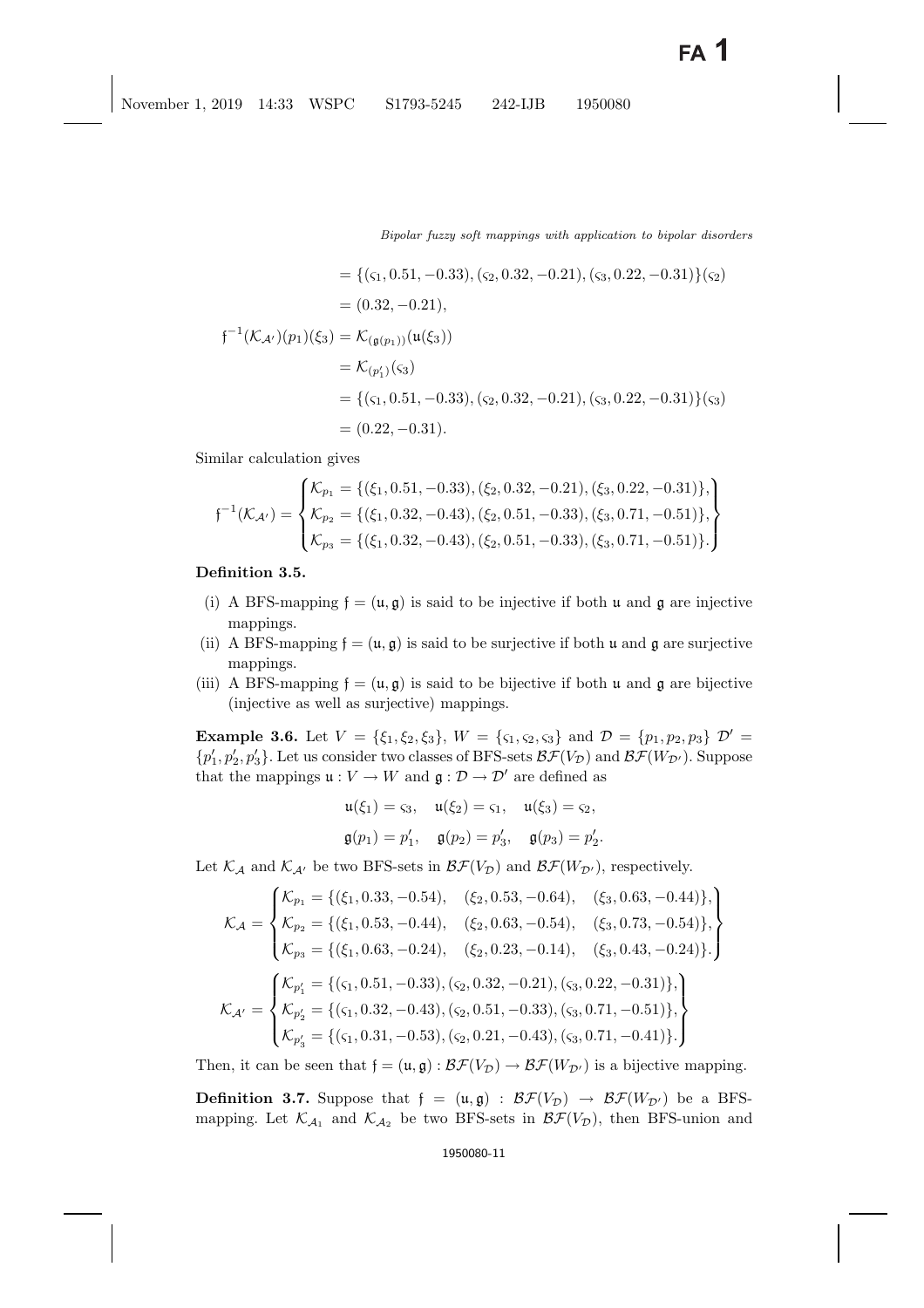BFS-intersection of BFS-images  $f(\mathcal{K}_{\mathcal{A}_1})$  and  $f(\mathcal{K}_{\mathcal{A}_2})$  in  $\mathcal{BF}(W_{\mathcal{D}'})$ , for  $p' \in \mathcal{D}'$  and  $\varsigma \in W$  defined as follows:

$$
(\mathfrak{f}(\mathcal{K}_{\mathcal{A}_1}) \tilde{\cup} \mathfrak{f}(\mathcal{K}_{\mathcal{A}_2}))(p')(\varsigma) = \mathfrak{f}(\mathcal{K}_{\mathcal{A}_1})(p')(\varsigma) \tilde{\cup} \mathfrak{f}(\mathcal{K}_{\mathcal{A}_2})(p')(\varsigma),
$$

and

$$
(\mathfrak{f}(\mathcal{K}_{\mathcal{A}_1}) \tilde{\cap} \mathfrak{f}(\mathcal{K}_{\mathcal{A}_2}))(p')(\varsigma) = \mathfrak{f}(\mathcal{K}_{\mathcal{A}_1})(p')(\varsigma) \tilde{\cap} \mathfrak{f}(\mathcal{K}_{\mathcal{A}_2})(p')(\varsigma).
$$

**Definition 3.8.** Suppose that  $f = (u, g) : \mathcal{BF}(V_{\mathcal{D}}) \rightarrow \mathcal{BF}(W_{\mathcal{D}'})$  be a BFSmapping. Let  $\mathcal{K}_{\mathcal{A}_1}$  and  $\mathcal{K}_{\mathcal{A}_2}$  be two BFS-sets in  $\mathcal{BF}(W_{\mathcal{D}'})$ , then BFS-union and BFS-intersection of BFS-images  $f^{-1}(\mathcal{K}_{\mathcal{A}_1})$  and  $f^{-1}(\mathcal{K}_{\mathcal{A}_2})$  in  $\mathcal{BF}(V_{\mathcal{D}})$ , for  $p \in \mathcal{D}$  and  $f \in V$  defined as follows:  $\xi \in V$  defined as follows:

$$
(\mathfrak{f}^{-1}(\mathcal{K}_{\mathcal{A}_1}) \tilde{\cup} \mathfrak{f}^{-1}(\mathcal{K}_{\mathcal{A}_2}))(p)(\xi) = \mathfrak{f}^{-1}(\mathcal{K}_{\mathcal{A}_1})(p)(\xi) \tilde{\cup} \mathfrak{f}^{-1}(\mathcal{K}_{\mathcal{A}_2})(p)(\xi),
$$

and

$$
(\mathfrak{f}^{-1}(\mathcal{K}_{\mathcal{A}_1}) \cap \mathfrak{f}^{-1}(\mathcal{K}_{\mathcal{A}_2}))(p)(\xi) = \mathfrak{f}^{-1}(\mathcal{K}_{\mathcal{A}_1})(p)(\xi) \cap \mathfrak{f}^{-1}(\mathcal{K}_{\mathcal{A}_2})(p)(\xi).
$$

**Theorem 3.9.** Suppose that  $\mathcal{K}_{\mathcal{A}}$ ,  $\mathcal{K}_{\mathcal{A}_1}^1$  and  $\mathcal{K}_{\mathcal{A}_2}^2 \in \mathcal{BF}(V_{\mathcal{D}})$  and consider a BFS*mapping*  $\mathfrak{f} = (\mathfrak{u}, \mathfrak{g}) : \mathcal{BF}(V_{\mathcal{D}}) \to \mathcal{BF}(W_{\mathcal{D}'})$ , then

(i)  $f(\phi_{\mathcal{D}}) = \phi_{\mathcal{D}}$ .<br>(ii)  $f(K^1 \cap K^2)$ (ii)  $f(\mathcal{K}_{\mathcal{A}_1}^1 \tilde{\cup} \mathcal{K}_{\mathcal{A}_2}^2) = f(\mathcal{K}_{\mathcal{A}_1}^1) \tilde{\cup} f(\mathcal{K}_{\mathcal{A}_2}^2)$ .<br>
(iii)  $f(\mathcal{K}_{1}^1 \tilde{\cap} \mathcal{K}_{2}^2) \tilde{\subset} f(\mathcal{K}_{1}^1 \tilde{\cap} \tilde{\cup} f(\mathcal{K}_{2}^2))$ (iii)  $f(\mathcal{K}_{\mathcal{A}_1}^1 \cap \mathcal{K}_{\mathcal{A}_2}^2) \subseteq f(\mathcal{K}_{\mathcal{A}_1}^1) \cap f(\mathcal{K}_{\mathcal{A}_2}^2)$ .<br>(iv)  $\mathcal{K} \in \widetilde{f}^{-1}(\mathfrak{c}(\mathcal{K}_1))$ . The equality of (iv)  $\mathcal{K}_{\mathcal{A}} \widetilde{\subseteq} \mathfrak{f}^{-1}(\mathfrak{f}(\mathcal{K}_{\mathcal{A}}))$ *. The equality does hold if* u *is injective mapping.*<br>(v) If  $\mathcal{K}_{\mathcal{A}} \widetilde{\subset} \mathcal{K}_{\mathcal{A}} \to \mathfrak{f}(\mathcal{K}_{\mathcal{A}}) \widetilde{\subset} \mathfrak{f}(\mathcal{K}_{\mathcal{A}})$ (v) If  $\mathcal{K}_{A_1} \subseteq \mathcal{K}_{A_2} \Rightarrow f(\mathcal{K}_{A_1}) \subseteq f(\mathcal{K}_{A_2})$ .

### **Proof.** (i) Obvious

(ii) Suppose that for  $p' \in \mathfrak{g}(\mathcal{D}) \subseteq \mathcal{D}'$  and  $\varsigma \in W$ , we have to show that  $f(\mathcal{K}_{\mathcal{A}_1}^1 \tilde{\cup} \mathcal{K}_{\mathcal{A}_2}^2)(p')(\varsigma) = f(\mathcal{K}_{\mathcal{A}_1}^1)(p')(\varsigma) \tilde{\cup} f(\mathcal{K}_{\mathcal{A}_2}^2)(p')(\varsigma)$ . Consider the left hand side<br>first, lot  $f(\mathcal{K}^1 \tilde{\cup} \mathcal{K}^2)(p')(\varsigma) = f(\mathcal{H}, \ldots)(p')(\varsigma)$  by definition of BES manni first, let  $\mathfrak{f}(\mathcal{K}_{\mathcal{A}_1}^1 \tilde{\cup} \mathcal{K}_{\mathcal{A}_2}^2)(p')(\varsigma) = \mathfrak{f}(\mathcal{H}_{\mathcal{A}_1 \cup \mathcal{A}_2})(p')(\varsigma)$ , by definition of BFS-mapping, we get

$$
\delta_{f(\mathcal{H}_{\mathcal{A}_1\cup\mathcal{A}_2})}^{(+)}(p')(\varsigma)
$$
\n
$$
= \begin{cases}\n\max_{\xi\in\mathfrak{u}^{-1}(\varsigma)}\left(\max_{p\in\mathfrak{g}^{-1}(p')\cap(\mathcal{A}_1\cup\mathcal{A}_2)}\delta_{\mathcal{H}_p}^{(+)}\right)(\xi), & \text{if } \mathfrak{u}^{-1}(\varsigma)\neq\emptyset, \\
0 & \text{otherwise,} \\
\delta_{f(\mathcal{H}_{\mathcal{A}_1\cup\mathcal{A}_2})}^{(-)}(p')(\varsigma)\n\end{cases}
$$
\n
$$
\delta_{f(\mathcal{H}_{\mathcal{A}_1\cup\mathcal{A}_2})}^{(-)}(p')(\varsigma)
$$
\n
$$
= \begin{cases}\n\min_{\xi\in\mathfrak{u}^{-1}(\varsigma)}\left(\min_{p\in\mathfrak{g}^{-1}(p')\cap(\mathcal{A}_1\cup\mathcal{A}_2)}\delta_{\mathcal{H}_p}^{(-)}\right)(\xi), & \text{if } \mathfrak{u}^{-1}(\varsigma)\neq\emptyset, \\
\mathfrak{g}^{-1}(p')\cap(\mathcal{A}_1\cup\mathcal{A}_2)\neq\emptyset, \\
0 & \text{otherwise,}\n\end{cases}
$$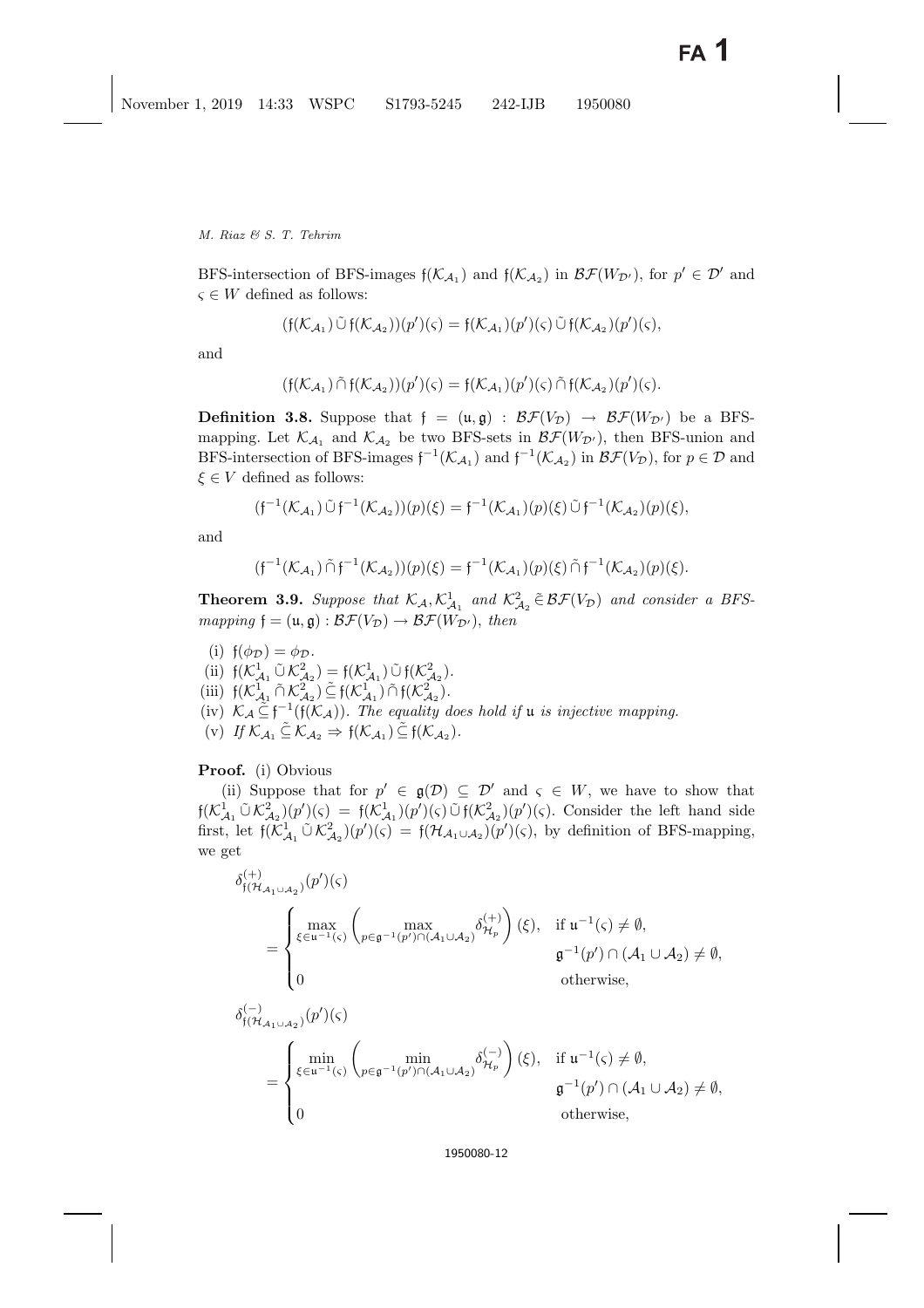$$
\begin{aligned}\n\mathfrak{f}(\mathcal{H}_{\mathcal{A}_1\cup\mathcal{A}_2})(p')(\varsigma) \\
&= \begin{cases}\n\tilde{\bigcup}_{\xi\in\mathfrak{u}^{-1}(\varsigma)}\left(\bigcup_{p\in\mathfrak{g}^{-1}(p')\cap(\mathcal{A}_1\cup\mathcal{A}_2)}\mathcal{H}_p\right)(\xi), & \text{if } \mathfrak{u}^{-1}(\varsigma)\neq\emptyset, \\
\mathfrak{g}^{-1}(p')\cap(\mathcal{A}_1\cup\mathcal{A}_2)\neq\emptyset, \\
0 & \text{otherwise,} \n\end{cases}\n\end{aligned}
$$

where

$$
\mathcal{H}_p = \begin{Bmatrix} \mathcal{K}_p^1, & \text{if } p \in \mathcal{A}_1 \backslash \mathcal{A}_2 \\ \mathcal{K}_p^2, & \text{if } p \in \mathcal{A}_2 \backslash \mathcal{A}_1 \\ \mathcal{K}_p^1 \tilde{\cup} \mathcal{K}_p^2, & \text{if } p \in \mathcal{A}_1 \cap \mathcal{A}_2 \end{Bmatrix},
$$

for some  $p \in \mathfrak{g}^{-1}(p') \cap (\mathcal{A}_1 \cup \mathcal{A}_2)$ . The trivial case is obvious, we only consider non<br>trivial case trivial case.

<span id="page-12-1"></span>
$$
\mathfrak{f}(\mathcal{H}_{\mathcal{A}_1 \cup \mathcal{A}_2})(p')(\varsigma) = \widetilde{\bigcup}_{\xi \in \mathfrak{u}^{-1}(\varsigma)} \left( \widetilde{\bigcup}_{\substack{\mathcal{K}_p^2(\xi), \\ (\mathcal{K}_p^1 \cup \mathcal{K}_p^2)(\xi), \\ (\mathcal{K}_p^1 \cup \mathcal{K}_p^2)(\xi), \\ \text{if } p \in \mathcal{A}_1 \cap \mathcal{A}_2 \cap \mathfrak{g}^{-1}(p') \right).
$$
\n(7)

<span id="page-12-0"></span>Now for right-hand side, by definition of union of BFS-mappings, we have

$$
f(\mathcal{K}_{\mathcal{A}_1} \tilde{U} \mathcal{K}_{\mathcal{A}_2})(p')(\varsigma) = f(\mathcal{K}_{\mathcal{A}_1})(p')(\varsigma) \tilde{U} f(\mathcal{K}_{\mathcal{A}_2})(p')(\varsigma),
$$
  
\n
$$
\delta_{f(\mathcal{K}_{\mathcal{A}_1}^1)}^{(+)}(p')(\varsigma) \tilde{U} \delta_{f(\mathcal{K}_{\mathcal{A}_2}^2)}^{(+)}(p')(\varsigma)
$$
  
\n
$$
= \left(\max_{\xi \in u^{-1}(\varsigma)p \in \mathfrak{g}^{-1}(p') \cap (\mathcal{A}_1 \cup \mathcal{A}_2)} \delta_{\mathcal{K}_p^1}^{(+)}(\xi)\right)
$$
  
\n
$$
\max \left(\max_{\xi \in u^{-1}(\varsigma)p \in \mathfrak{g}^{-1}(p') \cap (\mathcal{A}_1 \cup \mathcal{A}_2)} \left(\max(\delta_{\mathcal{K}_p^1}^{(+)}, \delta_{\mathcal{K}_p^2}^{(+)})\right)(\xi)
$$
  
\n
$$
= \max_{\xi \in u^{-1}(\varsigma)p \in \mathfrak{g}^{-1}(p') \cap (\mathcal{A}_1 \cup \mathcal{A}_2)} \left(\max(\delta_{\mathcal{K}_p^1}^{(+)}, \delta_{\mathcal{K}_p^2}^{(+)})\right)(\xi)
$$
  
\n
$$
= \max_{\xi \in u^{-1}(\varsigma)} \left(\max_{\delta_{\mathcal{K}_p^2}^{(+)}(\xi), \delta_{\mathcal{K}_p^2}^{(+)}(\xi), \delta_{\mathcal{K}_p^2}^{(+)}(\xi), \delta_{\mathcal{K}_p^2}^{(+)}(\xi), \delta_{\mathcal{K}_p^2}^{(-)}(\xi), \delta_{f(\mathcal{K}_{\mathcal{A}_1}^1 \cap \mathfrak{g}^{-1}(p')})\right)\right).
$$
  
\n(8)  
\n
$$
\delta_{f(\mathcal{K}_{\mathcal{A}_1}^1)}^{(-)}(p')(\varsigma) \tilde{U} \delta_{f(\mathcal{K}_{\mathcal{A}_2}^2)}^{(-)}(p')(\varsigma)
$$
  
\n
$$
= \left(\min_{\xi \in u^{-1}(\varsigma)p \in \mathfrak{g}^{-1}(p') \cap (\mathcal{A
$$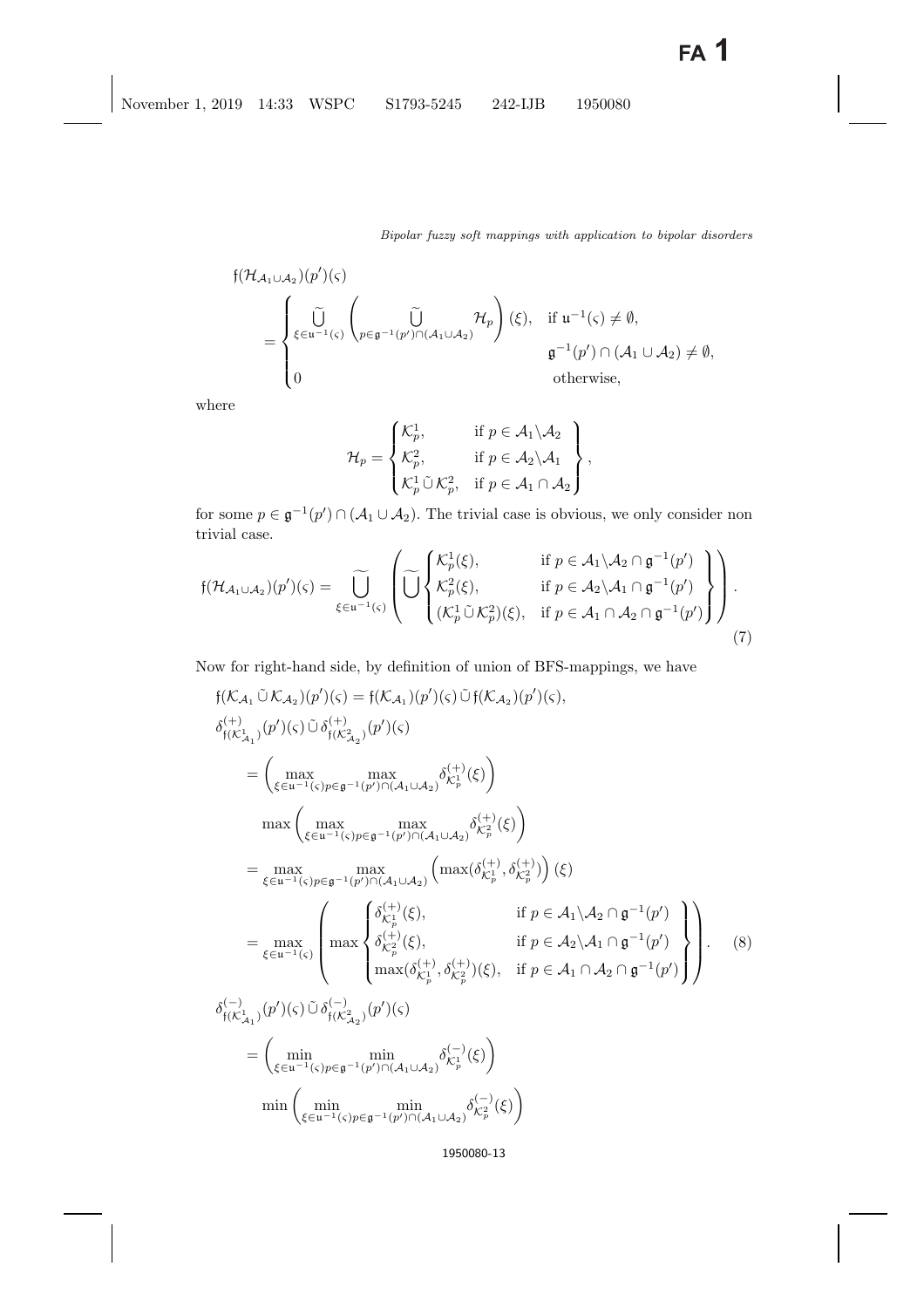$$
= \min_{\xi \in u^{-1}(\varsigma)p \in \mathfrak{g}^{-1}(p') \cap (\mathcal{A}_1 \cup \mathcal{A}_2)} \left( \min(\delta_{\mathcal{K}_p^1}^{(-)}, \delta_{\mathcal{K}_p^2}^{(-)}) \right) (\xi)
$$
  
\n
$$
= \min_{\xi \in u^{-1}(\varsigma)} \left( \min \begin{cases} \delta_{\mathcal{K}_p^1}^{(-)}(\xi), & \text{if } p \in \mathcal{A}_1 \setminus \mathcal{A}_2 \cap \mathfrak{g}^{-1}(p') \\ \delta_{\mathcal{K}_p^2}^{(-)}(\xi), & \text{if } p \in \mathcal{A}_2 \setminus \mathcal{A}_1 \cap \mathfrak{g}^{-1}(p') \\ \min(\delta_{\mathcal{K}_p^1}^{(-)}, \delta_{\mathcal{K}_p^2}^{(-)}) (\xi), & \text{if } p \in \mathcal{A}_1 \cap \mathcal{A}_2 \cap \mathfrak{g}^{-1}(p') \end{cases} \right), \quad (9)
$$

from  $(8)$  and  $(9)$ , we get

$$
\mathfrak{f}(\mathcal{K}_{\mathcal{A}_1})(p')(\varsigma) \tilde{\cup} \mathfrak{f}(\mathcal{K}_{\mathcal{A}_2})(p')(\varsigma) = \widetilde{\bigcup_{\xi \in \mathfrak{u}^{-1}(\varsigma)}} \left( \widetilde{\bigcup_{\zeta \in \mathfrak{u}^{-1}(\varsigma)}} \begin{pmatrix} \mathcal{K}_p^1(\xi), & \text{if } p \in \mathcal{A}_1 \setminus \mathcal{A}_2 \cap \mathfrak{g}^{-1}(p') \\ \mathcal{K}_p^2(\xi), & \text{if } p \in \mathcal{A}_2 \setminus \mathcal{A}_1 \cap \mathfrak{g}^{-1}(p') \\ (\mathcal{K}_p^1 \tilde{\cup} \mathcal{K}_p^2)(\xi), & \text{if } p \in \mathcal{A}_1 \cap \mathcal{A}_2 \cap \mathfrak{g}^{-1}(p') \end{pmatrix} \right),\tag{10}
$$

<span id="page-13-0"></span>from [\(7\)](#page-12-1) and [\(10\)](#page-13-0) it is evident that  $f(\mathcal{K}^1_{\mathcal{A}_1} \cup \mathcal{K}^2_{\mathcal{A}_2}) = f(\mathcal{K}^1_{\mathcal{A}_1}) \cup f(\mathcal{K}^2_{\mathcal{A}_2}).$ <br>(iii) Suppose that for  $x' \in g(\mathcal{D}) \subset \mathcal{D}'$  and  $\in \mathcal{L}$  and by definition

(iii) Suppose that for  $p' \in \mathfrak{g}(\mathcal{D}) \subseteq \mathcal{D}'$  and  $\varsigma \in W$  and by definition of intersection  $BFS$  mappings, we have  $f(K^1 \cap K^2) (\gamma)(\varsigma) = f(\mathcal{H}, \varsigma, \varsigma) (\gamma')(\varsigma)$ . Now by the of BFS-mappings, we have  $\mathfrak{f}(\mathcal{K}^1_{\mathcal{A}_1} \tilde{\cup} \mathcal{K}^2_{\mathcal{A}_2})(p')(\varsigma) = \mathfrak{f}(\mathcal{H}_{\mathcal{A}_1 \cap \mathcal{A}_2})(p')(\varsigma)$ . Now by the definition of BFS mappings, we are definition of BFS-mappings, we get

$$
\delta_{\mathfrak{f}(\mathcal{H}_{\mathcal{A}_1 \cap \mathcal{A}_2)}}^{(+)}(p')(\varsigma) = \begin{cases}\n\max_{\xi \in \mathfrak{u}^{-1}(\varsigma)} \left( \max_{p \in \mathfrak{g}^{-1}(p') \cap (\mathcal{A}_1 \cap \mathcal{A}_2)} \delta_{\mathcal{H}_p}^{(+)} \right)(\xi), & \text{if } \mathfrak{u}^{-1}(\varsigma) \neq \emptyset, \\
\mathfrak{g}^{-1}(p') \cap (\mathcal{A}_1 \cap \mathcal{A}_2) \neq \emptyset, \\
\delta_{\mathfrak{f}(\mathcal{H}_{\mathcal{A}_1 \cap \mathcal{A}_2})}^{(-)}(p')(\varsigma) = \begin{cases}\n\min_{\xi \in \mathfrak{u}^{-1}(\varsigma)} \left( \min_{p \in \mathfrak{g}^{-1}(p') \cap (\mathcal{A}_1 \cap \mathcal{A}_2)} \delta_{\mathcal{H}_p}^{(-)} \right)(\xi), & \text{if } \mathfrak{u}^{-1}(\varsigma) \neq \emptyset, \\
\mathfrak{g}^{-1}(p') \cap (\mathcal{A}_1 \cap \mathcal{A}_2) \neq \emptyset,\n\end{cases}
$$
\n
$$
\mathfrak{f}(\mathcal{H}_{\mathcal{A}_1 \cap \mathcal{A}_2})(p')(\varsigma) = \begin{cases}\n\widetilde{\bigcup}_{\xi \in \mathfrak{u}^{-1}(\varsigma)} \left( \min_{p \in \mathfrak{g}^{-1}(p') \cap (\mathcal{A}_1 \cup \mathcal{A}_2)} \mathcal{H}_p \right)(\xi), & \text{if } \mathfrak{u}^{-1}(\varsigma) \neq \emptyset, \\
\mathfrak{g}^{-1}(p') \cap (\mathcal{A}_1 \cup \mathcal{A}_2) \neq \emptyset, \\
0 & \text{otherwise,}\n\end{cases}
$$

where

$$
\mathcal{H}_{p} = (\mathcal{K}_{\mathcal{A}_{1}}^{1} \cap \mathcal{K}_{\mathcal{A}_{2}}^{2})
$$
\n
$$
f(\mathcal{H}_{\mathcal{A}_{1} \cap \mathcal{A}_{2}})(p')(s) = \bigcup_{\xi \in u^{-1}(\varsigma)} \left( \bigcup_{p \in \mathfrak{g}^{-1}(p') \cap (\mathcal{A}_{1} \cap \mathcal{A}_{2})} (\mathcal{K}_{\mathcal{A}_{1}}^{1} \cap \mathcal{K}_{\mathcal{A}_{2}}^{2}) \right) (\xi)
$$
\n
$$
= \bigcup_{\xi \in u^{-1}(\varsigma)} \left( \bigcup_{p \in \mathfrak{g}^{-1}(p') \cap (\mathcal{A}_{1} \cap \mathcal{A}_{2})} (\mathcal{K}_{\mathcal{A}_{1}}^{1}(\xi) \cap \mathcal{K}_{\mathcal{A}_{2}}^{2}(\xi)) \right)
$$
\n
$$
\tilde{\subseteq} \left( \bigcup_{\xi \in u^{-1}(\varsigma)} \left( \bigcup_{p \in \mathfrak{g}^{-1}(p') \cap (\mathcal{A}_{1} \cap \mathcal{A}_{2})} \mathcal{K}_{\mathcal{A}_{1}}^{1}(\xi) \right) \right)
$$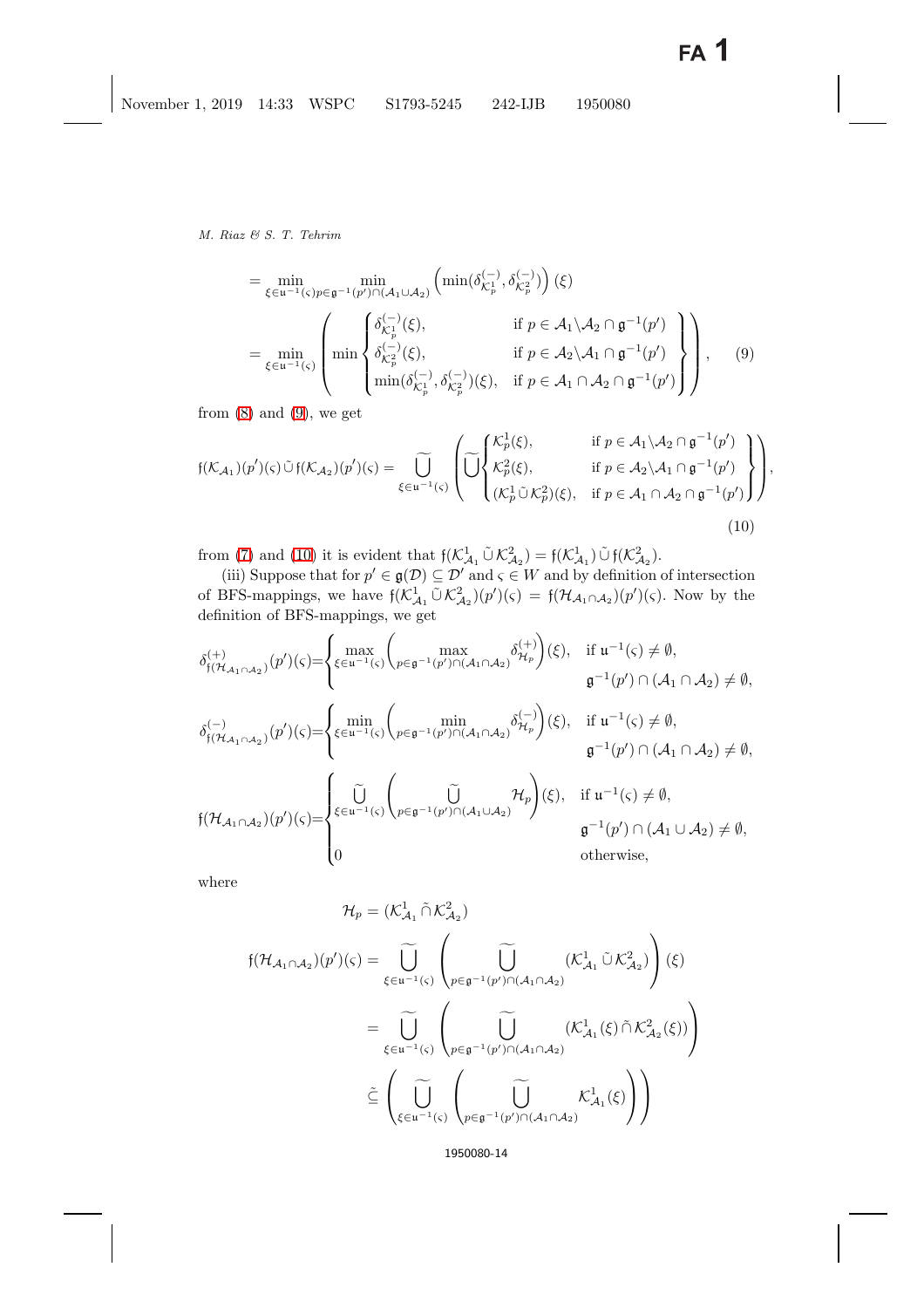*Bipolar fuzzy soft mappings with application to bipolar disorders*

$$
\begin{split} &\tilde{\cap} \left( \bigcup_{\xi \in \mathfrak{u}^{-1}(\varsigma)} \left( \bigcup_{p \in \mathfrak{g}^{-1}(p') \cap (\mathcal{A}_1 \cap \mathcal{A}_2)} \mathcal{K}_{\mathcal{A}_2}^2(\xi) \right) \right) \\ &= \mathfrak{f}(\mathcal{K}_{\mathcal{A}_1}^1)(p')(\varsigma) \, \tilde{\cap} \, \mathfrak{f}(\mathcal{K}_{\mathcal{A}_2}^2)(p')(\varsigma) \\ &= (\mathfrak{f}(\mathcal{K}_{\mathcal{A}_1}^1) \, \tilde{\cap} \, \mathfrak{f}(\mathcal{K}_{\mathcal{A}_2}^2))(p')(\varsigma). \end{split}
$$

(iv) Straightforward.

<span id="page-14-0"></span>(v) Suppose that for  $p' \in \mathfrak{g}(\mathcal{D}) \subseteq \mathcal{D}'$  and  $\varsigma \in W$  and by the definition of BFS-mappings, we get

$$
\delta_{\mathfrak{f}(\mathcal{K}_{\mathcal{A}_1})}^{(+)}(p')(\varsigma) = \begin{cases} \max_{\xi \in \mathfrak{u}^{-1}(\varsigma)} \left( \max_{p \in \mathfrak{g}^{-1}(p') \cap \mathcal{A}_1} \delta_{\mathcal{K}_{(p)}}^{(+)} \right)(\xi), & \text{if } \mathfrak{u}^{-1}(\varsigma) \neq \emptyset, \\ \mathfrak{g}^{-1}(p') \cap \mathcal{A}_1 \neq \emptyset, \end{cases}
$$
\n(11)

$$
\delta_{\mathfrak{f}(\mathcal{K}_{\mathcal{A}_1})}^{(-)}(p')(\varsigma) = \begin{cases} \min_{\xi \in \mathfrak{u}^{-1}(\varsigma)} \begin{pmatrix} \min_{p \in \mathfrak{g}^{-1}(p') \cap \mathcal{A}_1} \delta_{\mathcal{K}_{(p)}}^{(-)} \end{pmatrix} (\xi), & \text{if } \mathfrak{u}^{-1}(\varsigma) \neq \emptyset, \\ \mathfrak{g}^{-1}(p') \cap \mathcal{A}_1 \neq \emptyset, \end{pmatrix} \end{cases} \tag{12}
$$

on combining [\(11\)](#page-14-0) and [\(12\)](#page-14-0), we obtain

$$
f(\mathcal{K}_{\mathcal{A}_1})(p')(s) = \widetilde{\bigcup_{\xi \in \mathfrak{u}^{-1}(\varsigma)}} \left( \widetilde{\bigcup_{p \in \mathfrak{g}^{-1}(p') \cap \mathcal{A}_1}} \mathcal{K}_{\mathcal{A}_1} \right) (\xi)
$$
  

$$
= \widetilde{\bigcup_{\xi \in \mathfrak{u}^{-1}(\varsigma)} \bigcup_{p \in \mathfrak{g}^{-1}(p') \cap \mathcal{A}_1}} \mathcal{K}_{\mathcal{A}_1} (\xi)
$$
  

$$
\subseteq \widetilde{\bigcup_{\xi \in \mathfrak{u}^{-1}(\varsigma)} \bigcup_{p \in \mathfrak{g}^{-1}(p') \cap \mathcal{A}_2}} \mathcal{K}_{\mathcal{A}_2} (\xi)
$$
  

$$
= f(\mathcal{K}_{\mathcal{A}_2})(p')(s).
$$

**Theorem 3.10.** Suppose that  $K_A$ ,  $K_{A_1}^1$  and  $K_{A_2}^2 \in \mathcal{BF}(W_{\mathcal{D}'})$  and consider a BFS*mapping*  $f = (\mathfrak{u}, \mathfrak{g}) : \mathcal{BF}(V_{\mathcal{D}}) \to \mathcal{BF}(W_{\mathcal{D}})$ , *then* 

\n- (i) 
$$
f^{-1}(\phi_{\mathcal{D}}) = \phi_{\mathcal{D}}
$$
.
\n- (ii)  $f^{-1}(K_{\mathcal{A}_1}^1 \tilde{\cup} K_{\mathcal{A}_2}^2) = f^{-1}(K_{\mathcal{A}_1}^1) \tilde{\cup} f^{-1}(K_{\mathcal{A}_2}^2)$ .
\n- (iii)  $f^{-1}(K_{\mathcal{A}_1}^1 \tilde{\cup} K_{\mathcal{A}_2}^2) = f^{-1}(K_{\mathcal{A}_1}^1) \tilde{\cup} f^{-1}(K_{\mathcal{A}_2}^2)$ .
\n- (iv)  $f(f^{-1}(K_{\mathcal{A}})) \tilde{\subseteq} K_{\mathcal{A}}$ . The equality does hold if  $u$  and  $\mathfrak{g}$  are surjective mappings.
\n- (v) If  $K_{\mathcal{A}_1}^1 \tilde{\subseteq} K_{\mathcal{A}_2}^2 \Rightarrow f^{-1}(K_{\mathcal{A}_1}^1) \tilde{\subseteq} f^{-1}(K_{\mathcal{A}_2}^2)$ .
\n

**Proof.** (i) It is obvious.

(ii) Suppose that for  $p \in \mathcal{D}$  and  $\xi \in V$ ,  $f^{-1}(\mathcal{K}_{\mathcal{A}_1}^1 \tilde{\cup} \mathcal{K}_{\mathcal{A}_2}^2)(p)(\xi) =$ <br> $(\mathcal{H}_{\mathcal{A}_1} \cup \mathcal{N}_{\mathcal{A}_2})$  $f^{-1}(\mathcal{H}_{\mathcal{A}_1\cup\mathcal{A}_2})(p)(\xi) = \mathcal{H}(\mathfrak{g}(p))(\mathfrak{u}(\varsigma)),$  where  $(\mathfrak{g}(p) \in (\mathcal{A}_1\cup\mathcal{A}_2), \mathfrak{u}(\varsigma) \in W)$ , taking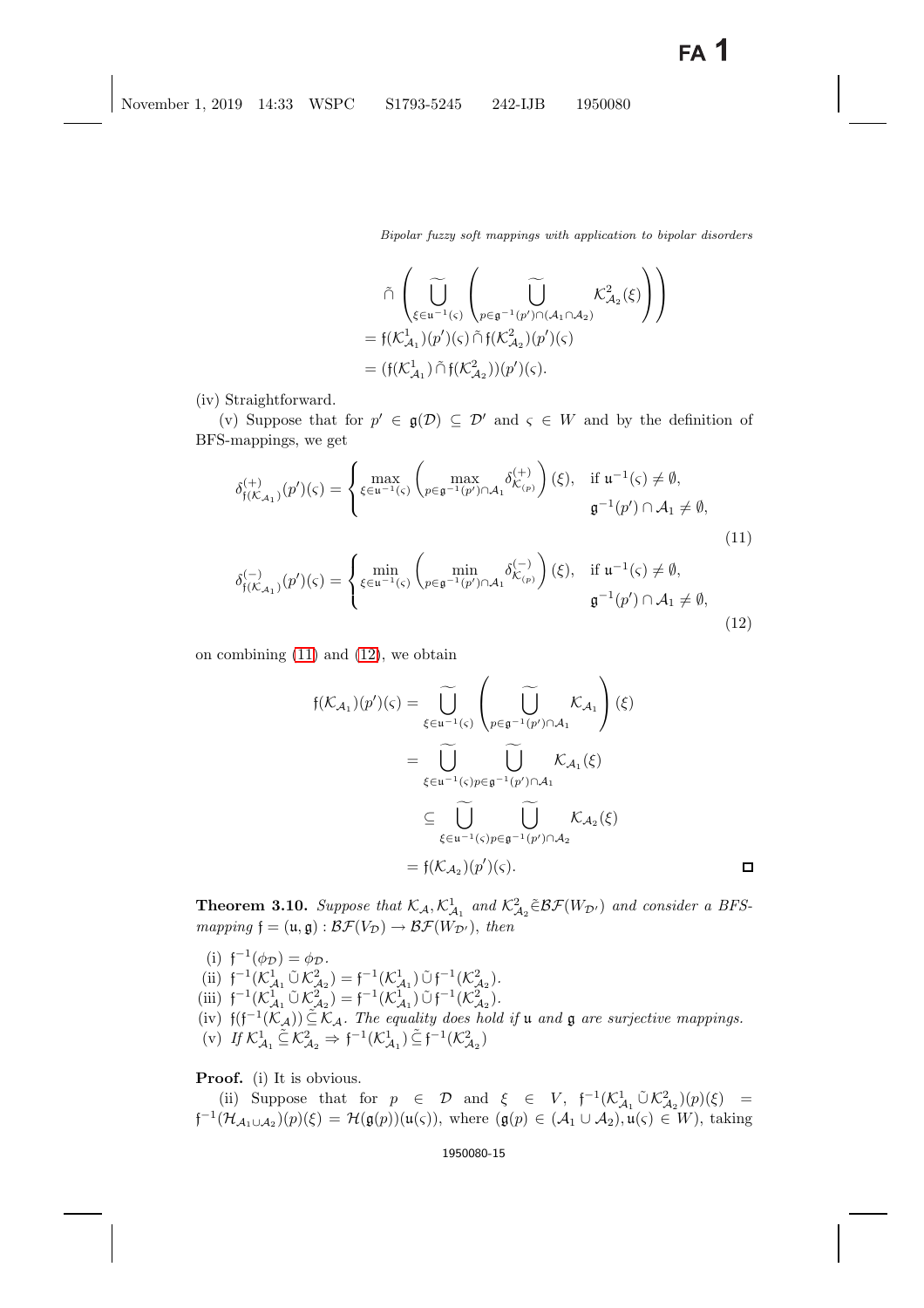right hand-side and by the definition of inverse BFS-mapping, we get

$$
\delta_{\mathfrak{f}^{-1}(\mathcal{H}_{\mathcal{A}_1 \cup \mathcal{A}_2})}^{(+)}(p)(\xi) = \begin{cases} \delta_{\mathcal{H}_{\mathfrak{g}(p)}}^{(+)}(\mathfrak{u}(\xi)), & \text{for } \mathfrak{g}(p) \in (\mathcal{A}_1 \cup \mathcal{A}_2), \\ 0 & \text{otherwise,} \end{cases}
$$
(13)

$$
\delta_{\mathfrak{f}^{-1}(\mathcal{H}_{\mathcal{A}_1 \cup \mathcal{A}_2})}^{(-)}(p)(\xi) = \begin{cases} \delta_{\mathcal{H}_{\mathfrak{g}(p)}}^{(-)}(\mathfrak{u}(\xi)), & \text{for } \mathfrak{g}(p) \in (\mathcal{A}_1 \cup \mathcal{A}_2), \\ 0 & \text{otherwise,} \end{cases}
$$
(14)

$$
\mathfrak{f}^{-1}(\mathcal{H}_{\mathcal{A}_1 \cup \mathcal{A}_2})(p)(\xi) = \begin{cases} \mathcal{H}_{\mathfrak{g}(p)}(\mathfrak{u}(\xi)), & \text{for } \mathfrak{g}(p) \in (\mathcal{A}_1 \cup \mathcal{A}_2), \\ 0 & \text{otherwise,} \end{cases}
$$
(15)

where

$$
\mathcal{H}_{\mathfrak{g}(p)} = \begin{Bmatrix} \mathcal{K}^1_{\mathfrak{g}(p)}, & \text{if } \mathfrak{g}(p) \in \mathcal{A}_1 \setminus \mathcal{A}_2 \\ \mathcal{K}^2_{\mathfrak{g}(p)}, & \text{if } \mathfrak{g}(p) \in \mathcal{A}_2 \setminus \mathcal{A}_1 \\ (\mathcal{K}^1_{\mathfrak{g}(p)} \tilde{\cup} \mathcal{K}^2_{\mathfrak{g}(p)}), & \text{if } \mathfrak{g}(p) \in \mathcal{A}_1 \cap \mathcal{A}_2 \end{Bmatrix}.
$$

considering only non trivial case, we have

$$
\mathfrak{f}^{-1}(\mathcal{H}_{\mathcal{A}_1 \cup \mathcal{A}_2})(p)(\xi) = \begin{cases} \mathcal{K}^1_{\mathfrak{g}(p)}(\mathfrak{u}(\xi)), & \text{if } \mathfrak{g}(p) \in \mathcal{A}_1 \setminus \mathcal{A}_2 \\ \mathcal{K}^2_{\mathfrak{g}(p)}(\mathfrak{u}(\xi)), & \text{if } \mathfrak{g}(p) \in \mathcal{A}_2 \setminus \mathcal{A}_1 \\ (\mathcal{K}^1_{\mathfrak{g}(p)} \cup \mathcal{K}^2_{\mathfrak{g}(p)})(\mathfrak{u}(\xi)), & \text{if } \mathfrak{g}(p) \in \mathcal{A}_1 \cap \mathcal{A}_2 \end{cases}, \quad (16)
$$

<span id="page-15-2"></span>Now, by using definition of union of inverse BFS-mappings, we have

$$
(f^{-1}(\mathcal{K}_{\mathcal{A}_1}^1) \tilde{\cup} f^{-1}(\mathcal{K}_{\mathcal{A}_2}^2))(p)(\xi) = f^{-1}(\mathcal{K}_{\mathcal{A}_1}^1)(p)(\xi) \tilde{\cup} f^{-1}(\mathcal{K}_{\mathcal{A}_2}^2)(p)(\xi),
$$
  

$$
\delta_{f^{-1}(\mathcal{K}_{\mathcal{A}_1}^1)}^{(+)}(p)(\xi) \tilde{\cup} \delta_{f^{-1}(\mathcal{K}_{\mathcal{A}_2}^2)}^{(+)}(p)(\xi) = \max \left( \delta_{\mathcal{K}_{\mathfrak{g}(p)}^1}^{(+)}(\mathfrak{u}(\xi)), \delta_{\mathcal{K}_{\mathfrak{g}(p)}^2}^{(+)}(\mathfrak{u}(\xi)) \right)
$$
  

$$
= \begin{cases} \delta_{\mathcal{K}_{\mathfrak{g}(p)}^1}^{(+)}(\mathfrak{u}(\xi)), & \text{if } \mathfrak{g}(p) \in \mathcal{A}_1 \setminus \mathcal{A}_2 \\ \delta_{\mathcal{K}_{\mathfrak{g}(p)}^2}^{(+)}(\mathfrak{u}(\xi)), & \text{if } \mathfrak{g}(p) \in \mathcal{A}_2 \setminus \mathcal{A}_1 \\ \max(\delta_{\mathcal{K}_{\mathfrak{g}(p)}^1}^{(+)} , \delta_{\mathcal{K}_{\mathfrak{g}(p)}^2}^{(+)})(\mathfrak{u}(\xi)), & \text{if } \mathfrak{g}(p) \in \mathcal{A}_1 \cap \mathcal{A}_2 \end{cases},
$$
  
(17)

<span id="page-15-1"></span><span id="page-15-0"></span>
$$
\delta_{\mathfrak{f}^{-1}(\mathcal{K}_{\mathcal{A}_{1}}^{1})}^{(-)}(p)(\xi) \tilde{\cup} \delta_{\mathfrak{f}^{-1}(\mathcal{K}_{\mathcal{A}_{2}}^{2})}^{(-)}(p)(\xi) = \min\left(\delta_{\mathcal{K}_{\mathfrak{g}(p)}^{1}}^{(-)}(\mathfrak{u}(\xi)), \delta_{\mathcal{K}_{\mathfrak{g}(p)}^{2}}^{(-)}(\mathfrak{u}(\xi))\right)
$$
\n
$$
= \begin{cases}\n\delta_{\mathcal{K}_{\mathfrak{g}(p)}^{1}}^{(-)}(\mathfrak{u}(\xi)), & \text{if } \mathfrak{g}(p) \in \mathcal{A}_{1} \setminus \mathcal{A}_{2} \\
\delta_{\mathcal{K}_{\mathfrak{g}(p)}^{2}}^{(-)}(\mathfrak{u}(\xi)), & \text{if } \mathfrak{g}(p) \in \mathcal{A}_{2} \setminus \mathcal{A}_{1} \\
\min(\delta_{\mathcal{K}_{\mathfrak{g}(p)}^{1}}^{(-)}, \delta_{\mathcal{K}_{\mathfrak{g}(p)}^{2}}^{(+)})(\mathfrak{u}(\xi)), & \text{if } \mathfrak{g}(p) \in \mathcal{A}_{1} \cap \mathcal{A}_{2}\n\end{cases},
$$
\n(18)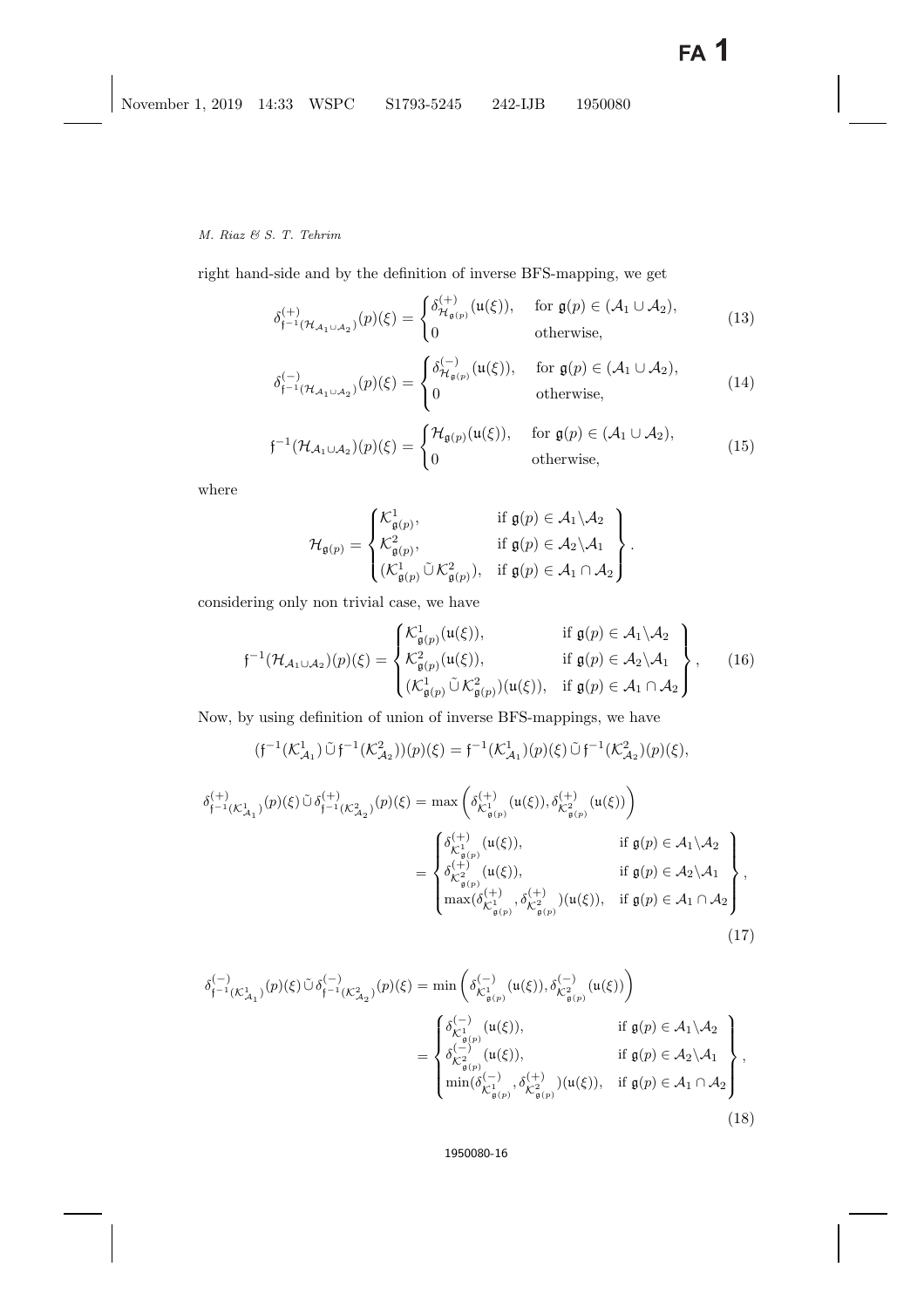on combining [\(17\)](#page-15-0) and [\(18\)](#page-15-1), we obtain

<span id="page-16-0"></span>
$$
\mathfrak{f}^{-1}(\mathcal{K}_{\mathcal{A}_1}^1)(p)(\xi)\tilde{\cup}\mathfrak{f}^{-1}(\mathcal{K}_{\mathcal{A}_2}^2)(p)(\xi) = \begin{cases} \mathcal{K}_{\mathfrak{g}(p)}^1(\mathfrak{u}(\xi)), & \text{if } \mathfrak{g}(p) \in \mathcal{A}_1 \setminus \mathcal{A}_2 \\ \mathcal{K}_{\mathfrak{g}(p)}^2(\mathfrak{u}(\xi)), & \text{if } \mathfrak{g}(p) \in \mathcal{A}_2 \setminus \mathcal{A}_1 \\ (\mathcal{K}_{\mathfrak{g}(p)}^1 \tilde{\cup} \mathcal{K}_{\mathfrak{g}(p)}^2)(\mathfrak{u}(\xi)), & \text{if } \mathfrak{g}(p) \in \mathcal{A}_1 \cap \mathcal{A}_2 \end{cases},
$$
\n
$$
(19)
$$

from [\(16\)](#page-15-2) and [\(19\)](#page-16-0) it is evident that  $f^{-1}(\mathcal{K}_{\mathcal{A}_1}^1 \tilde{\cup} \mathcal{K}_{\mathcal{A}_2}^2) = f^{-1}(\mathcal{K}_{\mathcal{A}_1}^1) \tilde{\cup} f^{-1}(\mathcal{K}_{\mathcal{A}_2}^2)$ .<br>(iii) Suppose that for  $n \in \mathcal{D}$  and  $\xi \in V$  and by definition of interception

(iii) Suppose that for  $p \in \mathcal{D}$  and  $\xi \in V$  and by definition of intersection of inverse BFS-mappings, we have  $f^{-1}(K_{\mathcal{A}_1}^1 \cap K_{\mathcal{A}_2}^2)(p)(\xi) = f^{-1}(\mathcal{H}_{\mathcal{A}_1 \cap \mathcal{A}_2})(p)(\xi)$ . Now,<br>by the definition of inverse BFS mappings, we obtain by the definition of inverse BFS-mappings, we obtain

$$
\delta_{\mathfrak{f}^{-1}(\mathcal{H}_{\mathcal{A}_1 \cap \mathcal{A}_2})}^{(+)}(p)(\xi) = \begin{cases} \delta_{\mathcal{H}_{\mathfrak{g}(p)}}^{(+)}(\mathfrak{u}(\xi)), & \text{for } \mathfrak{g}(p) \in (\mathcal{A}_1 \cap \mathcal{A}_2), \\ 0 & \text{otherwise,} \end{cases}
$$
  
\n
$$
\delta_{\mathfrak{f}^{-1}(\mathcal{H}_{\mathcal{A}_1 \cap \mathcal{A}_2})}^{(-)}(p)(\xi) = \begin{cases} \delta_{\mathcal{H}_{\mathfrak{g}(p)}}^{(-)}(\mathfrak{u}(\xi)), & \text{for } \mathfrak{g}(p) \in (\mathcal{A}_1 \cap \mathcal{A}_2), \\ 0 & \text{otherwise,} \end{cases}
$$
  
\n
$$
\mathfrak{f}^{-1}(\mathcal{H}_{\mathcal{A}_1 \cap \mathcal{A}_2})(p)(\xi) = \begin{cases} \mathcal{H}_{\mathfrak{g}(p)}(\mathfrak{u}(\xi)), & \text{for } \mathfrak{g}(p) \in (\mathcal{A}_1 \cap \mathcal{A}_2), \\ 0 & \text{otherwise,} \end{cases}
$$

where

$$
\mathcal{H}_{\mathfrak{g}(p)} = (\mathcal{K}_{\mathfrak{g}(p)}^1 \cap \mathcal{K}_{\mathfrak{g}(p)}^2),
$$
  

$$
\mathfrak{f}^{-1}(\mathcal{H}_{\mathcal{A}_1 \cap \mathcal{A}_2})(p)(\xi) = \mathcal{H}_{\mathfrak{g}(p)}(\mathfrak{u}(\xi))
$$

$$
= (\mathcal{K}_{\mathfrak{g}(p)}^1 \cap \mathcal{K}_{\mathfrak{g}(p)}^2)(\mathfrak{u}(\xi))
$$

$$
= \mathcal{K}_{\mathfrak{g}(p)}^1(\mathfrak{u}(\xi)) \cap \mathcal{K}_{\mathfrak{g}(p)}^2(\mathfrak{u}(\xi))
$$

$$
= \mathfrak{f}^{-1}(\mathcal{K}_{\mathcal{A}_1}^1)(p)(\xi) \cap \mathfrak{f}^{-1}(\mathcal{K}_{\mathcal{A}_2}^2)(p)(\xi)
$$

$$
= (\mathfrak{f}^{-1}(\mathcal{K}_{\mathcal{A}_1}^1) \cap \mathfrak{f}^{-1}(\mathcal{K}_{\mathcal{A}_2}^2))(p)(\xi).
$$

(iv) Straightforward.

<span id="page-16-1"></span>(v) Suppose that for  $p \in \mathcal{D}$  and  $\xi \in V$  and by the definition of inverse BFSmappings, we get

$$
\delta_{\mathfrak{f}^{-1}(\mathcal{K}_{\mathcal{A}_1}^1)}^{(+)}(p)(\xi) = \begin{cases} \delta_{\mathcal{K}_{\mathfrak{g}(p)}^1}^{(+)}(\mathfrak{u}(\xi)), & \text{for } \mathfrak{g}(p) \in \mathcal{A}_1, \\ 0 & \text{otherwise,} \end{cases}
$$
 (20)

$$
\delta_{\mathfrak{f}^{-1}(\mathcal{K}_{\mathcal{A}_1}^1)}^{(-)}(p)(\xi) = \begin{cases} \delta_{\mathcal{K}_{\mathfrak{g}(p)}^1}^{(-)}(\mathfrak{u}(\xi)), & \text{for } \mathfrak{g}(p) \in \mathcal{A}_1, \\ 0 & \text{otherwise.} \end{cases}
$$
\n(21)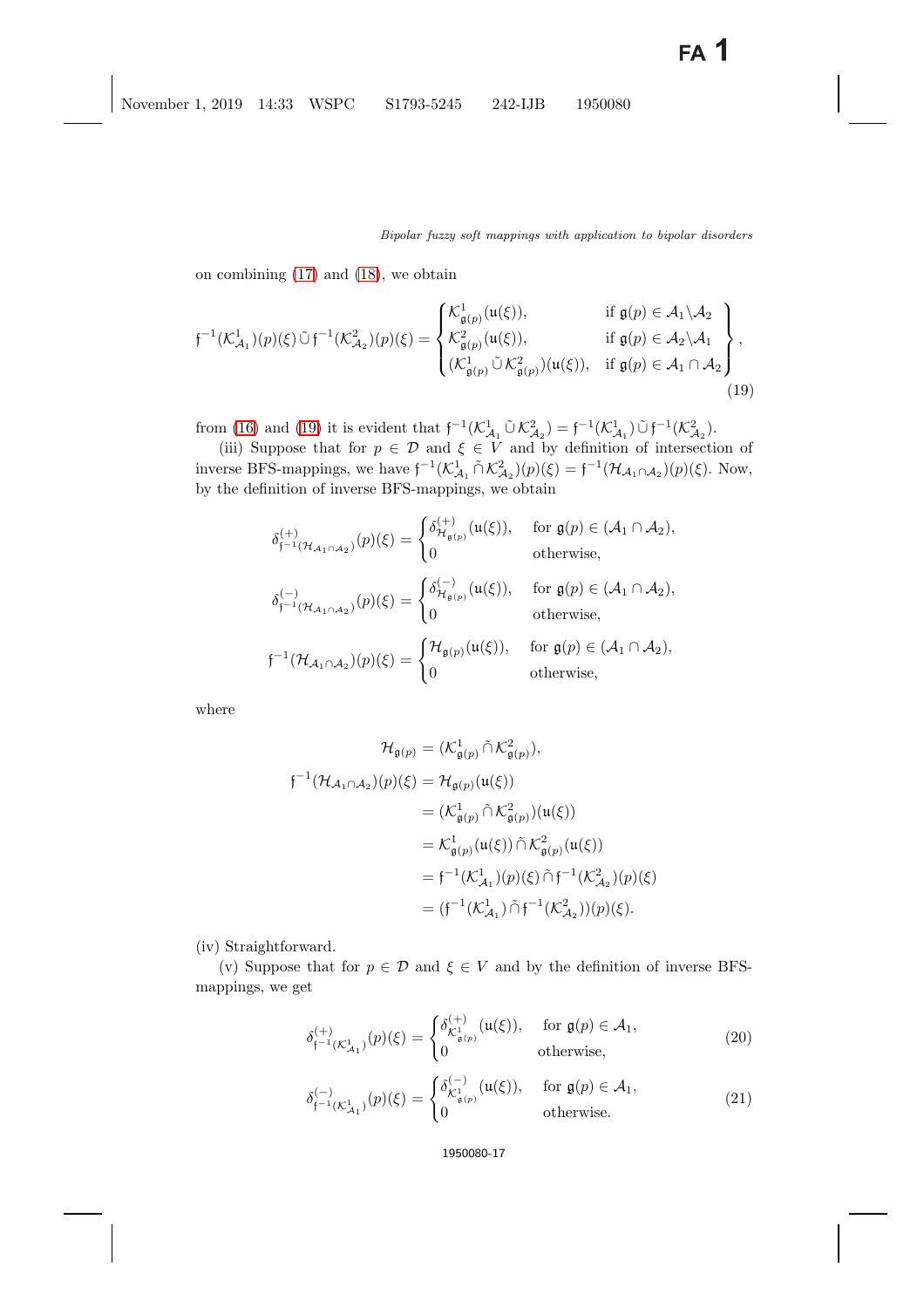On combining [\(20\)](#page-16-1) and [\(21\)](#page-16-1), we have

$$
\mathfrak{f}^{-1}(\mathcal{K}_{\mathcal{A}_1}^1)(p)(\xi) = \begin{cases} \mathcal{K}_{\mathfrak{g}(p)}^1(\mathfrak{u}(\xi)), & \text{for } \mathfrak{g}(p) \in \mathcal{A}_1, \\ 0 & \text{otherwise,} \end{cases}
$$
\n
$$
\mathfrak{f}^{-1}(\mathcal{K}_{\mathcal{A}_1}^1)(p)(\xi) = (\mathcal{K}_{\mathfrak{g}(p)}^1)(\mathfrak{u}(\xi))
$$
\n
$$
= \mathcal{K}_{\mathfrak{g}(p)}^1(\mathfrak{u}(\xi))
$$
\n
$$
\subseteq \mathcal{K}_{\mathfrak{g}(p)}^2(\mathfrak{u}(\xi))
$$
\n
$$
= \mathfrak{f}^{-1}(\mathcal{K}_{\mathcal{A}_2})(p)(\xi).
$$
\n
$$
\Box
$$

**Definition 3.11.** A BFS-relation  $V \times W$  can be defined as  $\mathcal{R}$  =  $\{(\xi, \varsigma), \delta_{\mathcal{R}}^{(+)}(\xi, \varsigma), \delta_{\mathcal{R}}^{(-)}(\xi, \varsigma), (\xi, \varsigma) \in V \times W\},\$  where  $\delta_{\mathcal{R}}^{(+)} : V \times W \rightarrow [0, 1],$  $\delta_{\mathcal{R}}^{(-)}: V \times W \to [-1,0]$  are called positive and negative membership functions. The set of all BFS-relations is denoted by BFS- $(V \times W)$ .

**Definition 3.12.** Let  $\mathcal{A}_1 \in \text{BFS-}(V \times W)$  and  $\mathcal{A}_2 \in \text{BFS-}(W \times Z)$ , a BFS max–min composition  $\mathcal{A}_1 \circ \mathcal{A}_2$  can be defined as  $\mathcal{A}_1 \circ \mathcal{A}_2 = \{ \{ (\xi, \rho), \delta_{\mathcal{A}_1 \circ \mathcal{A}_2}^{(+)}(\xi, \rho), \delta_{\mathcal{A}_1 \circ \mathcal{A}_2}^{(-)}(\xi, \rho) \}$ :  $\xi \in V, \rho \in Z$ }, where

$$
\delta^{(+)}_{\mathcal{A}_1 \circ \mathcal{A}_2}(\xi, \rho) = \max_{\varsigma \in W} \{ \min[\delta^{(+)}_{\mathcal{A}_2}(\xi, \varsigma), \delta^{(+)}_{\mathcal{A}_1}(\varsigma, \rho)] \},
$$
  

$$
\delta^{(-)}_{\mathcal{A}_1 \circ \mathcal{A}_2}(\xi, \rho) = \min_{\varsigma \in W} \{ \max[\delta^{(-)}_{\mathcal{A}_2}(\xi, \varsigma), \delta^{(-)}_{\mathcal{A}_1}(\varsigma, \rho)] \}.
$$

### **3.3.** *Methodology*

In this section, we discuss our proposed method of BFS-mapping to diagnose bipolar disorder, best treatment and progress of treatment episodes. For bipolar disorder diagnosis

**Pre-Step:** Bipolar disorder diagnosis has two difficulties: first diagnosing bipolar disorder correctly and then diagnosing its types correctly as well. It is very hard to differentiate among its types. Because the symptoms for mania and hypomania are similar, on the other hand, symptoms for depression and major depression are similar. As we see that it involves uncertainties and vague information, so bipolar fuzzy soft set is suitable to handle such kind of data. We associate  $[0, 1]$  interval of BFS-set with feelings of "highs" and [−1, 0] interval with feelings of "lows" in bipolar disorder (see Fig. [4\)](#page-19-0). We further associate decision variables of BFS-set with symptoms of bipolar disorder. We also use BFS-mappings to diagnose the type of bipolar disorder (see Fig. [5\)](#page-20-0). We further see that the BFS-mappings work perfectly to know the progress in the tenure of treatment (see Fig. [6\)](#page-21-0). We make a chart for above three types and assign different ranges of membership degrees to mania, hypomania, depression and major depression from their associated interval. For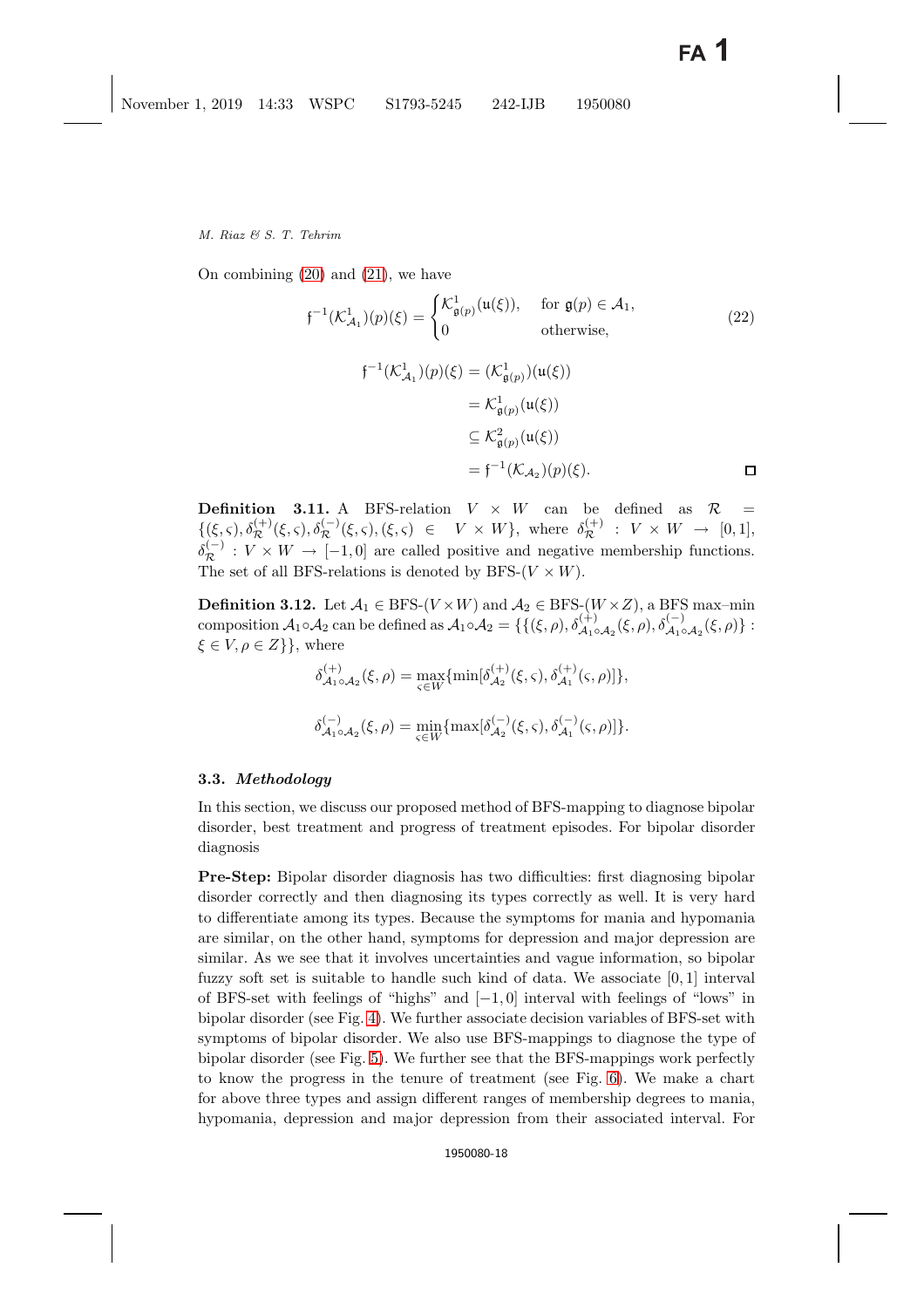mania 0.80 to 1 (severe mania), the value 0.80 to 0.89 is for one week continuously manic conditions, 0.90 to 0.99 is for two to three weeks manic conditions and 1 for above three weeks manic conditions. In case of hypomania (moderate mania or less severe than mania), the value 0.50 to 0.59 is for first week, 0.60 to 0.69 for second and third week and 0.70 to 0.79 for the hypomanic conditions which lasted for more than three weeks. The range 0.20–0.40 (mild mania) is less severe form of hypomania and set according to the symptoms which lasted for one year and above. Similarly, for major depression (extreme depression) conditions of one week, we set  $-0.80$  to  $-0.89$ ,  $-0.90$  to  $-0.99$  for two to three weeks and  $-1$  for above three weeks continuous episodes of major depression. As in bipolar I disorder, feelings of depression or major depression may or may not occur therefore we set the range −1 to 0 (severe to nil depression). In cyclothymic, the person only feels the mild or less severe hypomania and depressive (low to moderate depression or less severe than extreme depression) for long time so we set the range accordingly. The graph of main conditions relevant to different types of bipolar disorder can be seen in Fig. [3.](#page-18-0)

Now, we set a range of specific values to obtain the final results.

**Step 1.** Identify and frame the bipolar disorder problem. Let  $V = \{\xi_1, \xi_2, \dots, \xi_\ell\}$  be the set of patient and  $\mathcal{D} = \{p_1, p_2, \ldots, p_o\}$  be the set of related symptoms of bipolar disorder. A doctor makes t number of weeks diagnosis charts (represented by BFSsets) to obtain a final correct decision. The BFS-set provided by doctor at  $\varepsilon$ th time can be written as  $\mathcal{K}_{\mathcal{D}}^{\varepsilon} = (\delta_{\ell k}^{\varepsilon +}, \delta_{\ell k}^{\varepsilon -})$ , where  $\delta_{\ell k}^{\varepsilon +}$  and  $\delta_{\ell k}^{\varepsilon -}$  are fuzzy membership degrees evaluation of mania and depression for  $k$ th symptom and  $\ell$ th patient, respectively,  $\varepsilon = 1, 2, \ldots, n, \ell = 1, 2, \ldots, m$  and  $k = 1, 2, \ldots, o$ . Take BFS-union of  $\varepsilon$  number of week charts to obtain final BFS-set to examine disorder further.

**Step 2.** Consider a set  $\mathcal{D}' = \{p'_1, p'_2, \ldots, p'_{o'}\}$  of connected symptoms (primary symptoms containing relevant basic symptoms). Construct a BFS-set (doctor's



<span id="page-18-0"></span>Fig. 3. Graph of types of bipolar disorder with symptoms level. *Source*: https://meandcyclothymia.wordpress.com/2015/01/19/opening-up-to-cyclothymia/.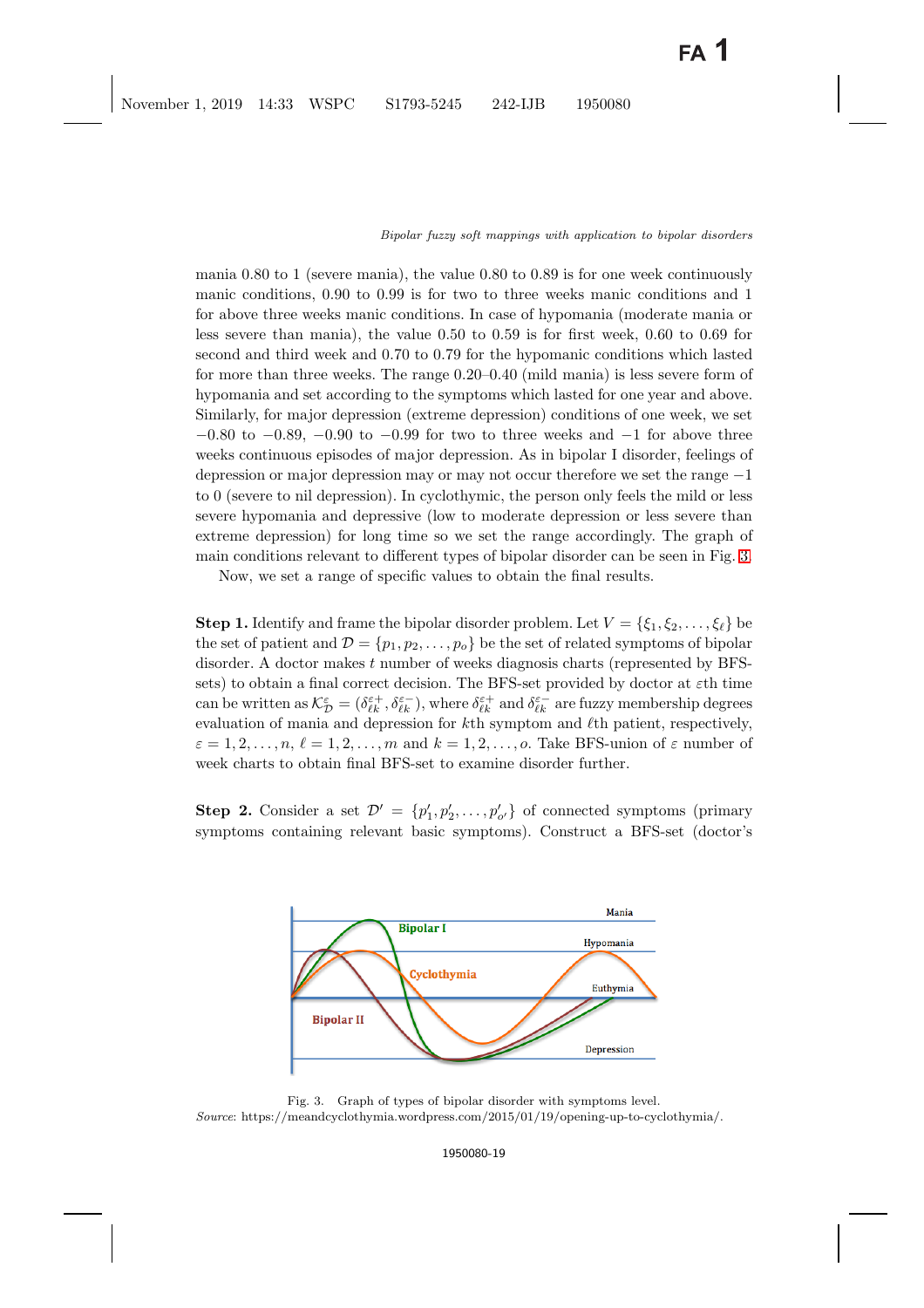

Fig. 4. Flow chart of the different ranges assigned to conditions.

<span id="page-19-0"></span>assigning weights by keeping in view the patient's  $\varepsilon$  number of week evaluation of basic symptoms) based on primary symptoms and patients.

**Step 3.** Define mapping which is basically a relation between final set obtained in **Step 1** and BFS-set obtained in **Step 2**, let  $u: V \to V$ ,  $g: \mathcal{D} \to \mathcal{D}'$  defined as follows:  $u(\xi_{\ell}) = \xi_{\ell}$  and  $g(p_k) = p'_{k'}$  (depends on interrelation between basic<br>and primary symptoms), consider the mapping  $f = (u, a) : \mathcal{RF}(V_{\ell}) \to \mathcal{RF}(V_{\ell})$ . and primary symptoms), consider the mapping  $f = (\mathfrak{u}, \mathfrak{g}) : \mathcal{BF}(V_{\mathcal{D}}) \to \mathcal{BF}(V_{\mathcal{D}'})$ defined by

$$
\delta_{\mathfrak{f}(\mathcal{K}_{\mathcal{D}})}^{(+)}(p')(\xi) = |\delta_{p'_k}^{i+}|\begin{cases} \max\limits_{\xi \in \mathfrak{u}^{-1}(\xi)} \binom{\max\limits_{p \in \mathfrak{g}^{-1}(p') \cap \mathcal{D}} \delta_{\mathcal{K}_{(p)}}^{(+)}(\xi), & \text{if } \mathfrak{u}^{-1}(\xi) \neq \emptyset, \mathfrak{g}^{-1}(p') \cap \mathcal{D} \neq \emptyset, \\ 0 & \text{otherwise}, \end{cases}
$$

$$
\delta_{\mathfrak{f}(\mathcal{K}_{\mathcal{D}})}^{(-)}(p')(\xi)=|\delta_{p'_{k}}^{i-}|\begin{cases} \min\limits_{\xi\in\mathfrak{u}^{-1}(\xi)}\binom{\min}\{\rho\in\mathfrak{g}^{-1}(p')\cap\mathcal{D}}\delta_{\mathcal{K}(p)}^{(-)}\end{cases}(\xi),\quad\text{if }\mathfrak{u}^{-1}(\xi)\neq\emptyset,\quad\mathfrak{g}^{-1}(p')\cap\mathcal{D}\neq\emptyset,
$$
\notheewise,

where  $\delta_{p'_k}^{i+}$  and  $\delta_{p'_k}^{i-}$  are associated weights from  $\mathcal{K}_{\mathcal{D}}$ . Obtain the image of  $\mathcal{K}_{\mathcal{D}}^{\varepsilon}$  under f. **Step 4.** Compare the value of obtained set with Table [2](#page-21-1) and prepare a Table of pre-diagnosis which helps to check accuracy of final results.

**Step 5.** Calculate  $S = \frac{\delta_{pj}^{i+} + \delta_{pj}^{i-}}{m}$  where m is number of connected symptoms, conclude the result by using Table [3.](#page-22-1)

For best treatment, do the following steps: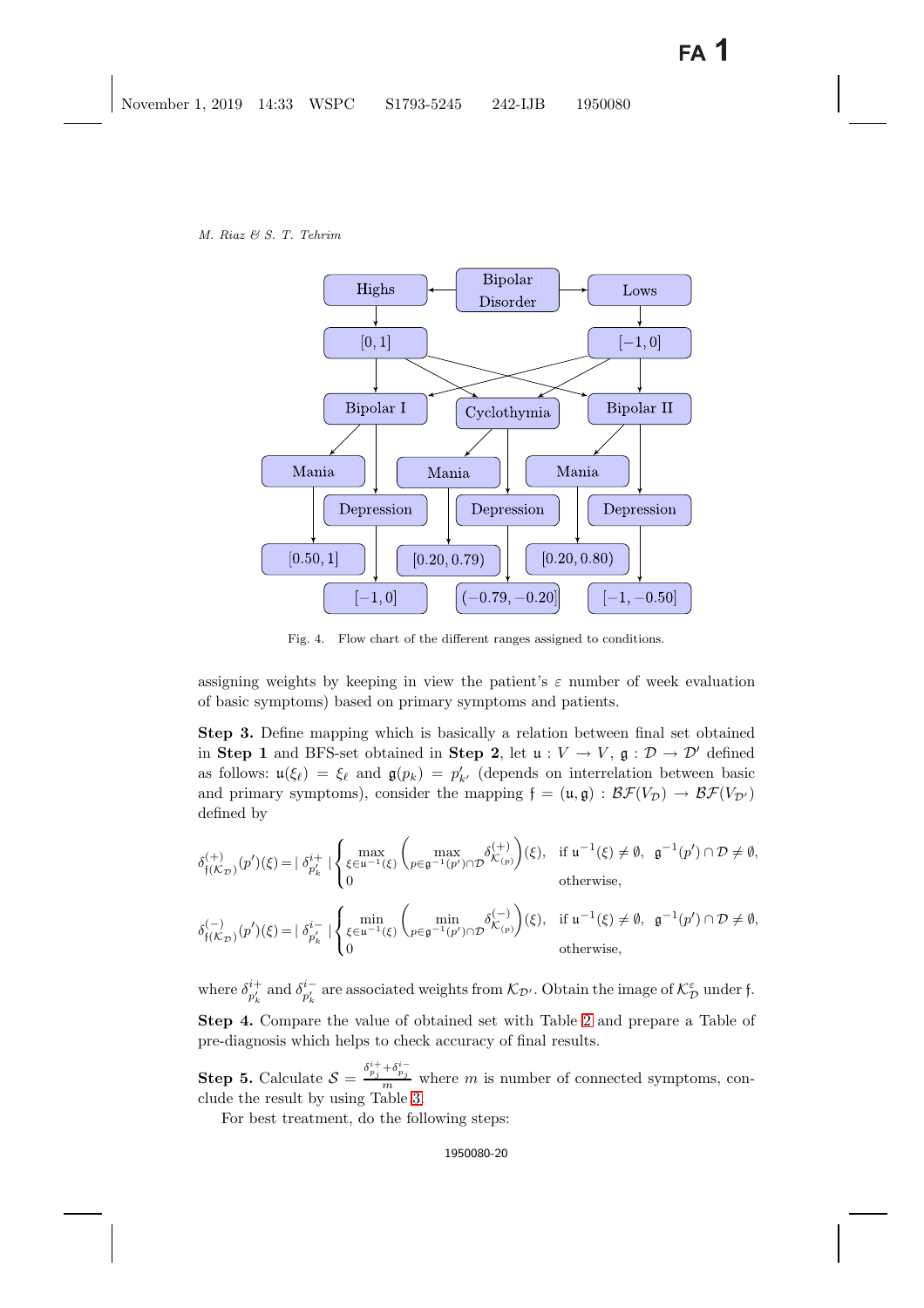

<span id="page-20-0"></span>Fig. 5. Flow chart of the diagnosis of bipolar disorder.

**Step 6.** Consider a set of  $\mathcal{D}' = \{p'_1, p'_2, \dots, p'_{o'}\}$  of connected symptoms and  $\mathcal{D}'' =$  $\{p''_1, p''_2, \ldots, p''_{o''}\}\$  of possible treatments and construct  $\mathcal{K}_{\mathcal{D}''}$ 

**Step 7.** Take  $\mathcal{K}_{\mathcal{D}'}$ ,  $\mathcal{K}'_{\mathcal{D}'}$ , perform BFS max-min composition and obtain  $\mathcal{K}_{\mathcal{D}''}$ .

**Step 8.** Choose the treatment with more benefits and less side effects.

To track the improvement record, do the following steps:

**Step 9.** Define a generalized mapping  $f' = (u', g') : V_{\mathcal{D}''}^{n-1} \to V_{\mathcal{D}''}^1$ , where  $u' : V_{\mathcal{D}''}^{n-1} \to V_{\mathcal{D}''}^1$  and  $g' : (\mathcal{D}'')^{n-1} \to \mathcal{D}''$  defined as follows:  $V^{n-1} \to V^1$  and  $\mathfrak{g}' : (\mathcal{D}'')^{n-1} \to \mathcal{D}''$  defined as follows:

$$
u'(\xi_1) = \xi_1, u'(\xi_2) = \xi_2, u'(\xi_3) = \xi_3, g'(p_1'') = p_1'', g'(p_2'') = p_2'', g'(p_3'') = p_3'',
$$
  

$$
V_{D''}^n = f'(V_{D''}^{n-1})(p'')(\xi) = 1/n \begin{cases} \tilde{U} & V_{D''}^{n-1} \\ \alpha \in u'^{-1}(\xi) \begin{pmatrix} \tilde{U} & V_{D''}^{n-1} \\ \beta \in g'^{-1}(p'') \cap \mathcal{D}'' \neq \emptyset, \\ 0 & \text{otherwise,} \end{pmatrix} \end{cases}
$$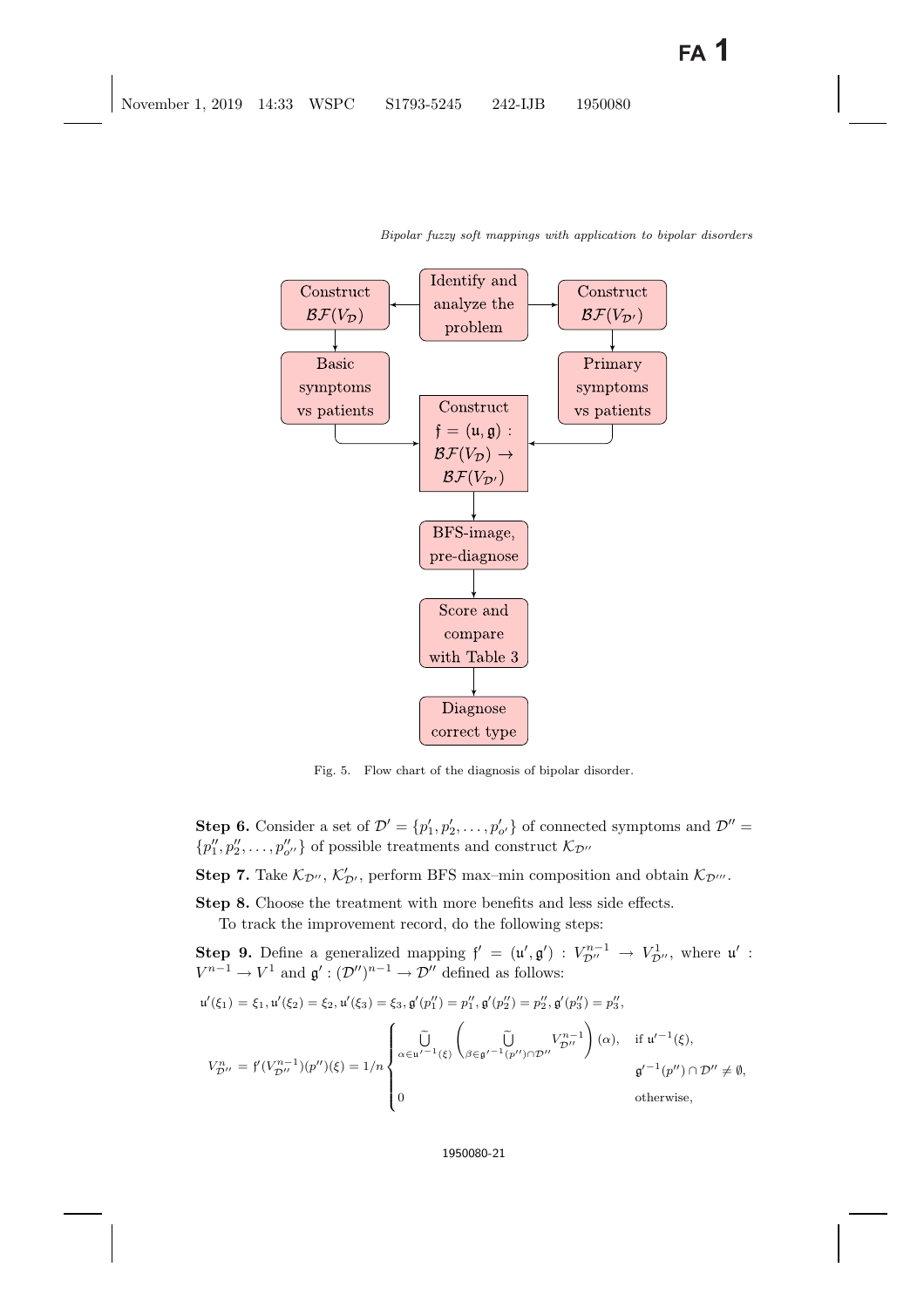

Fig. 6. Flow chart of the treatment and improvement.

<span id="page-21-1"></span><span id="page-21-0"></span>Table 2. Conditions and their intensity based on weekly observation to diagnose bipolar disorder.

| Conditions               | $\leq 1$ week             | $2-3$ weeks               | $>3$ weeks                |
|--------------------------|---------------------------|---------------------------|---------------------------|
| Severe Mania (SM)        | $0.80 \text{ to } 0.89$   | $0.90 \text{ to } 0.99$   |                           |
| Hypomania (HM)           | $0.50 \text{ to } 0.59$   | $0.60 - 0.69$             | $0.70 \text{ to } 0.79$   |
| Mild Mania (MM)          | $0.20 \text{ to } 0.29$   | $0.30 \text{ to } 0.39$   | $0.40 \text{ to } 0.49$   |
| Extreme Depression (ED)  | $-0.80$ to $-0.89$        | $-0.90$ to $-0.99$        | $-1$                      |
| Moderate Depression (MD) | $-0.50 \text{ to } -0.59$ | $-0.60$ to $-0.69$        | $-0.70$ to $-0.079$       |
| Low Depression $(LD)$    | $-0.20 \text{ to } -0.29$ | $-0.30 \text{ to } -0.39$ | $-0.40 \text{ to } -0.49$ |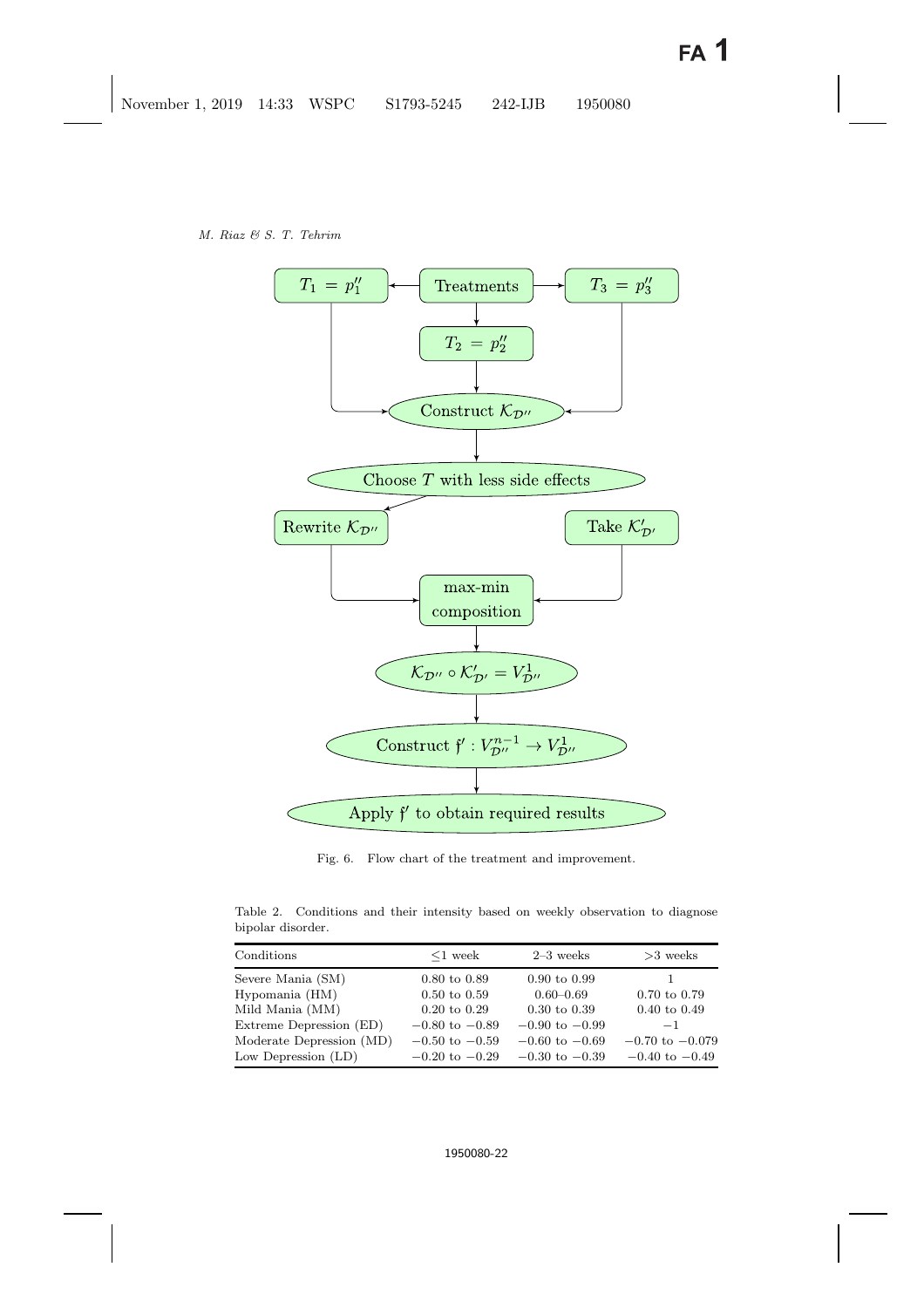| Table 3. |  | Final diagnosis chart. |  |
|----------|--|------------------------|--|
|----------|--|------------------------|--|

<span id="page-22-1"></span>

| Types of disorder                                        | Different ranges of $[-1, 1]$                              |
|----------------------------------------------------------|------------------------------------------------------------|
| Bipolar I Disorder<br>Bipolar II Disorder<br>Cyclothymic | [0.5, 1]<br>$[-0.5, -1]$<br>$(-0.5, -0.2] \cup [0.2, 0.5]$ |
| No Bipolar Disorder                                      | $(-0.2, 0.2)$                                              |

where  $n = 2, 3, ...$  is number of treatment episodes,  $p'' \in \mathfrak{g}(\mathcal{D}') \subseteq \mathcal{D}''$  and  $\xi \in V^1$ .<br> $\alpha \in V^{n-1}$ ,  $\beta \in (\mathcal{D}'')^{n-1}$  $\alpha \in V^{n-1}, \beta \in (\mathcal{D}'')^{n-1}.$ 

**Step 10.** Repeat application in **Step 9** until the required results are achieved.

### <span id="page-22-0"></span>**4. Application of BFS-Mappings to Bipolar Disorders**

In this section, we apply our method to a case under consideration.

### **Case Study**

Suppose that a psychiatrist wants to diagnose the bipolar disorder and its types in his four patients. Mostly, type of the bipolar disorder cannot be diagnosed correctly due to its symptoms matching with other diseases. Therefore, after a complete physical exam, the psychiatrist rules out all the impossible factors. He considers all possible factors, such as complete and careful history of medical, genetics, family history, neurological (episodes of high stress, such as the death of a sibling or other traumatic event, structure and functioning of brain and anxiety disorder), environmental, physical illnesses, which are along with bipolar disorder (including thyroid disease, heart disease, migraine headaches, diabetes and obesity) and substance abuse (drug or alcohol), etc. Let  $V = \{\xi_1, \xi_2, \xi_3, \xi_4\}$  be the set of four patients and  $\mathcal{D} = \{p_1, p_2, p_3, p_4, p_5, p_6\}$  be the set of symptoms of their illness which a psychiatrist conducts after a complete mental evaluation of the patients by analyzing the daily prepared mood charts after some visits and discussion with family members and friends of the patients. Here,

- $p_1$  represents feelings of euphoric, exultant and sometimes dejected, sorrowful,
- $p_2$  represents full energized meanwhile decreased levels of activity,
- $p_3$  represents disturbed sleep due to racing thoughts, unusual active as well as eat too little or too much,
- $p_4$  represents full activated mood on the other hand disturbed mood,
- $p_5$  represents most talkative and touchy as well as can not enjoy anything,
- $p<sub>6</sub>$  represents Think about risky things and also sleep too little or too much, think about death or suicide.

For a perfect and right diagnosis, construct charts (which are BFS-sets) of three consecutive weeks  $\mathcal{K}_{\mathcal{D}}^{\varepsilon} \in \mathcal{BF}(V_{\mathcal{D}})$  and assign membership degrees to the symptoms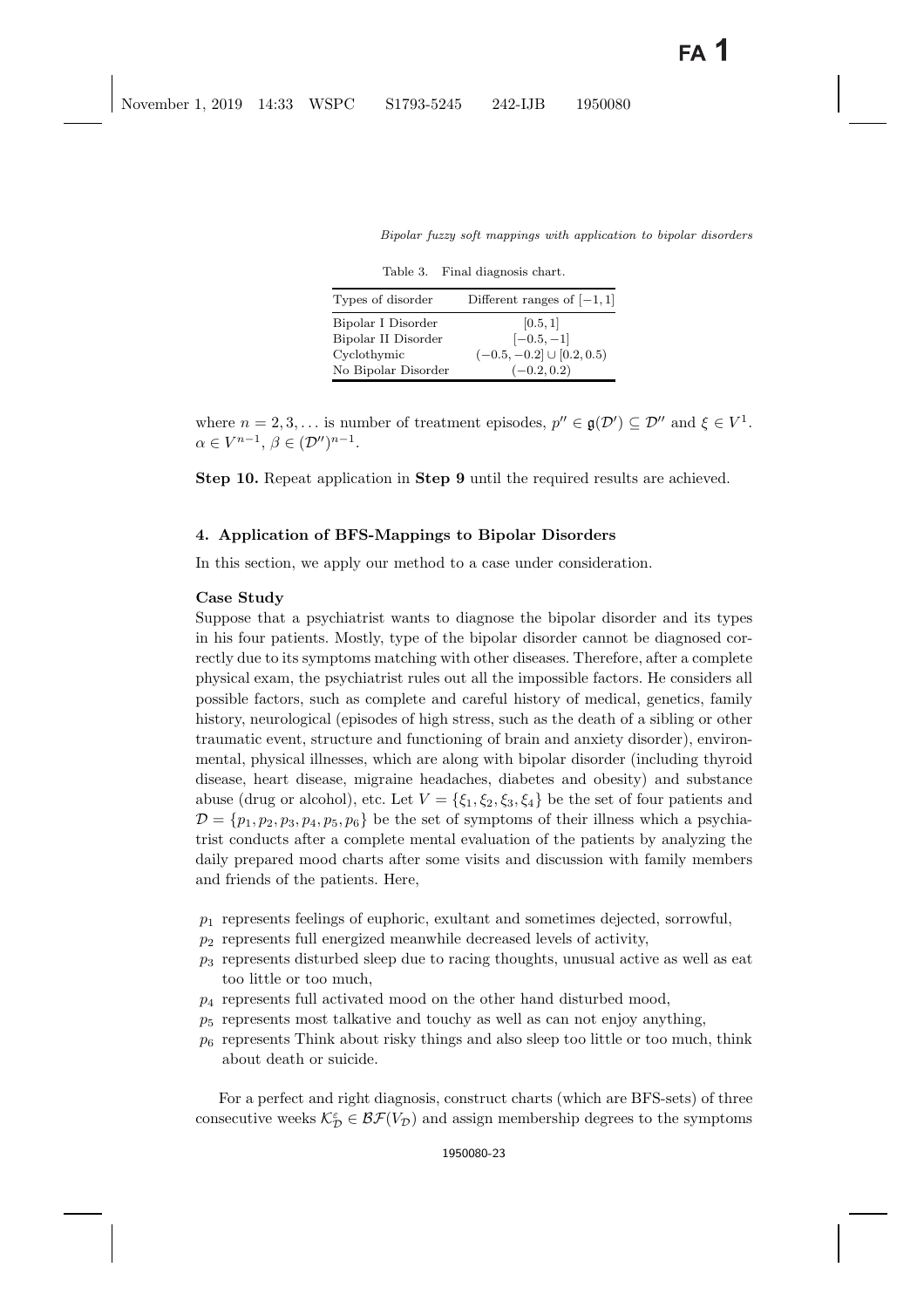of the patients by keeping in view all possible factors. First week chart is as follows:

$$
\mathcal{K}_{\mathcal{D}}^{1} = \begin{cases} \mathcal{K}_{p_{1}}^{1} = \{(\xi_{1}, 0.87, -0.61), (\xi_{2}, 0.52, -0.51), (\xi_{3}, 0.89, -0.10), (\xi_{4}, 0.40, -0.30)\}, \\ \mathcal{K}_{p_{2}}^{1} = \{(\xi_{1}, 0.26, -0.76), (\xi_{2}, 0.63, -0.76), (\xi_{3}, 0.83, -0.15), (\xi_{4}, 0.60, -0.00)\}, \\ \mathcal{K}_{p_{3}}^{1} = \{(\xi_{1}, 0.15, -0.55), (\xi_{2}, 0.50, -0.78), (\xi_{3}, 0.86, -0.23), (\xi_{4}, 0.60, -0.30)\}, \\ \mathcal{K}_{p_{4}}^{1} = \{(\xi_{1}, 0.14, -0.43), (\xi_{2}, 0.81, -0.87), (\xi_{3}, 0.31, -0.73), (\xi_{4}, 0.50, -0.50)\}, \\ \mathcal{K}_{p_{5}}^{1} = \{(\xi_{1}, 0.23, -0.86), (\xi_{2}, 0.40, -0.91), (\xi_{3}, 0.40, -0.24), (\xi_{4}, 0.20, -0.10)\}, \\ \mathcal{K}_{p_{6}}^{1} = \{(\xi_{1}, 0.15, -0.83), (\xi_{2}, 0.36, -0.81), (\xi_{3}, 0.31, -0.66), (\xi_{4}, 0.20, -0.40)\}. \end{cases}
$$

Second week chart is

$$
\mathcal{K}_{\mathcal{D}}^2 = \begin{cases} \mathcal{K}_{p_1}^2 = \{(\xi_1, 0.71, -0.81), (\xi_2, 0.27, -0.71), (\xi_3, 0.39, -0.20), (\xi_4, 0.60, -0.40)\}, \\ \mathcal{K}_{p_2}^2 = \{(\xi_1, 0.23, -0.86), (\xi_2, 0.53, -0.76), (\xi_3, 0.88, -0.15), (\xi_4, 0.20, -0.60)\}, \\ \mathcal{K}_{p_3}^2 = \{(\xi_1, 0.25, -0.55), (\xi_2, 0.00, -0.78), (\xi_3, 0.23, -0.13), (\xi_4, 0.00, -0.30)\}, \\ \mathcal{K}_{p_4}^2 = \{(\xi_1, 0.14, -0.43), (\xi_2, 0.10, -0.27), (\xi_3, 0.21, -0.43), (\xi_4, 0.10, -0.40)\}, \\ \mathcal{K}_{p_5}^2 = \{(\xi_1, 0.23, -0.56), (\xi_2, 0.10, -0.11), (\xi_3, 0.60, -0.44), (\xi_4, 0.40, -0.10)\}, \\ \mathcal{K}_{p_6}^2 = \{(\xi_1, 0.15, -0.73), (\xi_2, 0.66, -0.91), (\xi_3, 0.21, -0.56), (\xi_4, 0.10, -0.70)\}. \end{cases}
$$

Third and forth week charts are

$$
\mathcal{K}_{\mathcal{D}}^{3} = \begin{cases} \mathcal{K}_{p1}^{3} = \{(\xi_{1}, 0.21, -0.61), (\xi_{2}, 0.52, -0.51), (\xi_{3}, 0.20, -0.20), (\xi_{4}, 0.20, -0.10)\}, \\ \mathcal{K}_{p2}^{3} = \{(\xi_{1}, 0.12, -0.76), (\xi_{2}, 0.63, -0.76), (\xi_{3}, 0.13, -0.25), (\xi_{4}, 0.10, -0.30)\}, \\ \mathcal{K}_{p3}^{3} = \{(\xi_{1}, 0.15, -0.85), (\xi_{2}, 0.20, -0.78), (\xi_{3}, 0.20, -0.33), (\xi_{4}, 0.00, -0.50)\}, \\ \mathcal{K}_{p4}^{3} = \{(\xi_{1}, 0.14, -0.93), (\xi_{2}, 0.00, -0.87), (\xi_{3}, 0.87, -0.13), (\xi_{4}, 0.20, -0.30)\}, \\ \mathcal{K}_{p5}^{3} = \{(\xi_{1}, 0.23, -0.76), (\xi_{2}, 0.49, -0.91), (\xi_{3}, 0.80, -0.24), (\xi_{4}, 0.70, -0.00)\}, \\ \mathcal{K}_{p6}^{3} = \{(\xi_{1}, 0.25, -0.53), (\xi_{2}, 0.16, -0.81), (\xi_{3}, 0.81, -0.56), (\xi_{4}, 0.10, -0.30)\}.\end{cases}
$$

Now, by taking BFS-union of above sets, we obtain

$$
\vec{U}_{\epsilon}\mathcal{K}_{\mathcal{D}}^{\epsilon}=\begin{cases} \mathcal{K}_{p_{1}}^{\epsilon}=\{(\xi_{1},0.87,-0.81),(\xi_{2},0.52,-0.71),(\xi_{3},0.89,-0.20),(\xi_{4},0.60,-0.40)\}, \\ \mathcal{K}_{p_{2}}^{\epsilon}=\{(\xi_{1},0.26,-0.86),(\xi_{2},0.63,-0.76),(\xi_{3},0.88,-0.25),(\xi_{4},0.60,-0.60)\}, \\ \mathcal{K}_{p_{3}}^{\epsilon}=\{(\xi_{1},0.25,-0.85),(\xi_{2},0.50,-0.78),(\xi_{3},0.86,-0.33),(\xi_{4},0.60,-0.50)\}, \\ \mathcal{K}_{p_{4}}^{\epsilon}=\{(\xi_{1},0.14,-0.93),(\xi_{2},0.81,-0.87),(\xi_{3},0.87,-0.73),(\xi_{4},0.50,-0.50)\}, \\ \mathcal{K}_{p_{5}}^{\epsilon}=\{(\xi_{1},0.23,-0.86),(\xi_{2},0.49,-0.91),(\xi_{3},0.80,-0.44),(\xi_{4},0.70,-0.10)\}, \\ \mathcal{K}_{p_{6}}^{\epsilon}=\{(\xi_{1},0.25,-0.93),(\xi_{2},0.66,-0.91),(\xi_{3},0.81,-0.66),(\xi_{4},0.20,-0.70)\}.\end{cases}
$$

Let  $\mathcal{D}' = \{p'_1, p'_2, p'_3\}$  be the possible set of connected symptoms of bipolar disorder, where

- $p'_1$  represents Mood symptoms,
- $p'_2$  represents Behavioral disorders,
- p <sup>3</sup> represents Thought disorders,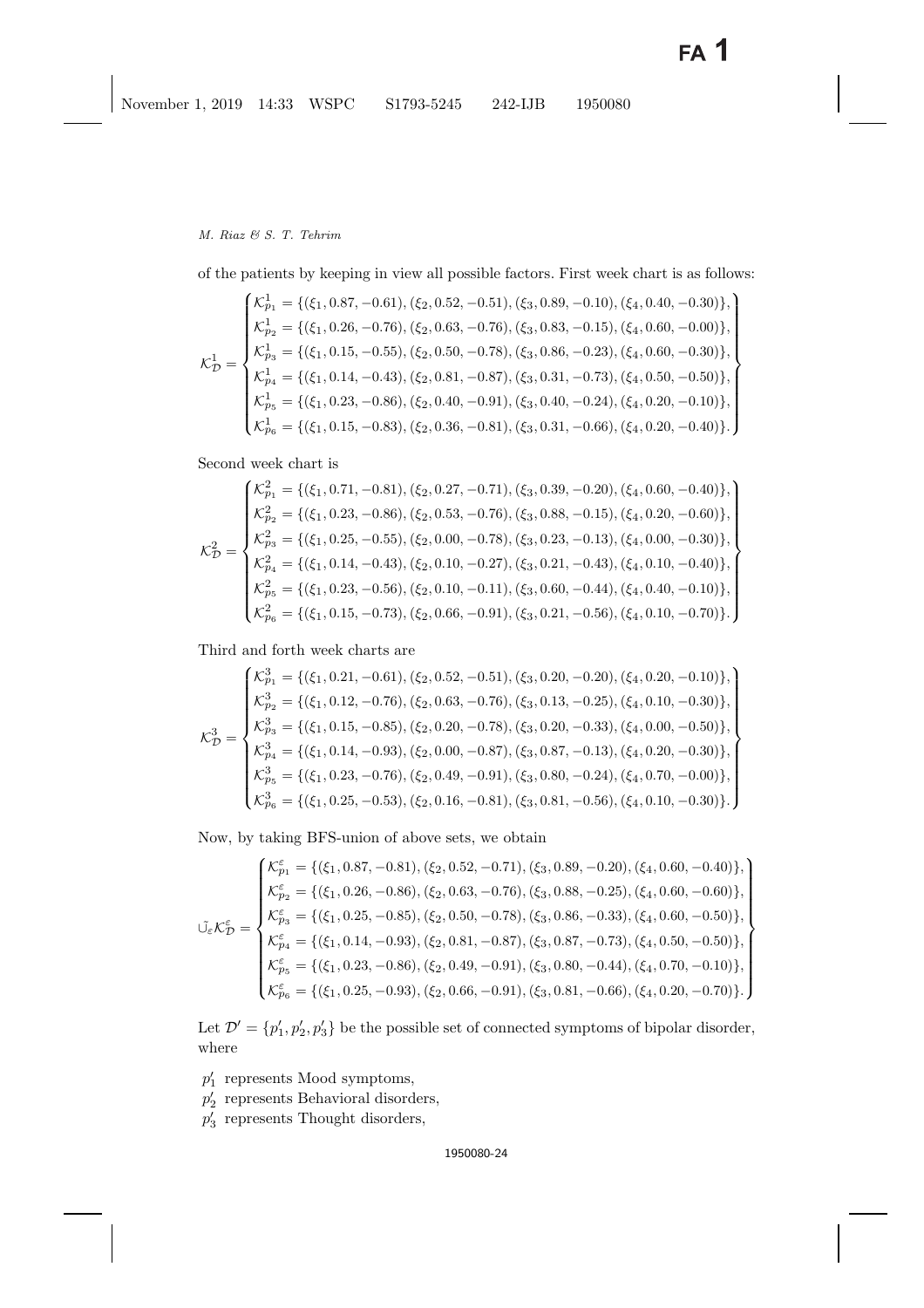Construct class of BFS-set  $\mathcal{BF}(V_{\mathcal{D}'})$  on the same universal set V, which has weights given by doctor for connected symptoms and patients collected data

$$
\mathcal{K}_{\mathcal{D}'} = \begin{cases} \mathcal{K}_{p'_1} = \{(\xi_1, 0.60, -0.81), (\xi_2, 0.52, -0.87), (\xi_3, 0.81, -0.10), (\xi_4, 0.11, -0.54)\}, \\ \mathcal{K}_{p'_2} = \{(\xi_1, 0.12, -0.86), (\xi_2, 0.63, -0.87), (\xi_3, 0.95, -0.25), (\xi_4, 0.41, -0.21)\}, \\ \mathcal{K}_{p'_3} = \{(\xi_1, 0.15, -0.93), (\xi_2, 0.70, -0.81), (\xi_3, 0.89, -0.30), (\xi_4, 0.54, -0.50)\}. \end{cases}
$$

Defining mappings  $\mathfrak{u}: V \to V$ ,  $\mathfrak{g}: \mathcal{D} \to \mathcal{D}'$  as follows:

$$
\mathfrak{u}(\xi_1) = \xi_1, \mathfrak{u}(\xi_2) = \xi_2, \mathfrak{u}(\xi_3) = \xi_3,
$$

$$
\mathfrak{g}(p_1) = p'_1, \mathfrak{g}(p_4) = p'_1, \mathfrak{g}(p_2) = p'_2, \mathfrak{g}(p_5) = p'_2, \mathfrak{g}(p_3) = p'_3, \mathfrak{g}(p_6) = p'_3,
$$

the mapping  $f = (\mathfrak{u}, \mathfrak{g}) : \mathcal{BF}(V_{\mathcal{D}}) \to \mathcal{BF}(V_{\mathcal{D}'})$  defined by

$$
\delta_{\mathfrak{f}(\mathcal{K}_{\mathcal{D}})}^{(+)}(p')(\xi)=|\delta_{p_{j}^{'}}^{i+}|\begin{cases} \max\limits_{\xi\in\mathfrak{u}^{-1}(\xi)}\left(\max\limits_{p\in\mathfrak{g}^{-1}(p')\cap\mathcal{D}}\delta_{\mathcal{K}_{(p)}}^{(+)}\right)(\xi),& \text{ if } \mathfrak{u}^{-1}(\xi)\neq\emptyset,\\ 0 & \text{ otherwise} \end{cases}\\ \delta_{\mathfrak{f}(\mathcal{K}_{\mathcal{D}})}^{(-)}(p')(\xi)=|\delta_{p_{j}^{'}}^{i-}|\begin{cases} \min\limits_{\xi\in\mathfrak{u}^{-1}(\xi)}\left(\min\limits_{p\in\mathfrak{g}^{-1}(p')\cap\mathcal{D}}\delta_{\mathcal{K}_{(p)}}^{(-)}\right)(\xi),& \text{ if } \mathfrak{u}^{-1}(\xi)\neq\emptyset,\\ 0 & \text{ otherwise} \end{cases}\quad\text{otherwise}
$$

the image of  $\mathcal{K}_{\mathcal{D}}^{\varepsilon}$  under f is given by

$$
\mathcal{K}'_{\mathcal{D}'} = \begin{cases} \mathcal{K}'_{p'_1} = \{(\xi_1, 0.52, -0.75), (\xi_2, 0.42, -0.75), (\xi_3, 0.72, -0.07), (\xi_4, 0.06, -0.27)\}, \\ \mathcal{K}'_{p'_2} = \{(\xi_1, 0.03, -0.73), (\xi_2, 0.39, -0.79), (\xi_3, 0.83, -0.08), (\xi_4, 0.28, -0.12)\}, \\ \mathcal{K}'_{p'_3} = \{(\xi_1, 0.03, -0.86), (\xi_2, 0.46, -0.73), (\xi_3, 0.76, -0.19), (\xi_4, 0.32, -0.35)\} \end{cases}.
$$

On comparing the values of above set with Table [2,](#page-21-1) we get a chart (Table [4\)](#page-24-0) of pre-diagnosis, which we compare later with our results to check accuracy.

Calculating the score function, for  $i = 1, 2, 3, 4$  and  $j = 1, 2, 3$ 

$$
\mathcal{S} = \frac{\delta_{p_j}^{i+} + \delta_{p_j}^{i-}}{m},
$$

where m is number of connected symptoms, here  $m = 3$ . Thus, we obtain  $\xi_1 =$  $-0.58, \xi_2 = -0.33, \xi_3 = 0.65 \text{ and } \xi_4 = -0.02.$  On comparing the score values with Table [3](#page-22-1) we get,  $\xi_1$  is diagnosed with bipolar II disorder,  $\xi_2$  with cyclothymic disorder,  $\xi_3$  is diagnosed with bipolar I disorder and  $\xi_4$  is free from bipolar disorder.

<span id="page-24-0"></span>Table 4. Pre-diagnosis chart.

| Pre-diagnosis               | ٤1       | ≿շ       | 53      | ξ4       |
|-----------------------------|----------|----------|---------|----------|
| $\mathcal{K}'_{p'_1}$       | (HM, MD) | (MM, MD) | (HM, N) | (N, LD)  |
| $\mathcal{K}_{p'_2}^\prime$ | (N, MD)  | (MM, MD) | (SM, N) | (MM, N)  |
| $\mathcal{K}_{p'_{3}}'$     | (N, ED)  | (MM, MD) | (HM, N) | (MM, LD) |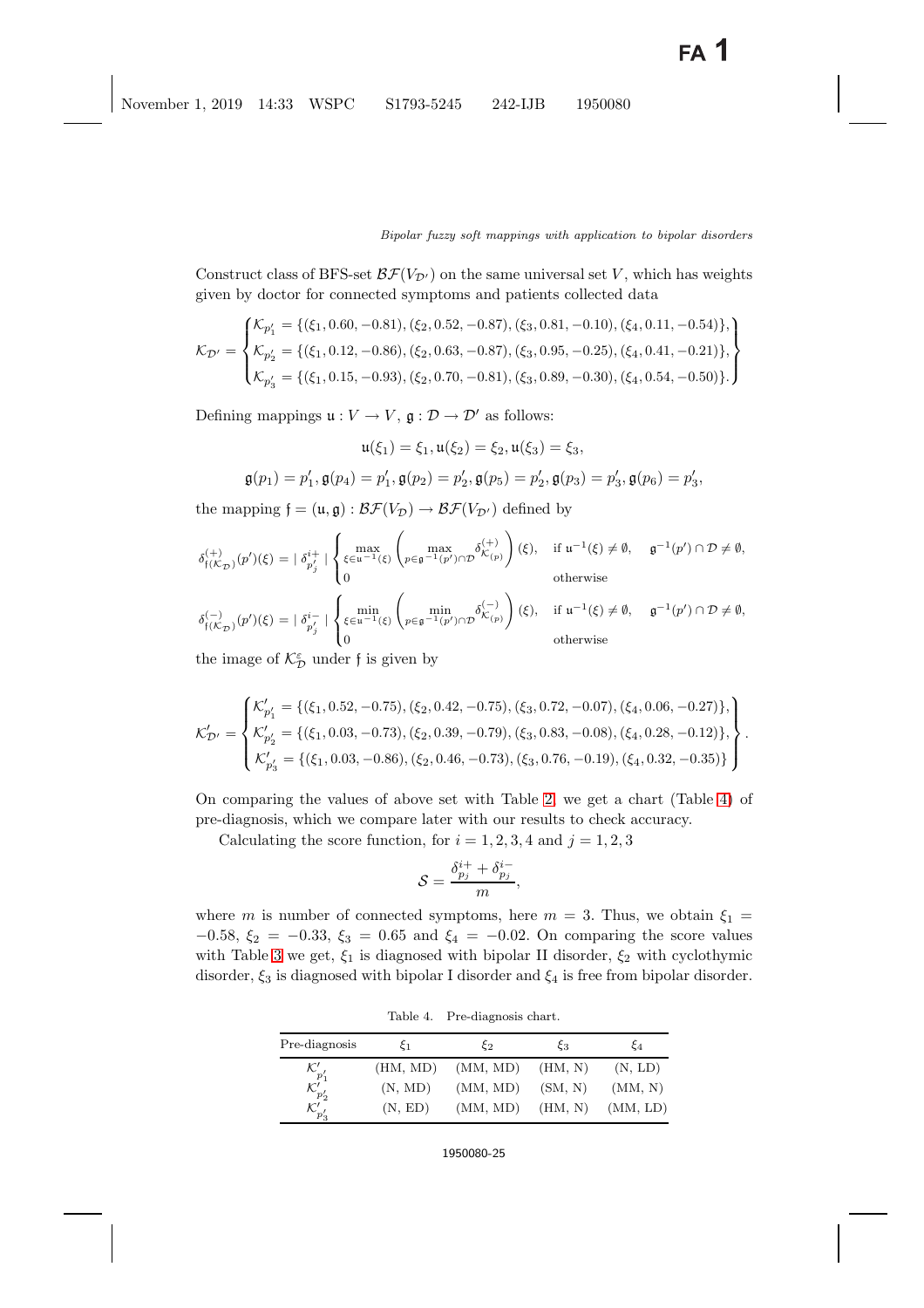After diagnosis, the psychiatrist suggests best medication along with psychotherapy. He constructs another BFS-set with suggesting treatment and types of disease.

Let  $W = \{p'_1, p'_2, p'_3\}$  be the set of primary symptoms of bipolar disorder and  $\mathcal{D}'' = \{p''_1, p''_2, p''_3\}$  be the set of recommended treatments, where

- $p_1''$  represents treatment with high potency medication and electroconvulsive therapy,
- $p_2^{\prime\prime}$  represents treatment with moderate potency medication and some psychotherapies,
- p <sup>3</sup> represents treatment with cognitive behavior therapy and some mild medications.

Now suppose that  $\mathcal{K}_{\mathcal{D}''}\in \mathcal{BF}(W_{\mathcal{D}''})$ , where

$$
\mathcal{K}_{\mathcal{D}''} = \begin{cases} \mathcal{K}_{p''_1} = \{ (p'_1, 0.90, -0.50), (p'_2, 0.50, -0.90), (p'_3, 0.40, -0.95) \}, \\ \mathcal{K}_{p''_2} = \{ (p'_1, 0.70, -0.50), (p'_2, 0.90, -0.80), (p'_3, 0.60, -0.50) \}, \\ \mathcal{K}_{p''_3} = \{ (p'_1, 0.50, -0.25), (p'_2, 0.60, -0.40), (p'_3, 0.90, -0.20) \}, \end{cases}
$$

the membership degrees are assigned according to history of medical of each patient. Here, positive membership degrees show that effectiveness of treatments for each type on the other hand negative membership degrees indicate the side effects of medications and less effectiveness of the treatment for each type. Now, by applying BFS max-min composition between  $\mathcal{K}_{\mathcal{D}'}$ , and  $\mathcal{K}'_{\mathcal{D}'},$ 

| $\mathcal{K}_{\mathcal{D}''}$ | $p'_1$                                                                                                                                                                             |  |
|-------------------------------|------------------------------------------------------------------------------------------------------------------------------------------------------------------------------------|--|
| $\mathcal{K}_{p''_2}$         | $\mathcal{K}_{p''}$ (0.90, -0.50) (0.50, -0.90) (0.40, -0.95)<br>$(0.70, -0.50)$ $(0.90, -0.80)$ $(0.60, -0.50)$<br>$\mathcal{K}_{p''}$ (0.50, -0.25) (0.60, -0.40) (0.90, -0.20), |  |

now, the  $\mathcal{K}_{\mathcal{D}'}'$  can be written as

| $\mathcal{K}_{\mathcal{D}'}'$<br>$\mathcal{E}_1$                                                                                                                                                                                          | $\mathcal{E}_2$ | とっ |
|-------------------------------------------------------------------------------------------------------------------------------------------------------------------------------------------------------------------------------------------|-----------------|----|
| $\left. \begin{array}{c ccc} p'_1 & (0.52,\, -0.75) & (0.42,\, -0.75) & (0.72,\, -0.07) \\ p'_2 & (0.03,\, -0.73) & (0.39,\, -0.79) & (0.83,\, -0.08) \\ p'_3 & (0.03,\, -0.86) & (0.46,\, -0.73) & (0.76,\, -0.19), \end{array} \right.$ |                 |    |
|                                                                                                                                                                                                                                           |                 |    |

we obtain a BFS-set, which is relation between patients and suggested treatment according to their disease.

| $\mathcal{K}_{\mathcal{D}''} \circ \mathcal{K}_{\mathcal{D}'}$ | $\zeta_1$       | とっ              | ČЗ              |
|----------------------------------------------------------------|-----------------|-----------------|-----------------|
| $\mathcal{K}_{p''_1}$                                          | $(0.52, -0.86)$ | $(0.42, -0.79)$ | $(0.72, -0.19)$ |
| $\mathcal{K}_{p''_2}$                                          | $(0.52,-0.73)$  | $(0.46, -0.79)$ | $(0.83, -0.19)$ |
| $\mathcal{K}_{p''_3}$                                          | $(0.50,-0.40)$  | $(0.46, -0.40)$ | $(0.76, -0.19)$ |

There is no doubt that a doctor wants a treatment with less side effects and more benefits. So, according to suitability of the treatment for each patient, we get  $p_3''$  for  $\xi_1$ ,  $p_3''$  for  $\xi_2$  and  $p_2''$  for  $\xi_3$ .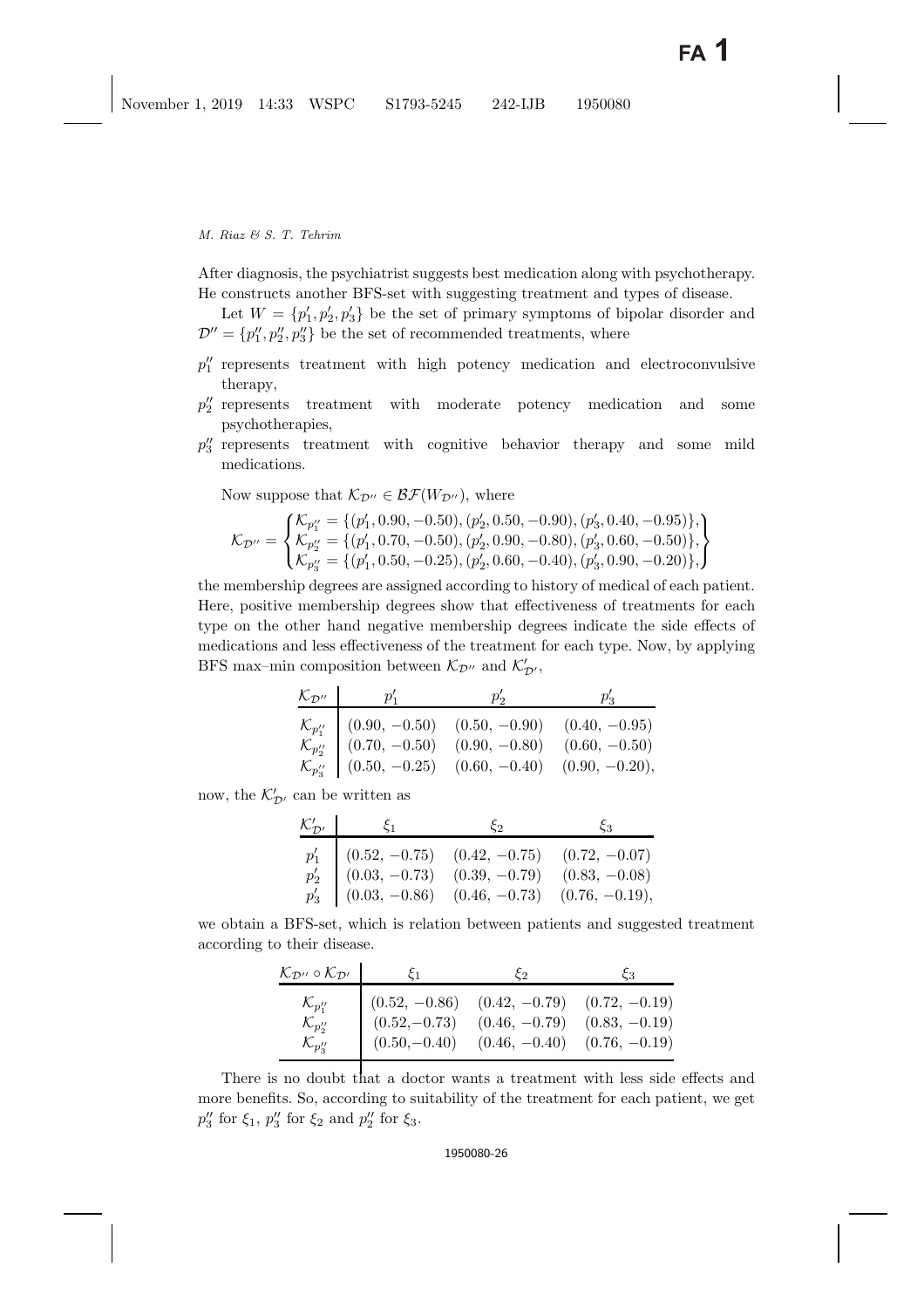The psychiatrist sets the episodes of the treatment for each patient according to the intensity of the symptoms. The episodes of the treatment may be repeated until the disease is cured well. The progress after each episode of the treatment can be seen by applying the self-mapping given in what follows. Let  $f' = (u', g') :$ <br> $V^{n-1} \longrightarrow V^1$ , where  $u' : V^{n-1} \longrightarrow V^1$  and  $g' : (\mathcal{D}'')^{n-1} \longrightarrow \mathcal{D}''$  defined as follows:  $V_{\mathcal{D}''}^{n-1} \to V_{\mathcal{D}''}^1$ , where  $\mathfrak{u}' : V^{n-1} \to V^1$  and  $\mathfrak{g}' : (\mathcal{D}'')^{n-1} \to \mathcal{D}''$  defined as follows:

$$
u'(\xi_1) = \xi_1, u'(\xi_2) = \xi_2, u'(\xi_3) = \xi_3,
$$
  

$$
\mathfrak{g}'(p_1'') = p_1'', \mathfrak{g}'(p_2'') = p_2'', \mathfrak{g}'(p_3'') = p_3'',
$$

then it is given that

$$
V_{\mathcal{D}''}^{1} = \begin{cases} \mathcal{K}_{p''_1} = \{(\xi_1, 0.52, -0.75), (\xi_2, 0.42, -0.75), (\xi_3, 0.72, -0.07)\}, \\ \mathcal{K}_{p''_2} = \{(\xi_1, 0.03, -0.73), (\xi_2, 0.39, -0.79), (\xi_3, 0.83, -0.08)\}, \\ \mathcal{K}_{p''_3} = \{(\xi_1, 0.03, -0.86), (\xi_2, 0.46, -0.73), (\xi_3, 0.76, -0.19)\} \end{cases}
$$
  
\n
$$
V_{\mathcal{D}''}^{n} = \mathfrak{f}'(V_{\mathcal{D}''}^{n-1})(p'')(\xi)
$$
  
\n
$$
= 1/n \begin{cases} \tilde{U} & V_{\mathcal{D}''}^{n-1} \\ \alpha \in \mathfrak{u}'^{-1}(\xi) \begin{pmatrix} \tilde{U} & V_{\mathcal{D}''}^{n-1} \\ \beta \in \mathfrak{g}'^{-1}(p'') \cap \mathcal{D}'' & \text{otherwise} \end{pmatrix} \end{cases}
$$

where  $n = 2, 3, ...$  is number of treatment episodes,  $p'' \in \mathfrak{g}(\mathcal{D}') \subseteq \mathcal{D}''$  and  $\xi \in V^1$ .<br> $\alpha \in V^{n-1}$ ,  $\beta \in (\mathcal{D}'')^{n-1}$ , At the first opisode of the treatment, when  $n = 1$  it is  $\alpha \in V^{n-1}, \beta \in (\mathcal{D}'')^{n-1}$ . At the first episode of the treatment, when  $n = 1$  it is given that

$$
V_{\mathcal{D}''}^{1} = \begin{cases} \mathcal{K}_{p''_1} = \{(\xi_1, 0.52, -0.75), (\xi_2, 0.42, -0.75), (\xi_3, 0.72, -0.07)\}, \\ \mathcal{K}_{p''_2} = \{(\xi_1, 0.03, -0.73), (\xi_2, 0.39, -0.79), (\xi_3, 0.83, -0.08)\}, \\ \mathcal{K}_{p''_3} = \{(\xi_1, 0.03, -0.86), (\xi_2, 0.46, -0.73), (\xi_3, 0.76, -0.19)\}.\end{cases}
$$

Now, apply second episode of the treatment and take  $n = 2$ , by applying  $f'$  on the consequent RFS set another RFS set can be obtained as consequent BFS-set, another BFS-set can be obtained as

$$
V_{\mathcal{D}''}^2 = \begin{cases} \mathcal{K}_{p_1''} = \{(\xi_1, 0.26, -0.38), (\xi_2, 0.21, -0.38), (\xi_3, 0.36, -0.04)\}, \\ \mathcal{K}_{p_2''} = \{(\xi_1, 0.02, -0.37), (\xi_2, 0.20, -0.40), (\xi_3, 0.42, -0.04)\}, \\ \mathcal{K}_{p_3''} = \{(\xi_1, 0.02, -0.43), (\xi_2, 0.23, -0.37), (\xi_3, 0.38, -0.10)\}.\end{cases}
$$

Similarly, when  $n = 3$ , another application of  $f'$  to the resultant set gives

$$
V_{\mathcal{D}''}^3 = \begin{cases} \mathcal{K}_{p_1''} = \{(\xi_1, 0.08, -0.12), (\xi_2, 0.7, -0.12), (\xi_3, 0.12, -0.01)\}, \\ \mathcal{K}_{p_2''} = \{(\xi_1, 0.006, -0.12), (\xi_2, 0.06, -0.13), (\xi_3, 0.14, -0.01)\}, \\ \mathcal{K}_{p_3''} = \{(\xi_1, 0.006, -0.14), (\xi_2, 0.07, -0.12), (\xi_3, 0.13, -0.03)\}, \end{cases}
$$

if we apply again score function, then we will observe that patients are entering in normal domain. If a patient does not get an improvement by an episode of treatment, then we apply inverse BFS-mapping (by doing this we get the same set because the mappings are injective and by theorem (3.9) part(iv) equality hold) to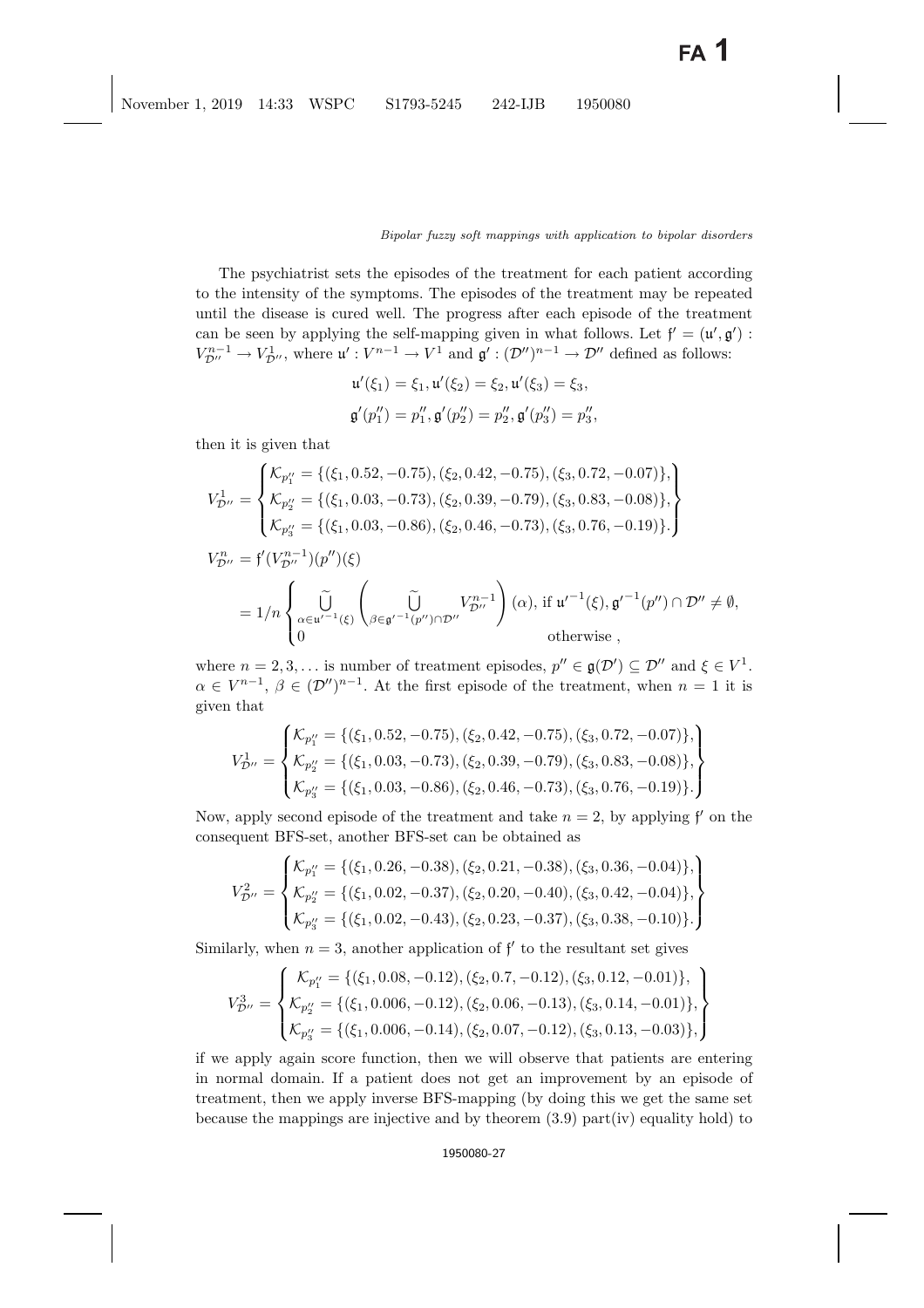restrict the values in previous phase of treatment and we do this until we get an improvement. The duration of a single episode of a treatment can be recommended according to the severeness of the disease. The effectiveness of the method can be seen throughout the process. Since psychological treatments take a longer time to recover, so this method is also helpful to keep record and history of each patient. The membership degrees are helpful to know the severeness of the causes and right diagnose of the disease. In particular, when we have uncertain bipolar information or data.



# <span id="page-27-0"></span>**5. Comparison and Discussion**

In this section, we discuss the comparison analysis of our method and its accuracy. First, we examine that a multiple weeks chart provided a great fuzzy environment evaluation of patients which is necessary to diagnose perfectly because psychological disorder cannot be judged in a single visit. The BFS-union also provided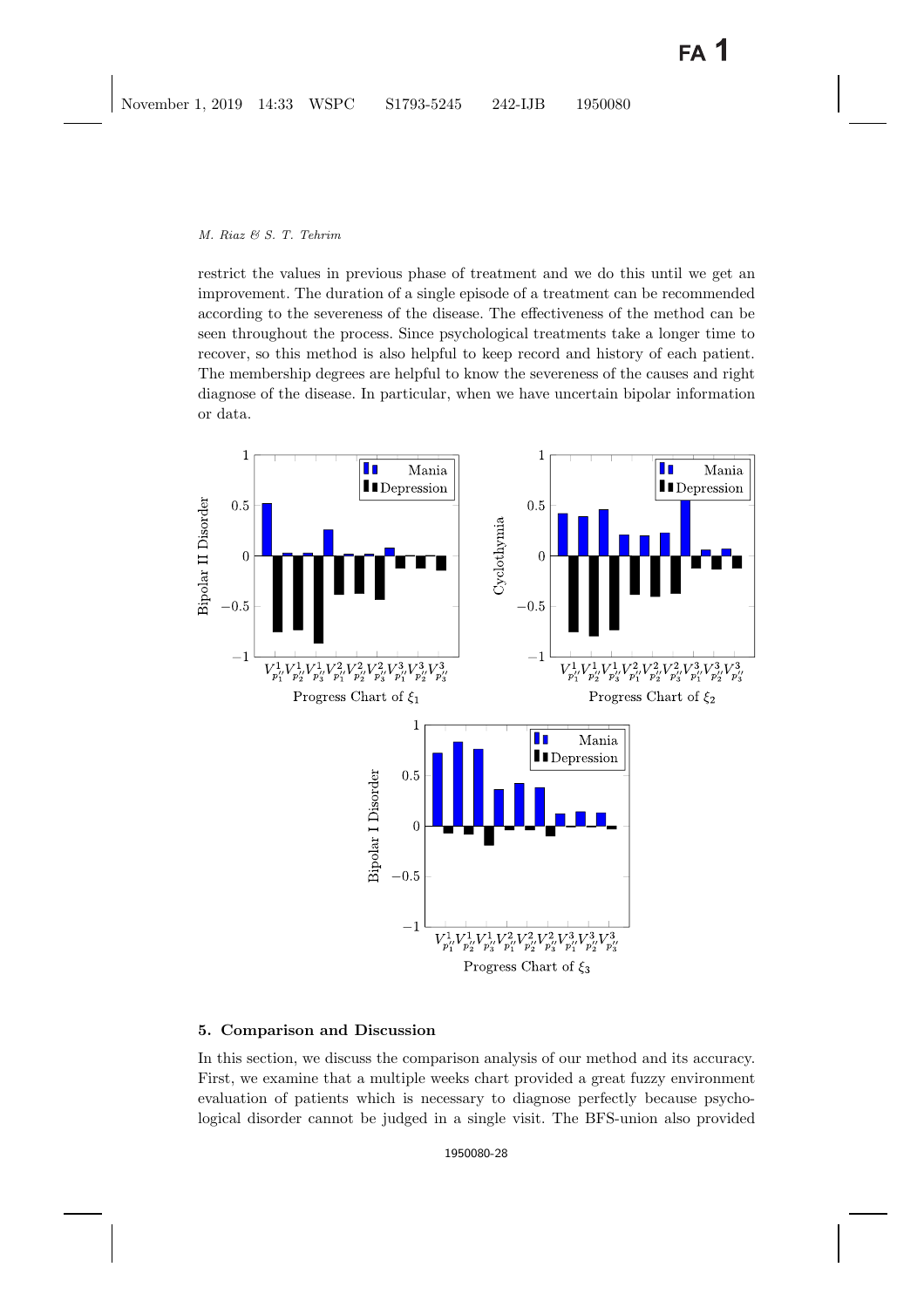maximum degrees of patient's basic symptoms which is necessary to examine full manic episode and extreme depression episode if occurs. Second, we see that the connection between primary and basic symptoms and weights provided by doctor (according to severeness of basic symptoms) are very important, if we consider only basic symptoms, then we cannot correctly conclude. In this case, patient 4 also has bipolar disorder which has negative results in our case. Third, the pre-diagnosis chart makes sure the accuracy of the method, we can see patient 1 encounters with one episode of hypomania, 2 episodes of moderate depression and 1 episode of extreme depression which are indicating about bipolar II disorder according to definition. We get the same result after calculating and comparing the score function. A similar evaluation can be made for remaining patients. This evaluation makes sure the method's reliability. In second phase, we see the treatment and its related degrees play an important role to finalize the most accurate treatment for a patient according to their medical history. In third phase of the method, a generalized mapping is helpful to check the improvement of treatment throughout the tenure, if a patient cannot get the convergence state in next episode of treatment, then inverse BFS-mapping shifts it automatically in the previous episode. The method is useful to treat a large number of patients. In particular, this mathematical framework is reliable and capable to handle bipolar disorder efficiently.

## <span id="page-28-3"></span>**6. Conclusion**

In this study, we proposed a technique to diagnose a bipolar disorder and its types perfectly. The symptoms and their connections play an importants role to less the complexity of diagnosis its types. In this regard, we define mappings on BFS-set and some useful basic operations and properties of BFS-mappings. We propose an extensive model to correctly diagnose bipolar disorder in the environment of BFS-mappings. The method is helpful to suggest a perfect treatment as well as improvements in treatment episodes. We introduce mappings on bipolar fuzzy soft set, we define concepts of BFS-mappings. We find the image of a BFS-set under defined BFS-mapping. We discuss certain properties of BFS-mappings. Finally, we present an application of BFS-mappings in the area of neurological disorders. We apply the concept of BFS-mapping to diagnose the bipolar disorder and its type. The process is also helpful to track the progress of the treatment episodes. In short, the process is reliable and suitable to treat such kind of medical issues in which uncertain bipolar type information is involved. In future, we extend our work to discuss disorder under the environment of pythagorean fuzzy set and multiple symptoms disorder using m-polar fuzzy information.

# <span id="page-28-1"></span><span id="page-28-0"></span>**References**

- [1] M. I. Ali, F. Feng, X. Y. Liu, W. K. Min and M. Shabir, On some new operations in soft set theory, Comput. Math. Appl. **57** (2009) 1547–1553.
- <span id="page-28-2"></span>[2] M. I. Ali, M. Shabir and N. Naz, Algebraic structures of soft sets associated with new operations, Comput. Math. Appl. **61** (2011) 2647–2654.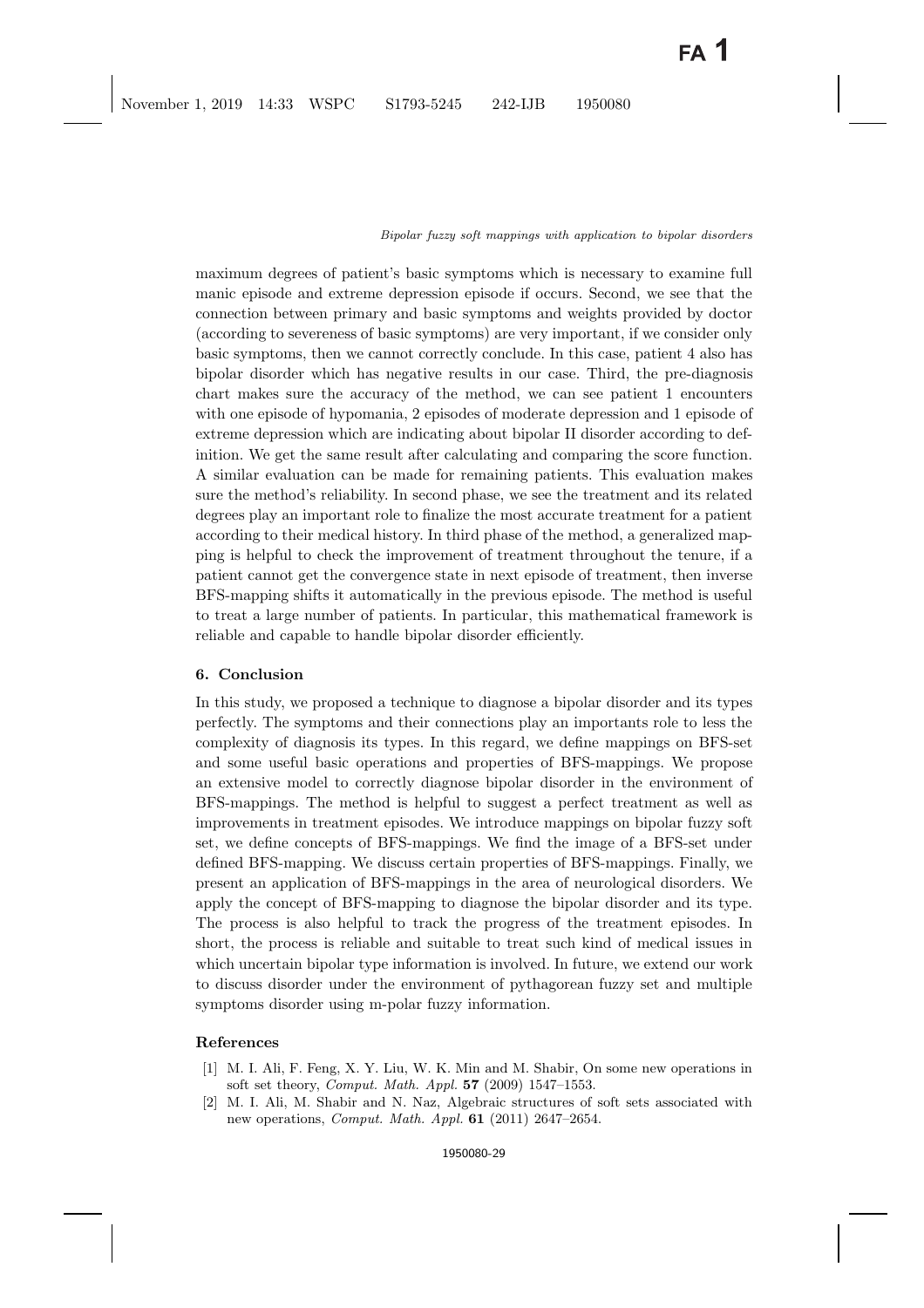- <span id="page-29-20"></span>[3] J. Alonso *et al.*, Days out of role due to common physical and mental conditions: Results from the WHO world mental health surveys, Mol. Psychiatr. **16** (2011) 1234– 1246.
- <span id="page-29-10"></span><span id="page-29-3"></span>[4] M. Aslam, S. Abdullah and K. Ullah, Bipolar fuzzy soft set and its application in decision making, J Intell. Fuzzy Syst. **27**(2) (2014) 729–742.
- <span id="page-29-18"></span>[5] K. T. Atanassov, Intuitionistic fuzzy sets, Fuzzy Sets Syst. **20** (1986) 87–96.
- [6] M. Bashir and A. R. Salleh, Mappings on intuitionistic fuzzy soft classes, AIP Conf. Proc. (2013) 15–22.
- <span id="page-29-4"></span>[7] J. Chen, S. Li, S. Ma and X. Wang, m-Polar fuzzy sets: An extension of bipolar fuzzy sets, The Sci. World J.  $(2014)$  1–8.
- <span id="page-29-21"></span>[8] J. F. Goldberg, M. Harrow and J. E. Whiteside, Risk for bipolar illness in patients initially hospitalized for unipolar depression, Am. J. Psychiatr. **158** (2001) 1265– 1270.
- <span id="page-29-17"></span>[9] C. Gunduz and S. Bayramov, Some results on fuzzy soft topological spaces, Math. Prob. Eng. (2013) 1–10.
- <span id="page-29-0"></span>[10] P. R. Innocent and R. I. Jhon, Computer aided fuzzy medical diagnosis, Inf. Sci. **162**(2) (2004) 81–104.
- <span id="page-29-11"></span>[11] F. Karaaslan, Bipolar soft rough relations, Commun. Faculty Sci. Univ. Ankara Series A1: Math. Stat. **65**(1) (2016) 105–126.
- <span id="page-29-12"></span>[12] F. Karaaslan and N. Cagman, Bipolar soft rough sets and their applications in decision making, Afrika Matematika **29**(5–6) (2018) 823–839.
- <span id="page-29-19"></span>[13] S. Karataş and M. Akdağ, On intuitionistic fuzzy soft continuous mappings, J. New Results Sci. **4** (2014) 55–70.
- <span id="page-29-16"></span>[14] A. Kharal and B. Ahmad, Mappings on fuzzy soft classes, Adv. Fuzzy Syst. **2009**  $(2009)$  4–5.
- <span id="page-29-15"></span>[15] A. Kharal and B. Ahmad, Mappings on soft classes, New Math. Nat. Comput. **7**(3) (2011) 471–482.
- <span id="page-29-1"></span>[16] B. Kovalerchukab, E. Triantaphyllouab, J. F. Fuizc and J. Claytond, Fuzzy logic in computer-aided breast cancer diagnosis: Analysis of lobulation, Artif. Intell. Med. **11**(1) (1997) 75–85.
- <span id="page-29-9"></span>[17] K. M. Lee, Bipolar-valued fuzzy sets and their basic opperations, in Proceeding of International Conference on Intelligent Technology (Bangkok, Thailand, 2000), pp. 307–317.
- <span id="page-29-7"></span>[18] P. K. Maji, R. Biswas and A. R. Roy, An application of soft sets in decision making problem, Comput. Math. Appl. **44** (2002) 1077–1083.
- <span id="page-29-14"></span><span id="page-29-8"></span>[19] P. K. Maji, R. Biswas and A. R. Roy, Soft set theory, Comput. Math. Appl. **45** (2003) 555–562.
- [20] P. Majumdar and S. K. Samanta, On soft mappings, Comput. Math. Appl. **60**(9) (2010) 2666–2672.
- <span id="page-29-22"></span><span id="page-29-6"></span>[21] D. Molodtsov, Soft set theory-first results, Comput. Math. Appl. **37** (1999) 19–31.
- [22] J. Montero et al., Paired structures in knowledge representation, Knowl. Based Syst. **100** (2016) 50–58.
- <span id="page-29-13"></span>[23] S. Naz, S. Ashraf and F. Karaaslan, Energy of a bipolar fuzzy graph and its application in decision making, Ital. J. Pure Appl. Math. **40** (2018) 339–352.
- <span id="page-29-2"></span>[24] N. H. Phuong and V. Kreinovich, Fuzzy logic and its applications in medicine, Int. J. Med. Inform **62**(23) (2011) 165–173.
- <span id="page-29-5"></span>[25] M. Riaz and K. Naeem, Measurable soft mappings, Punjab Univ. J. Math. **48**(2) (2016) 19–34.
- [26] M. Riaz and M. R. Hashmi, Fixed points of fuzzy neutrosophic soft mapping with decision making, Fixed Point Theory Appl. **7** (2018) 110.